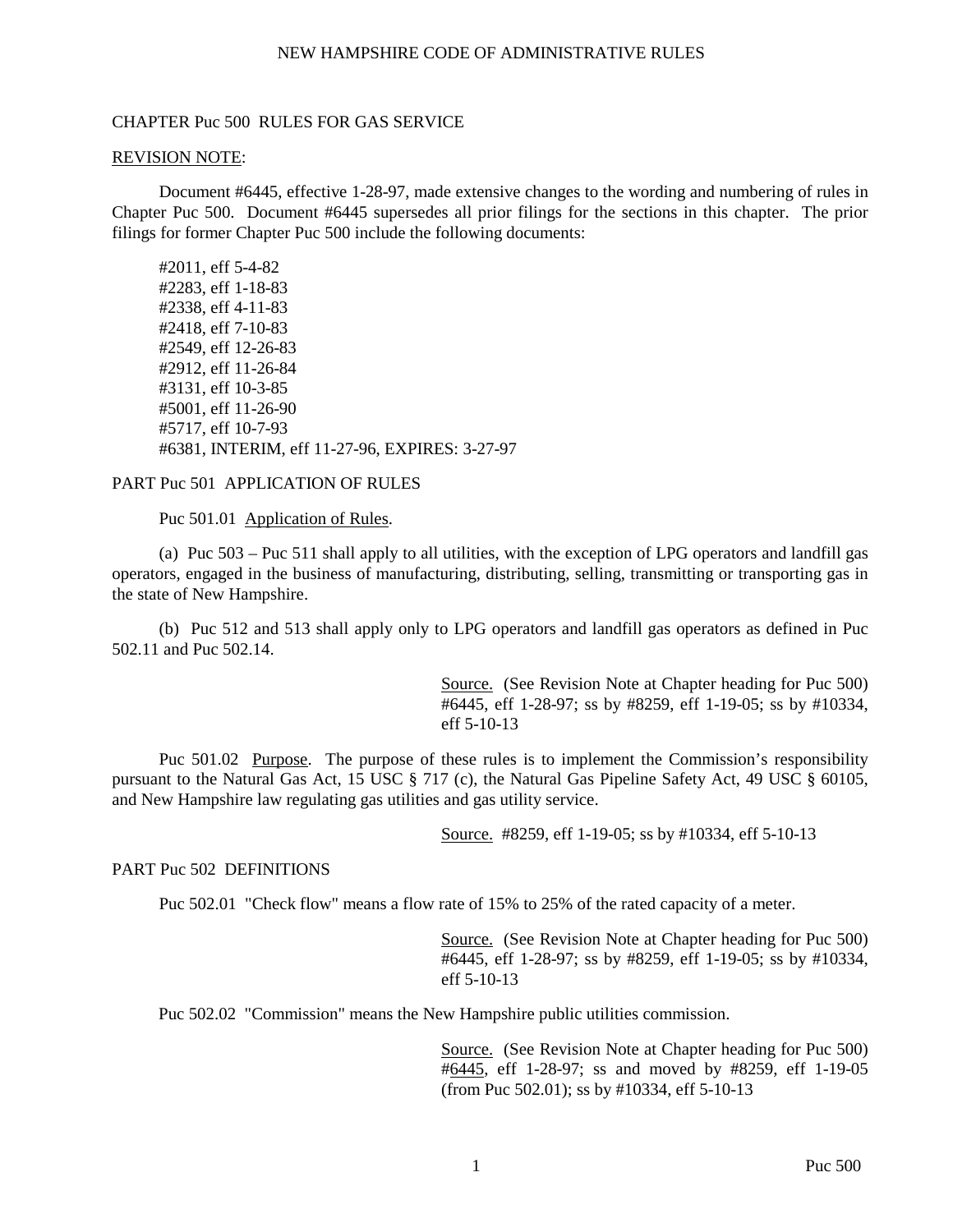Puc 502.03 "Cubic foot" means, for the purpose of measurement of gas to a customer, the amount of gas which occupies a volume of one cubic foot under the conditions existing in the customer's meter as and where installed, provided such meter is not subject to abnormal temperature conditions unless the meter is designed with temperature compensation.

> Source. (See Revision Note at Chapter heading for Puc 500) #6445, eff 1-28-97; ss and moved by #8259, eff 1-19-05 (from Puc 502.02); ss by #10334, eff 5-10-13

Puc 502.04 "Economic conservation" means conservation activities that cost less to implement than the value of the resources saved.

> Source. (See Revision Note at Chapter heading for Puc 500) #6445, eff 1-28-97; ss and moved by #8259, eff 1-19-05 (from Puc 502.03); ss by #10334, eff 5-10-13

Puc 502.05 "Fast" means greater than plus 2% accuracy.

Source. (See Revision Note at Chapter heading for Puc 500) #6445, eff 1-28-97; ss and moved by #8259, eff 1-19-05 (from Puc 502.04); ss by #10334, eff 5-10-13

Puc 502.06 "Gas" means any manufactured or natural gas or any combination thereof.

Source. (See Revision Note at Chapter heading for Puc 500) #6445, eff 1-28-97; ss and moved by #8259, eff 1-19-05 (from Puc 502.05); ss by #10334, eff 5-10-13

Puc 502.07 "Incident" means "incident" as defined in 49 CFR Part 191.3.

Source. (See Revision Note at Chapter heading for Puc 500) #6445, eff 1-28-97; ss and moved by #8259, eff 1-19-05 (from Puc 502.06); ss by #10334, eff 5-10-13

Puc 502.08 "Jurisdictional LPG system" means:

- (1) A system involving a single source which serves 10 or more customers; or
- (2) A system where more than one customer is located in a public place.

Source. (See Revision Note at Chapter heading for Puc 500) #6445, eff 1-28-97; ss and moved by #8259, eff 1-19-05 (from Puc 502.07); ss by #10334, eff 5-10-13

Puc 502.09 "Landfill" means a facility which collects and disposes of waste by landfilling methods. The term includes facilities that collect and store waste indefinitely. The term does not include incinerators, land application sites, surface impoundments and injection wells.

> Source. (See Revision Note at Chapter heading for Puc 500) #6445, eff 1-28-97; ss and moved by #8259, eff 1-19-05 (from Puc 502.09); ss by #10334, eff 5-10-13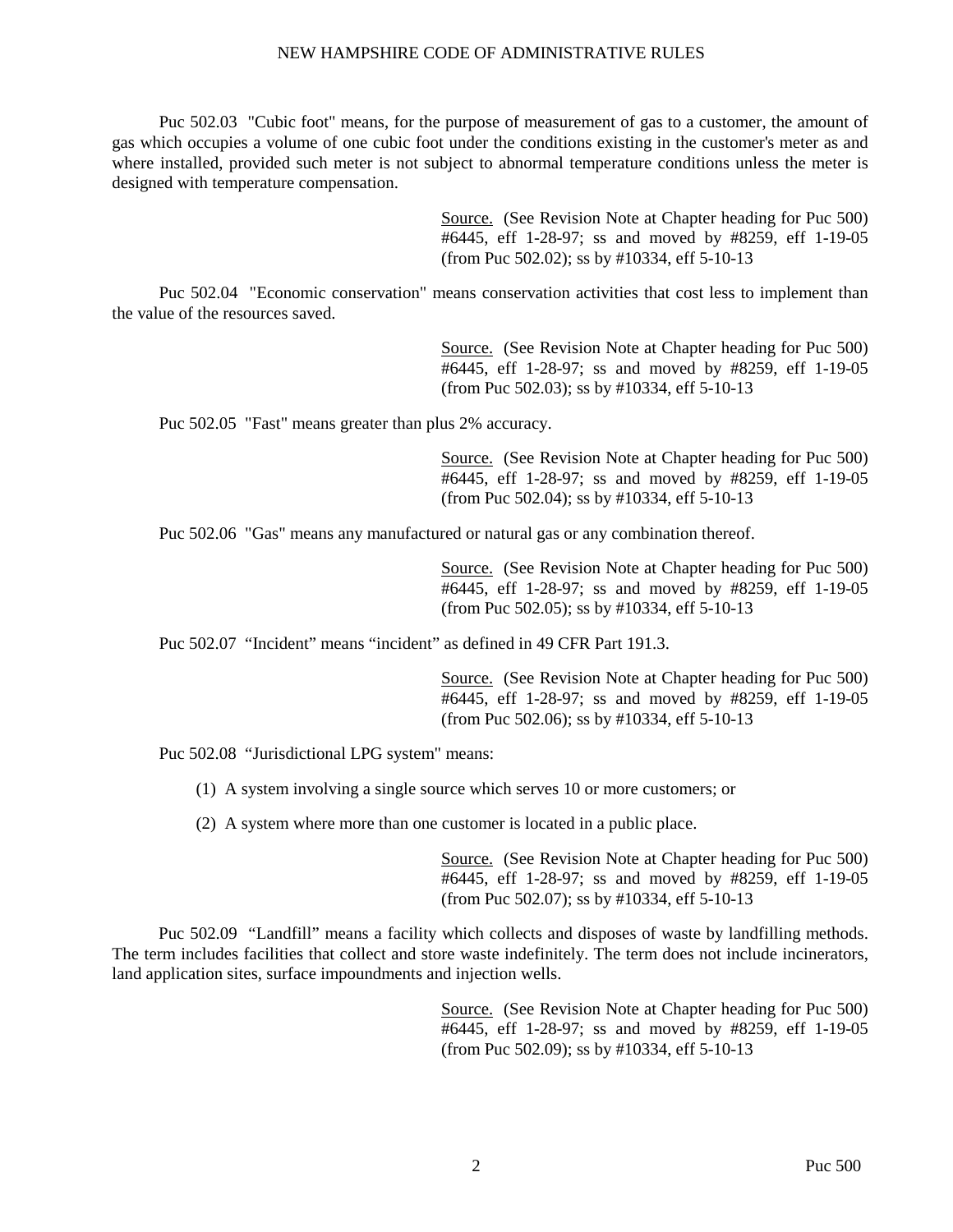Puc 502.10 "Landfill gas" means any flammable composed of methane and carbon dioxide and produced by aerobic and anaerobic decomposition of organic solid waste in a landfill.

Source. #8259, eff 1-19-05; ss by #10334, eff 5-10-13

Puc 502.11 "Landfill gas operator" means a person who engages in the transportation of landfill gas off site from the premises in which it was gathered except where the landfill gas is transferred in a pipeline that operates at less than atmospheric pressure from the premises where it was gathered to the premises where it is used and where both premises are controlled by the same entity.

> Source. (See Revision Note at Chapter heading for Puc 500) #6445, eff 1-28-97; ss and moved by #8259, eff 1-19-05 (from Puc 502.08); ss by #10334, eff 5-10-13

Puc 502.12 "LNG" means liquefied natural gas.

Source. #8259, eff 1-19-05; ss by #10334, eff 5-10-13 (from Puc 502.07)

Puc 502.13 "LPG" means liquefied petroleum gas.

Source. (See Revision Note at Chapter heading for Puc 500) #6445, eff 1-28-97; ss and moved by #8259, eff 1-19-05 (from Puc 502.10); ss by #10334, eff 5-10-13 (from Puc 502.08)

Puc 502.14 "LPG operator" means a person who engages in the transportation of propane gas. An LPG operator includes but is not limited to an individual or supplier operating a jurisdictional LPG system in a housing project, apartment complex, condominium, manufactured home park, shopping center or other system except those systems operated in support of a utility.

> Source. #6445, eff 1-28-97; ss and moved by #8259, eff 1-19-05 (from Puc 502.11); ss by #10334, eff 5-10-13

Puc 502.15 "Master meter system" means any underground gas pipeline system operated by a residential or commercial customer of a New Hampshire gas utility and utilized for the distribution of gas to ultimate consumers within, but not limited to, a definable area, such as a manufactured housing park, a housing project or an apartment complex, where the operator purchases metered gas from a public utility for resale through the operator's distribution system, which is beyond the control of the utility, and where the ultimate consumers served by the operator's distribution system purchase the gas directly through a meter or by other means, such as through rents.

> Source. #6445, eff 1-28-97; ss and moved by #8259, eff 1-19-05 (from Puc 502.12); ss by #10334, eff 5-10-13

Puc 502.16 "Meter" means a device which measures gas flow and which may include a gas diaphragm type, a rotary positive displacement type, an inferential turbine type or an ultrasonic type.

> Source. #8259, eff 1-19-05; ss by #10334, eff 5-10-13 (from Puc 502.09)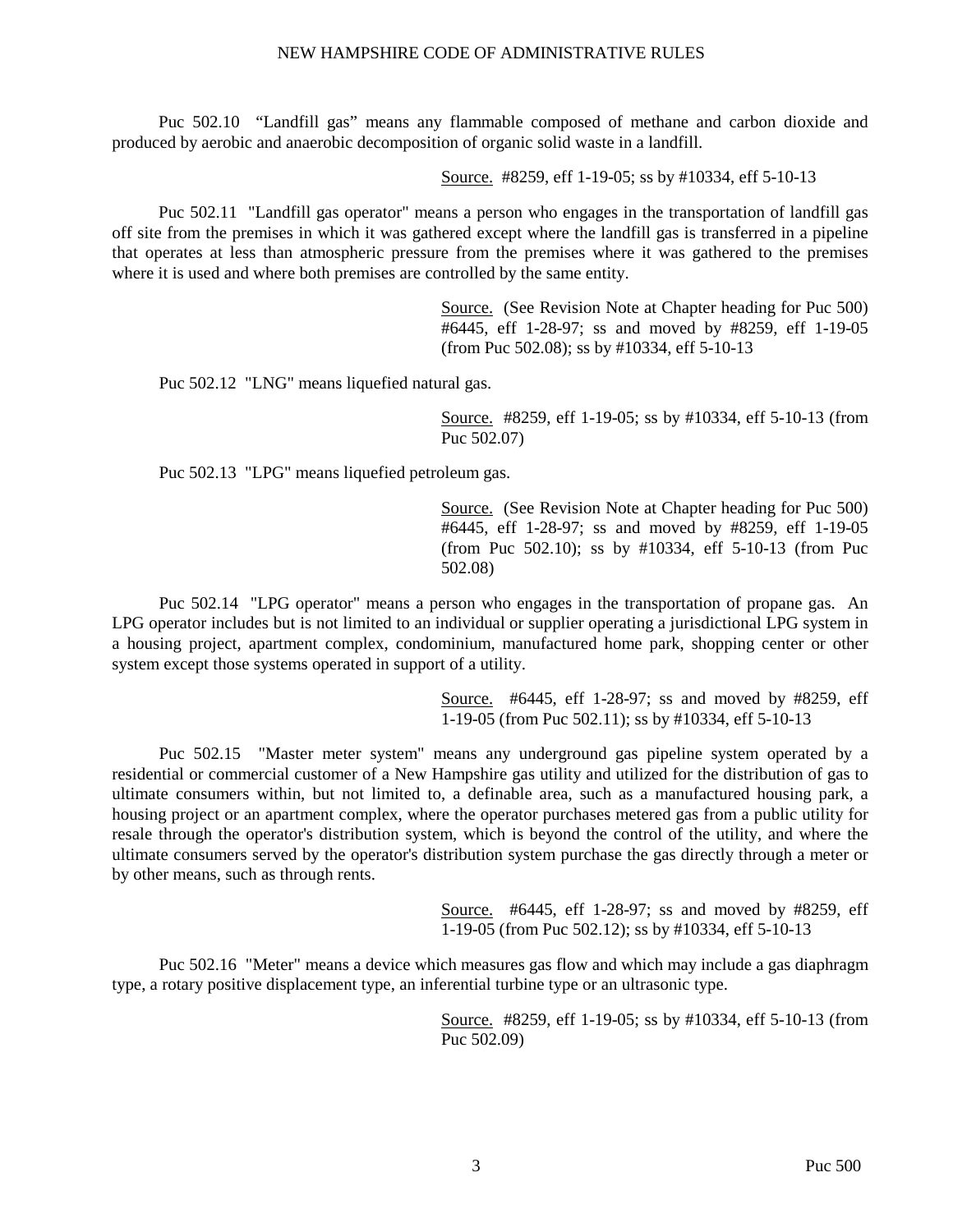Puc 502.17 "Open Flow" means a flow rate of 80% to 120% of the rated capacity of a meter.

Source. #6445, eff 1-28-97; ss and moved by #8259, eff 1-19-05 (from Puc 502.13); ss by #10334, eff 5-10-13 (from Puc 502.10)

Puc 502.18 "Peak Shaving" means the use of fuels and equipment to generate or manufacture gas to supplement the normal supply of pipeline gas during periods of extremely high demand.

Source. #10334, eff 5-10-13 (from Puc 502.11)

Puc 502.19 "Person" means an individual, firm, joint venture, partnership, corporation, association, state, cooperative association, or joint stock association, and includes any trustee, receiver, assignee, or personal representative thereof but shall not include a municipality operating a gas system pursuant to RSA 38.

Source. #10334, eff 5-10-13 (from Puc 502.12)

Puc 502.20 "Public place" means a place which is generally open to all persons in a community, such as churches, schools, and commercial buildings, as well as any publicly owned rights-of-way or property.

Source. #10334, eff 5-10-13

Puc 502.21 "Slow" means greater than minus 2% accuracy.

Source. #10334, eff 5-10-13 (from Puc 502.13)

Puc 502.22 "Standard gravitational force" means acceleration at 32.17 feet per second squared.

Source. #10334, eff 5-10-13 (from Puc 502.14)

Puc 502.23 "Total heating value" means the number of British thermal units (Btu) produced by the combustion, at constant pressure, of the amount of gas which would occupy a volume of one cubic foot at a temperature of 60 degrees Fahrenheit and under standard gravitational force with air of the same temperature and pressure as the gas, when the products of combustion are cooled to the initial temperature of the gas and air, and when the water formed by combustion is condensed to the liquid state.

Source. #10334, eff 5-10-13 (from Puc 502.15)

Puc 502.24 "Turbine Meter" means an inferential type meter.

Source. #10334, eff 5-10-13 (from Puc 502.16)

Puc 502.25 "Utility" means any "public utility" as defined in RSA 362:2 engaged in the manufacture, distribution, sale, transmission or transportation of gas in the state, as limited in RSA 362:4-b with respect to liquefied petroleum gas.

Source. #10334, eff 5-10-13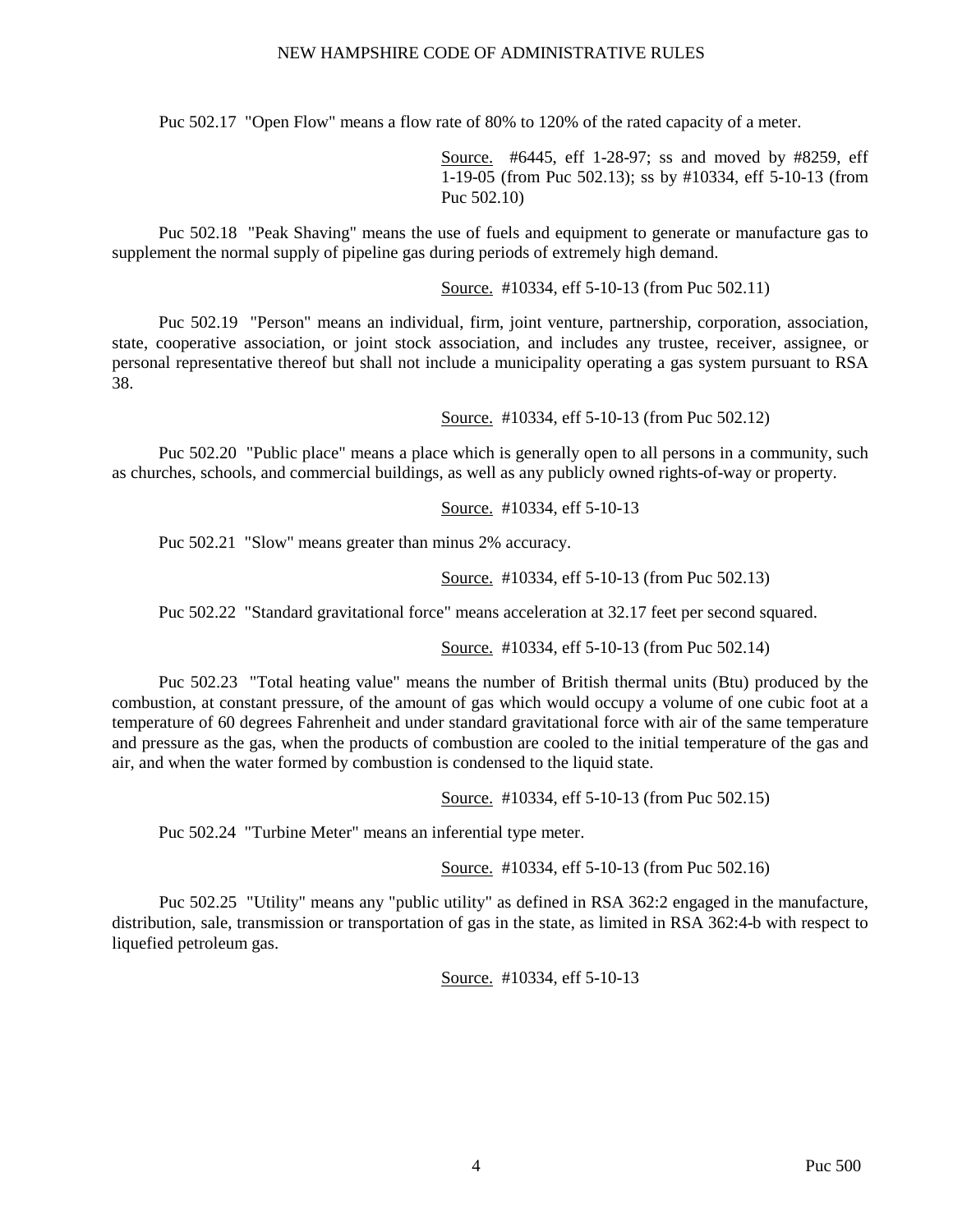## PART Puc 503 SERVICE PROVISIONS

Puc 503.01 Filing of Tariffs. No utility shall render service until a complete tariff, containing terms and conditions and rate schedules, shall have been published and filed with the commission in accordance with Puc 1600.

> Source. (See Revision Note at Chapter heading Puc 500) #6445, eff 1-28-97; ss by #8259, eff 1-19-05; ss by #10334, eff 5-10-13

Puc 503.02 Measurement of Services. A utility shall charge for all gas sold or transported on a metered basis.

> Source. (See Revision Note at Chapter heading for Puc 500) #6445, eff 1-28-97; ss by #8259, eff 1-19-05; ss by #10334, eff 5-10-13

Puc 503.03 Meter Reading.

(a) Each service meter of the displacement type shall indicate clearly the cubic feet of gas registered.

(b) When gas is measured under high pressure or when the quantity is determined by calculation from recording devices, the utility shall supply the customer with the information needed to make clear the method by which the quantity is determined.

(c) All meter constants shall be plainly marked on the face of the meter.

Source. (See Revision Note at Chapter heading for Puc 500) #6445, eff 1-28-97; ss by #8259, eff 1-19-05; ss by #10334, eff 5-10-13

Puc 503.04 Change in Character of Service.

(a) A utility shall provide certain services to its customers when service conditions such as change in pressure or composition of the gas affect or would affect efficiency of operation or adjustment of appliances.

(b) When any change occurs as described in (a) above, a utility shall, without undue delay and without charge, inspect the appliances of its customers and, if necessary, readjust those appliances for the new conditions.

> Source. (See Revision Note at Chapter heading for Puc 500) #6445, eff 1-28-97; ss by #8259, eff 1-19-05; ss by #10334, eff 5-10-13

#### PART Puc 504 QUALITY OF GAS SERVICE

Puc 504.01 Heating Value Requirements.

(a) Each utility shall establish its own standard heating value for the gas it furnishes the public. At no time shall the daily average heating value be less than the established standard. The standard adopted by the utility shall be stated in its tariff.

(b) Each utility shall, unless it only takes gas from interstate pipelines or obtains a waiver pursuant to Puc 201.05, maintain equipment for measuring thermal content as follows: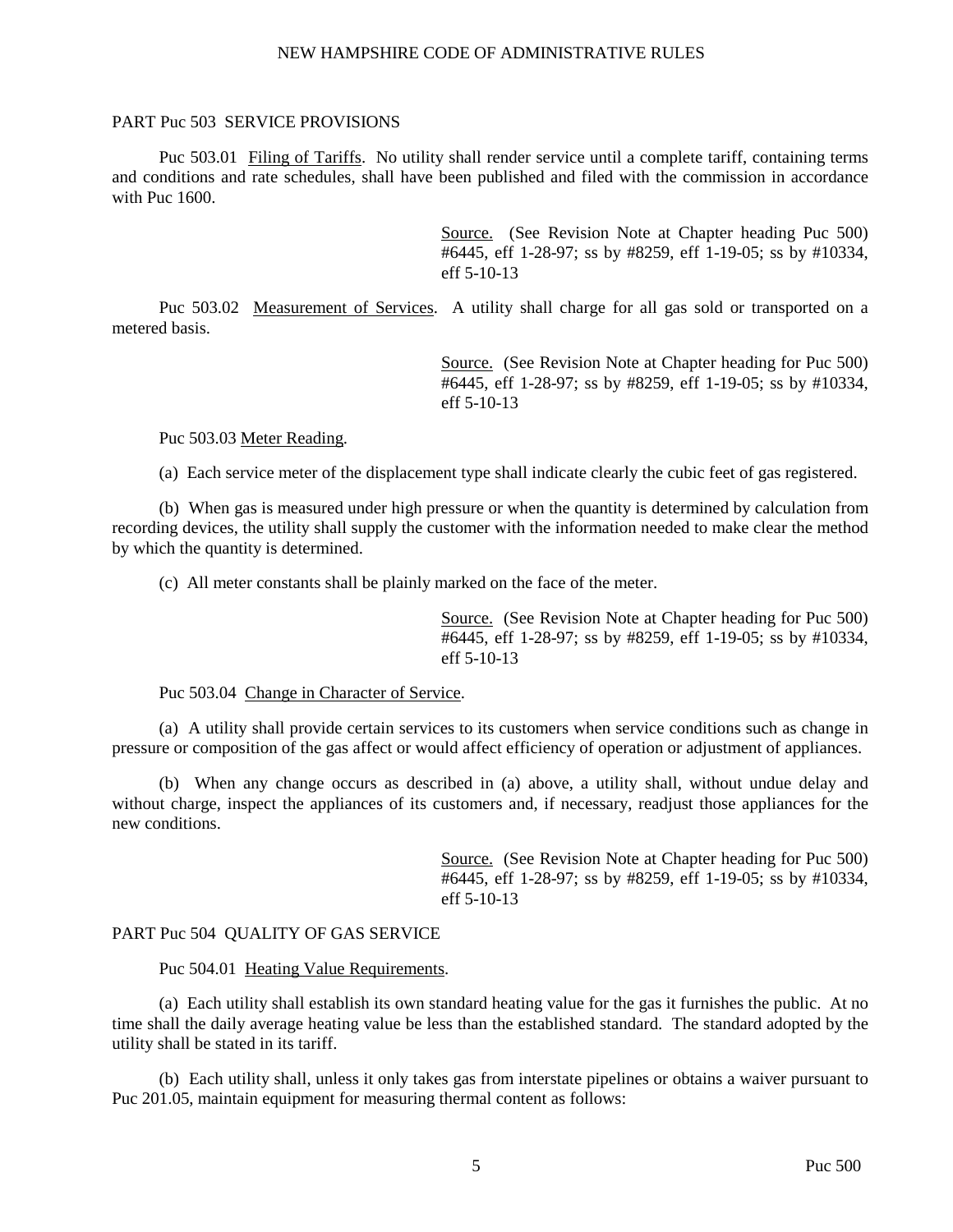(1) Each utility shall maintain a standard calorimeter outfit or gas chromatograph for the regular determination of the heating value of gas sold; and

(2) Each utility shall use the manufacturer's recommended procedures as a basis for:

a. Maintaining the accuracy of all calorimeters and gas chromatographs; and

b. The method of measuring heating value tests.

(c) The total heating value of the gas shall be determined at least once daily and more often as is necessary to obtain an accurate record of the average heating value and of the fluctuation in heating value.

(d) Each utility shall provide a definition in its tariff of the methodology used to determine the thermal heating value.

(e) To obtain the monthly average heating value the results of all tests of heating value made on any day during the calendar month shall be averaged, and the average of all daily averages shall be taken as a monthly average.

(f) If a utility's calorimeter or gas chromatograph is of the recording type, its record shall be used in determining the average heating value provided that the recording calorimeter or gas chromatograph is checked at least annually.

(g) Heating value reports shall be made to the commission on Form E-6 once a month pursuant to Puc 509.08.

> Source. (See Revision Note at Chapter heading for Puc 500) #6445, eff 1-28-97; ss by #8259, eff 1-19-05; ss by #10334, eff 5-10-13

Puc 504.02 Purity Requirements. All gas distributed in New Hampshire shall contain not more than 20 grains of total sulphur per 100 cubic feet nor more than one fourth of one grain of hydrogen sulphide per 100 cubic feet. Upon customer request, the utility shall provide the sulphur content for the volume billed.

> Source. (See Revision Note at Chapter heading for Puc 500) #6445, eff 1-28-97; ss by #8259, eff 1-19-05; ss by #10334, eff 5-10-13

Puc 504.03 Pressure Requirements.

(a) Pipeline systems containing cast iron segments shall be limited to a maximum pressure of 13.8 inches of water column.

(b) Consistent with system design, the pressure at the outlet of any customer's service meter shall never be:

(1) Less than 4 inches of water column; or

(2) Greater than 13.8 inches of water column, except by written agreement with the customer.

(c) In order to maintain records of pressure, each utility shall maintain in continuous operation a sufficient number of pressure recording devices in each area where the utility maintains a distribution system.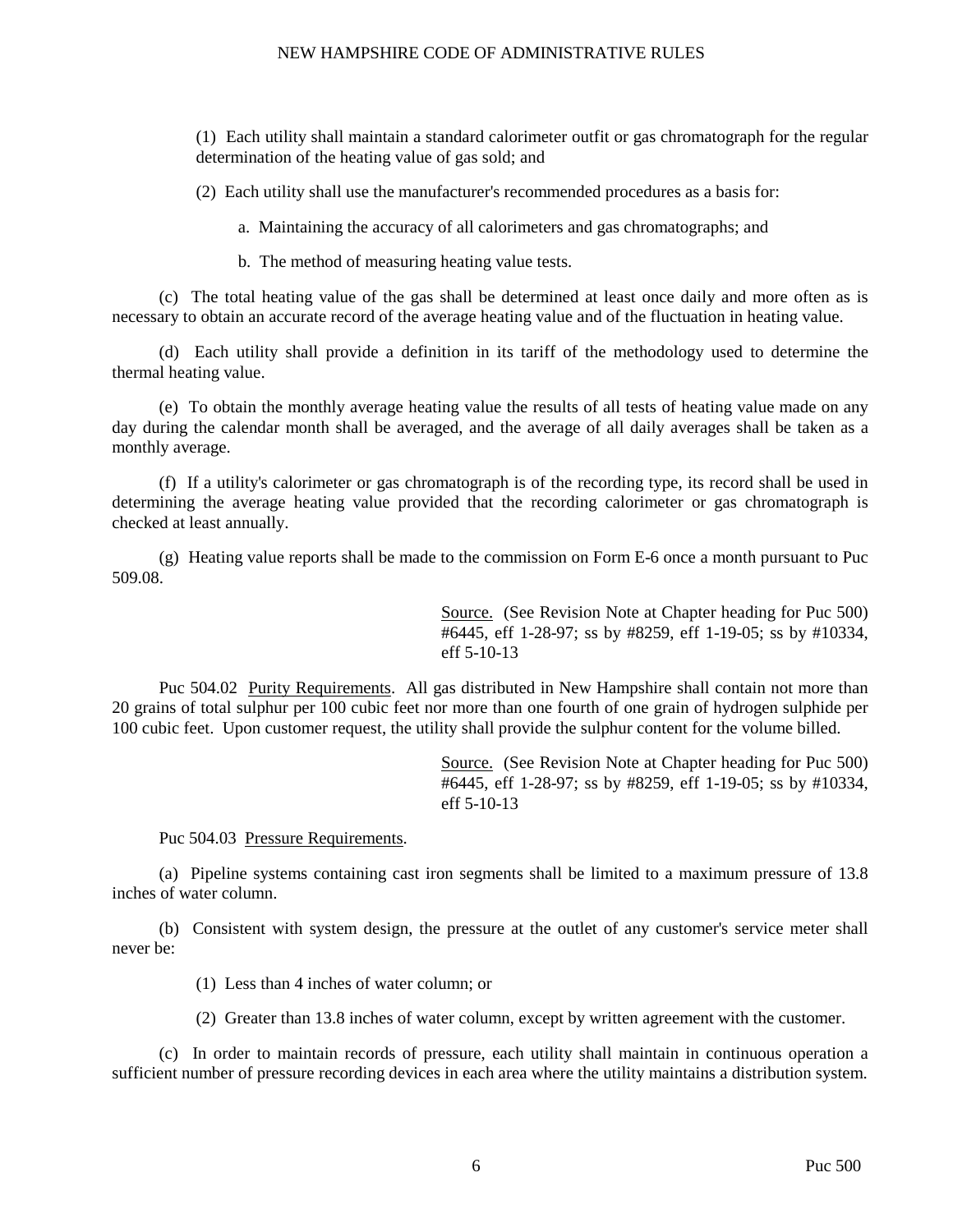(d) All pressure records obtained under paragraphs (b) or (c) above shall be retained by the utility for at least 5 years and shall be available for inspection by the commission or its agents.

(e) For pressures at the outlet of any customer's service meter that exceed (b) (2) above, a legible permanent identification that includes the maximum delivery pressure shall be installed at the service meter no later than July 1, 2016. If the utility determines that a previously installed identification is not present, the utility shall install a new permanent identification as soon as practicable but no later than 60 days upon discovery of the missing identification.

(f) The utility shall retain a copy of all written customer agreements for the initial installation of any service with delivering pressures greater than 13.8 inches of water column. Such records shall be retained until the service line has been abandoned.

(g) Each utility shall make reports of pressure complaints monthly to the commission on Form E-8 pursuant to Puc 509.10.

> Source. (See Revision Note at Chapter heading for Puc 500) #6445, eff 1-28-97; ss by #8259, eff 1-19-05; ss by #10334, eff 5-10-13

Puc 504.04 Interruptions of Service.

(a) Each utility shall use all practicable means to avoid interruptions to service, including maintaining appropriate levels of maintenance and planning for unexpected events.

(b) Should interruptions occur, a utility shall reestablish service within the shortest time practicable consistent with safety.

- (c) Each utility shall keep a record of all interruptions to service.
- (d) Each utility shall include in its record of service interruptions the following:
	- (1) The date and time of interruption;
	- (2) The approximate number of customers affected;
	- (3) The date and time of service restoration;
	- (4) The cause of such interruption when known; and
	- (5) A description of steps taken to prevent its recurrence.

(e) Each utility shall provide emergency notification to the commission of service interruptions as provided in Puc 504.05(a).

(f) Each utility shall report to the commission all service interruptions on Form E-23, pursuant to Puc 509.12, once a month, if any interruption occurs.

(g) When service is interrupted to perform work on lines or equipment, such work shall be done at a time causing minimum inconvenience to customers consistent with the circumstances.

(h) Customers seriously affected by interruption to service to perform work on lines or equipment shall be notified in advance, if practicable.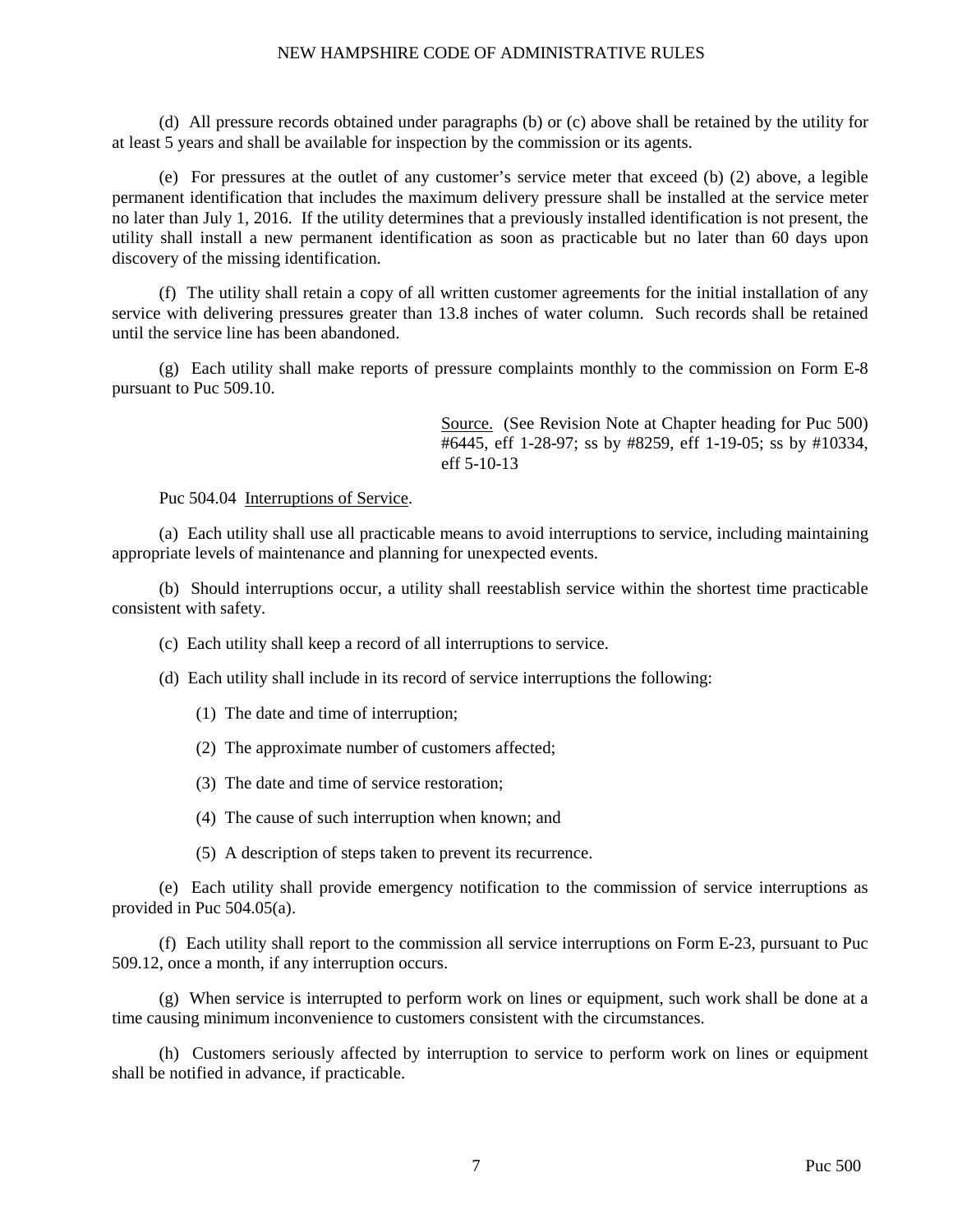(i) A utility shall provide actual notice of a planned service interruption to any customer of which it has notice whose service will be interrupted and who would encounter a potentially life-threatening situation as a result of a service interruption of the type planned.

> Source. (See Revision Note at Chapter heading for Puc 500) #6445, eff 1-28-97; ss by #8259, eff 1-19-05; ss by #10334, eff 5-10-13

Puc 504.05 Emergency Notification.

(a) The utility shall notify the safety division of the commission by telephone when any of the following events occur:

> (1) A release of gas from a pipeline, release of LNG or LPG, or release of gas from a LNG or LPG facility that results in:

a. A death;

b. Personal injury necessitating same day professional medical treatment; or

c. Estimated property damage of \$5,000 or more;

(2) A fire or an explosion at, or emergency shutdown of, a liquefied natural gas facility, or propane-air facility;

(3) An evacuation of a building conducted by a fire department, utility or other emergency personnel because of the presence of gas in the atmosphere or in, or in the immediate vicinity of, the building;

(4) An unplanned service interruption or gas outage that is expected to result in 50 or more customer outage hours;

(5) A single outage occurring at a state, federal, or municipal facility, hospital, school or other facility in which the public could be affected;

(6) A breach of security or other threat that jeopardizes the operation of a utility's major facilities;

(7) Any exceedance of maximum allowable operating pressure of any duration, including accidental overpressurizations, consistent with Puc 506.01(a);

(8) A gas facility-related event, that the utility is aware of or has reason to believe has been or will be reported in the news media, including, but not limited to, a shutdown of a major highway, arterial roadway or rail system, or where a person identified as a news reporter was present;

(9) When the utility confirms that levels of odorant do not meet the requirements of Puc 506.02(m); or

(10) An event which is significant in the judgment of the utility, even though it is not described above.

(b) A utility shall not be required to determine or document the presence or involvement of gas in any incident or event before notifying the commission.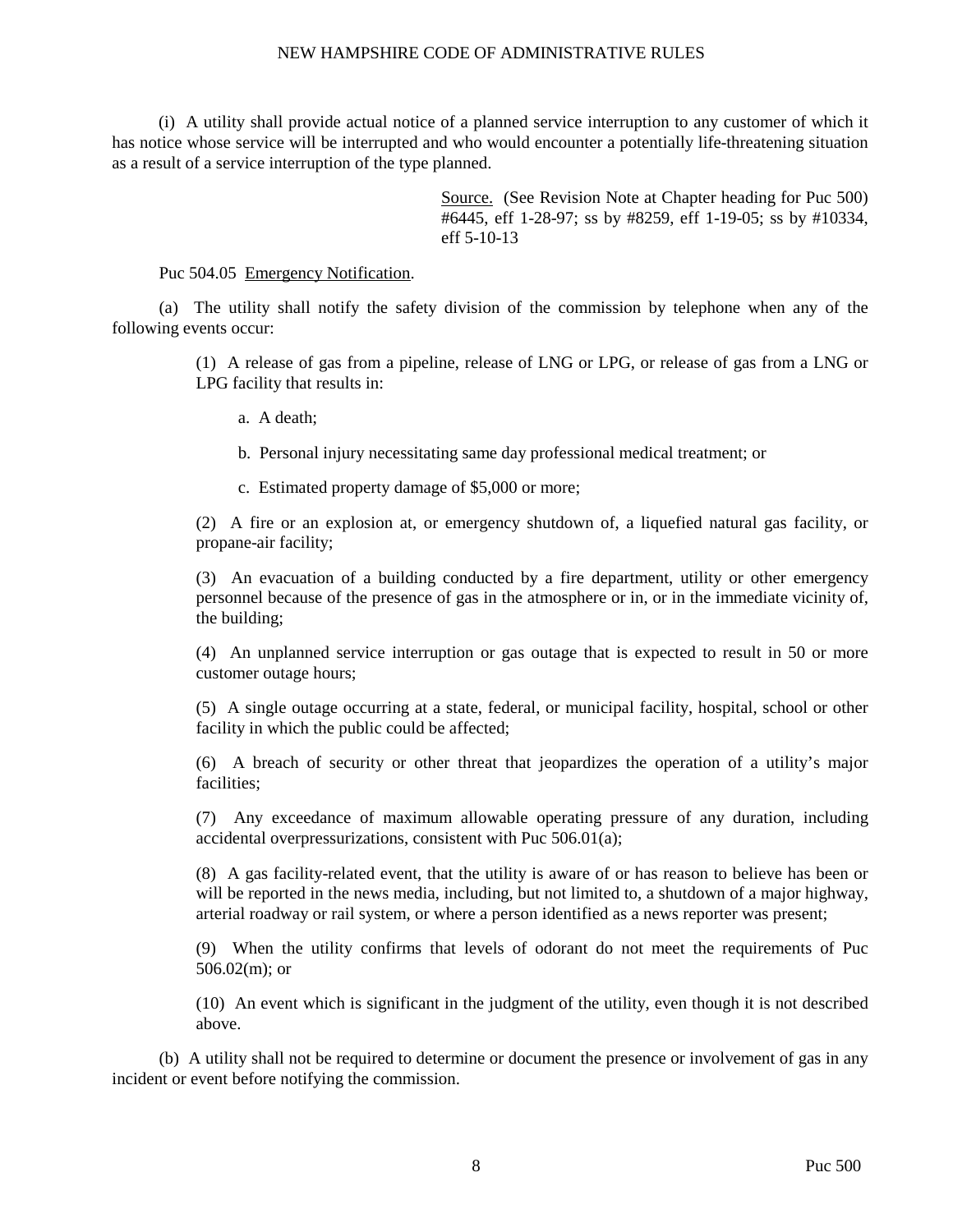(c) The telephone notification shall be made promptly, but no more than one hour following confirmed discovery by the utility of the event or any incident defined in Puc 504.06.

(d) The utility shall provide to the commission representative who responds to the call the following information:

(1) Identity of reporting utility;

(2) Name, title, and location of the person reporting the incident and contact information;

(3) Location of the incident including street address and city or town;

(4) Number of known or estimated fatalities and personal injuries, if any;

(5) Type and extent of known or estimated property damage;

(6) Description of the incident or event including any significant facts known by the utility that relate to the cause and resolution of the problem;

(7) Date and hour the incident occurred and was discovered by the utility and, to the extent known, by any other party;

(8) For a service interruption, gas outage, or evacuation of a building, the estimated or known number of people and/or customers affected and the estimated or actual duration of the outage; and

(9) When the Office of Pipeline Safety of the United States Department of Transportation was, or will be, notified of the incident, if applicable.

> Source. (See Revision Note at Chapter heading for Puc 500) #6445, eff 1-28-97; ss by #8259, eff 1-19-05; ss by #10334, eff 5-10-13

Puc 504.06 Incident Reporting.

(a) In addition to the emergency notification required in Puc 504.05, a utility shall also report in writing to the commission any incident occurring in connection with its facilities and services, as follows:

> (1) In accordance with 49 C.F.R. §191.9 and §191.15, a utility shall report to the commission, within 20 days following discovery, any incident which the utility shall be required to report to the federal Office of Pipeline Safety pursuant to 49 C.F.R. 191.9, which report shall be made on federal Department of Transportation form PHMSA F 7100.1, which is entitled, "Incident Report - Gas Distribution Systems" and a copy thereof shall be submitted to the commission; and

> (2) A utility shall report each month, pursuant to Puc 509.15, the status of any leaks occurring in its gas distribution system.

(b) A utility shall file any report required pursuant to (a)(1) above in addition to any report required pursuant to  $(a)(2)$ .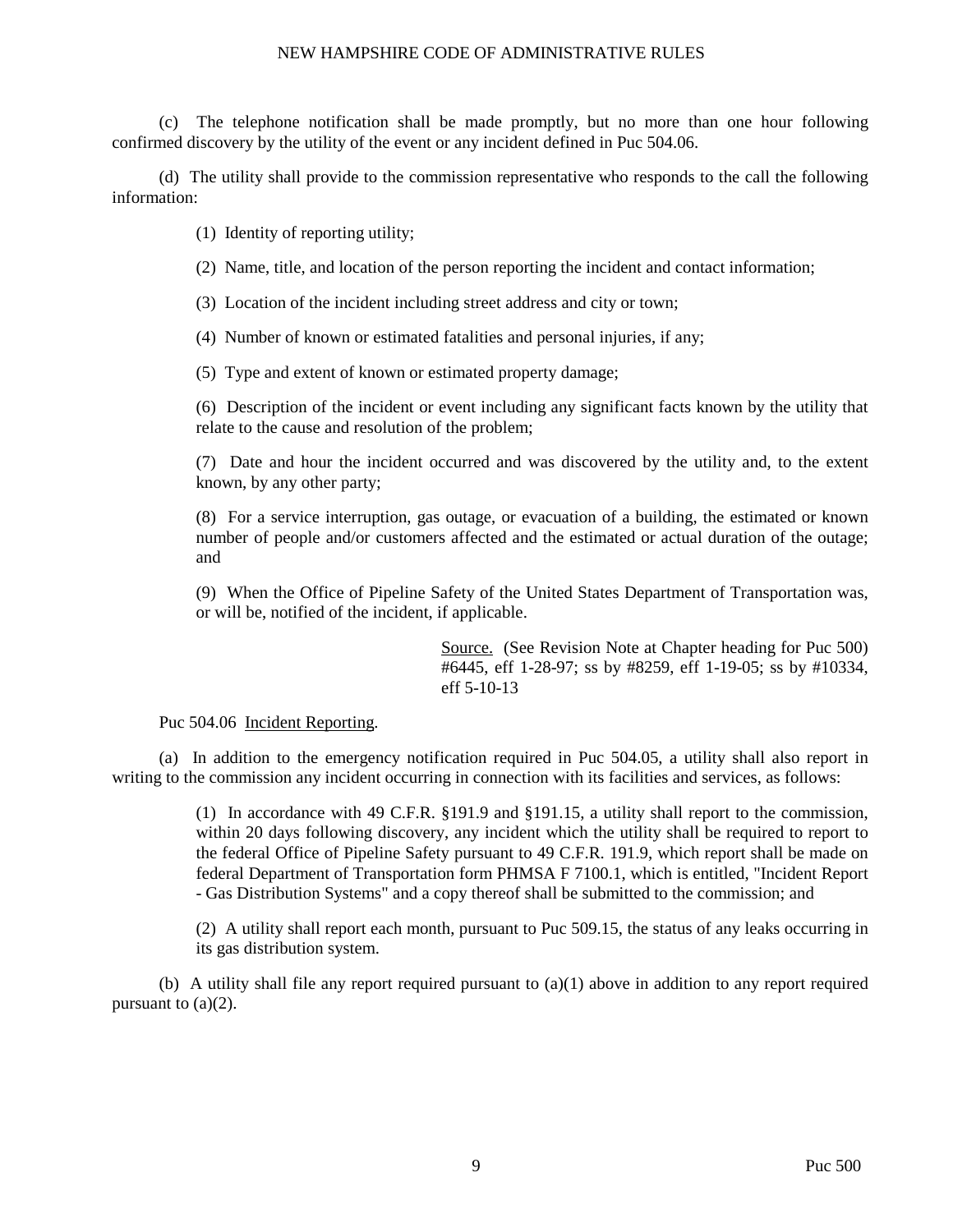(c) When additional relevant information is obtained after a report under this section is submitted, the utility shall make a supplementary report to the commission conveying this information.

> Source. (See Revision Note at Chapter heading for Puc 500) #6445, eff 1-28-97; ss by #8259, eff 1-19-05; ss by #10334, eff 5-10-13

Puc 504.07 Emergency Response.

(a) For any utility that serves a single municipality or serves fewer than 2,500 customers, emergency response times shall be limited to within 30 minutes.

(b) Reports on emergency response times shall be submitted as follows:

(1) For any response time in excess of 30 minutes, the utility shall report the amount of time it took to arrive at the location of the report of gas odor, the location of the report of gas odor, and a detailed explanation for its failure to respond to the location within 30 minutes and preventive measures taken to limit potential future exceedances.

(2) On a monthly basis the utility shall report the number of gas odors responded to, leaks and other unplanned releases of gas responded to, and any other emergency responses. The report should include the date, time and location of emergency response and reason for emergency response.

Source. #8259, eff 1-19-05; ss by #10334, eff 5-10-13

# PART Puc 505 METER INSTALLATION, ACCURACY AND TESTING

Puc 505.01 Meter Installations.

(a) Unless it obtains a waiver from the commission pursuant to Puc 201.05, each utility shall provide and install at its own expense and shall continue to own, maintain and operate, all equipment necessary for the regulation and measurement of gas to its customers.

(b) When additional meters or increased pressures at the meter outlet, exceeding those required by Puc 504.03, are furnished by the utility at the request of a customer, a charge for such meters, equipment and the labor to install them may be made to the customer consistent with existing retail rates.

(c) Meter installations shall be protected from anticipated or potential dangers, including but not limited to vehicles, ice, snow, flooding, or corrosion.

(d) No gas utility in this state shall provide gas service to any master meter system constructed after July 1, 2013, without written approval from the commission. The commission shall approve such service only if found to be consistent with safe and reliable service requirements set forth in these rules and the associated rates and charges for such service are found to be just and reasonable pursuant to RSA 378.

> Source. (See Revision Note at Chapter heading for Puc 500) #6445, eff 1-28-97; ss by #8259, eff 1-19-05; ss by #10334, eff 5-10-13

Puc 505.02 Inspection of Meters.

(a) Each utility shall take all necessary steps to have each of its meters accurately measure the flow of gas.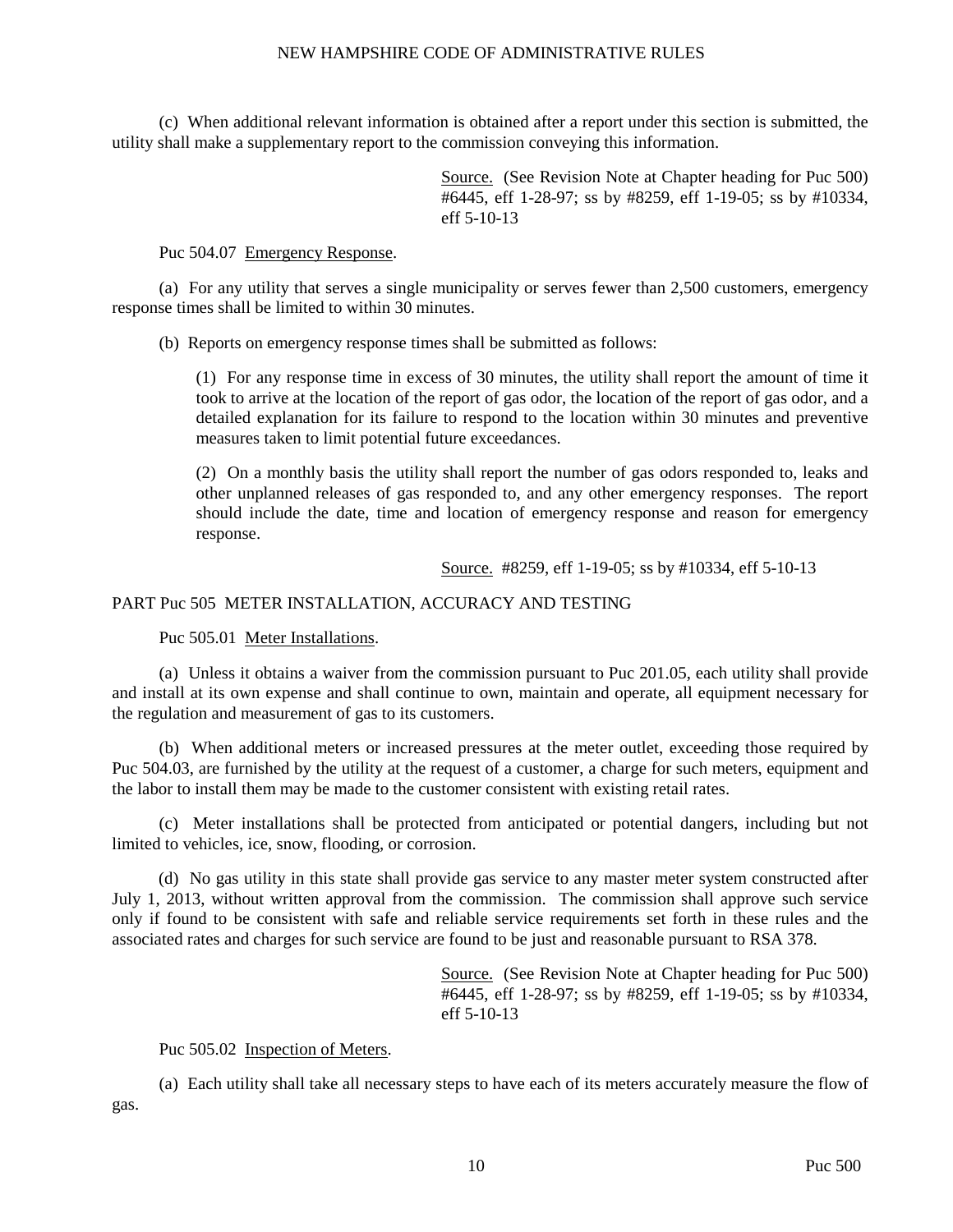(b) All new meters shall be inspected for measurement accuracy before being installed on a customer's premises.

(c) All meters removed from service which are to be reinstalled shall be:

- (1) Inspected for measurement accuracy; and
- (2) Repaired by replacing worn or damaged parts.

Source. (See Revision Note at Chapter heading for Puc 500) #6445, eff 1-28-97; ss by #8259, eff 1-19-05; ss by #10334, eff 5-10-13

Puc 505.03 Test and Calibration of Meters.

(a) Each utility shall test all meters for accuracy at both check flow and open flow, as found, prior to adjustment or repair, except for meters removed from service specifically for known leakage, damage, tampering, or non-registration, and meters that have been selected for retirement.

(b) Each utility shall monitor those meters which have been removed from service specifically for known leakage, damage or non-registration on an annual basis to identify problems with certain meter types or manufacturer.

(c) Each utility shall calculate meter accuracy by adding open flow accuracy and check flow accuracy, and dividing the sum by two.

(d) Each utility shall maintain records for each group of meters and shall include in such records the meter accuracy rates for each group for the previous calendar year.

(e) The established meter groups identified in Table 505-1 shall be tested under this part as follows:

| <b>GROUP</b> | <b>TYPE</b> | <b>CAPACITY</b>              |
|--------------|-------------|------------------------------|
|              |             |                              |
| A            | Diaphragm   | 0 to 500 cubic feet per hour |
|              |             | (CFH)                        |
| B            | Diaphragm   | Greater than 500 CFH         |
| $\Gamma$     | Rotary      | All                          |
|              | Turbine     | All                          |
| E            | Ultrasonic  | All                          |

Table 505-1 Established Meter Groups

(f) Utilities shall divide the meter accuracy data into 3 accuracy categories, each expressed as a percentage of the total number of meters in a group, as follows:

- (1) Slow meters;
- (2) Those meters with an accuracy rate of plus or minus 2 percent; and
- (3) Fast meters.

(g) When calculating the accuracy categories for  $(f)$  (1) through (3) above, the utility shall round the result up to the next whole number.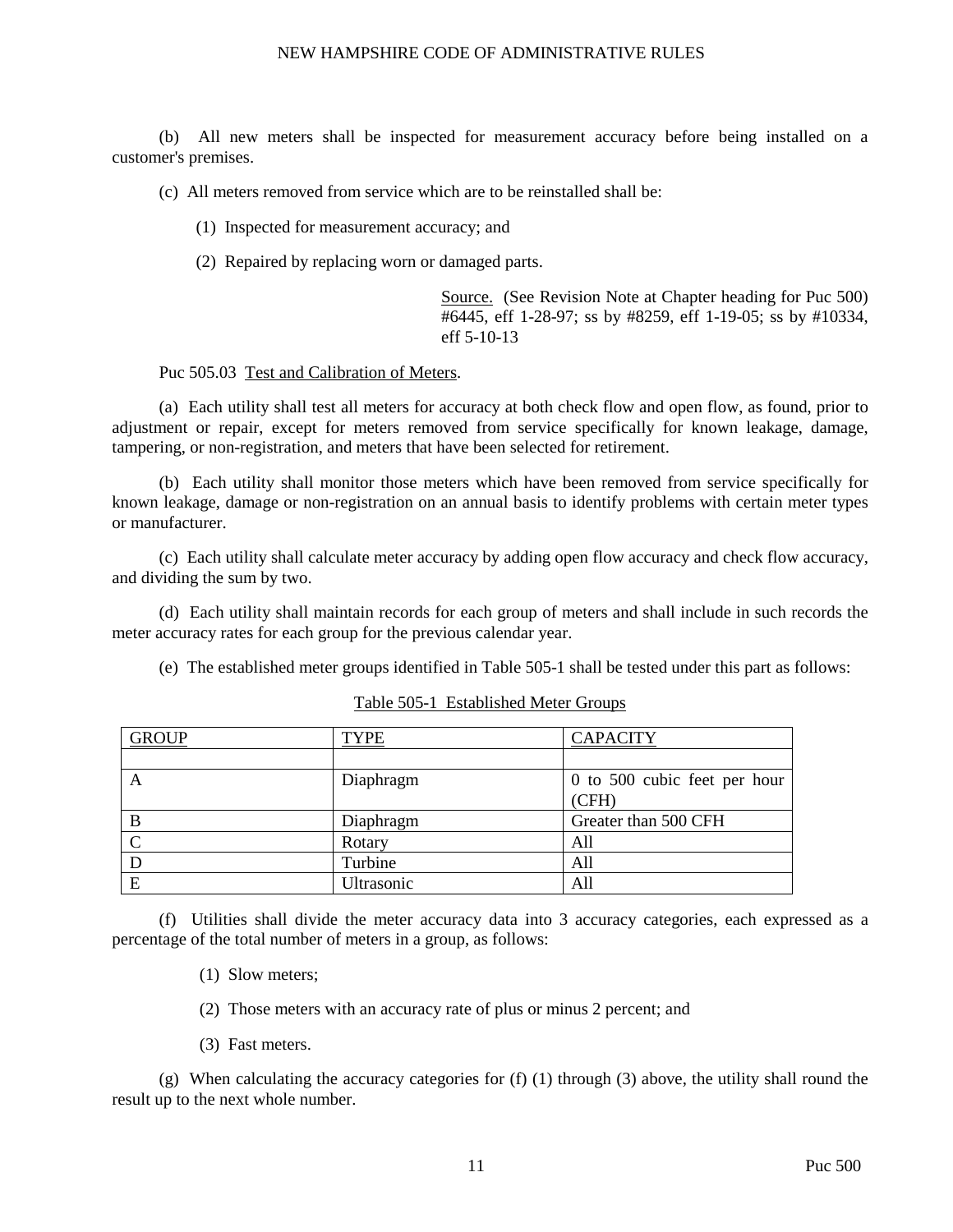(h) When a remote meter read device is utilized, the utility shall verify the accuracy of the remote read device whenever the meter is removed from service.

> Source. (See Revision Note at Chapter heading for Puc 500) #6445, eff 1-28-97; ss by #8259, eff 1-19-05; ss by #10334, eff 5-10-13

Puc 505.04 Test Schedule for Gas Meters.

(a) Utilities shall not be required to test meters with a purchase year which indicates an age of 10 years or less provided that the meters belong to a group identified in Puc 505.03(e) demonstrating an accuracy rate of 96 percent or better, and the utility has the manufacturer's proof test on file.

(b) Each utility shall, on an annual basis, calculate an accuracy rate for each group of meters identified in Table 505.1 of Puc 505.03(e) by calculating the percentage of slow, fast and accurate meters in the group for purposes of determining the number of meters to be brought in for testing in the subsequent year.

(c) Each utility shall, on an annual basis beginning March 1, 2005, examine the previous year's tested meter accuracy data for each group of meters identified in Table 505.1 of Puc 505.03(e) to determine the sampling plan for the current year.

(d) Each utility shall use accuracy data derived in the previous year's testing for the establishment of the minimum quantity of meters to be tested per group for the current year.

(e) The applicable accuracy rate shall determine the minimum number of meters to be tested according to Table 505-2.

| <b>Number of Meters</b>         | <b>Accuracy Rates</b> |              |           |              |                                        |
|---------------------------------|-----------------------|--------------|-----------|--------------|----------------------------------------|
| <b>Active in Meter</b><br>Group | <b>96 to</b><br>100%  | 93 to<br>95% | 90 to 92% | 87 to<br>89% | less than 87%                          |
| $2$ to $8$                      | 5                     | 5            | 5         | 5            |                                        |
| 9 to 15                         | 5                     | 5            | 5         | 8            |                                        |
| 16 to 25                        | 5                     | 5            | 8         | 13           |                                        |
| 26 to 50                        | 5                     | 8            | 13        | 20           |                                        |
| 51 to 90                        | 8                     | 13           | 20        | 32           |                                        |
| 91 to 150                       | 13                    | 20           | 32        | 50           | Testing as provided in Puc $505.04(g)$ |
| 151 to 280                      | 20                    | 32           | 50        | 80           |                                        |
| 281 to 500                      | 32                    | 50           | 80        | 125          |                                        |
| 501 to 1,200                    | 50                    | 80           | 125       | 200          |                                        |
| 1,201 to 3,200                  | 80                    | 125          | 200       | 500          |                                        |
| 3,201 to 10,000                 | 125                   | 200          | 500       | 1,000        |                                        |

Table 505-2 Minimum Number of Meters to be Tested at Accuracy Rates per Group Identified in Puc 505.04(d)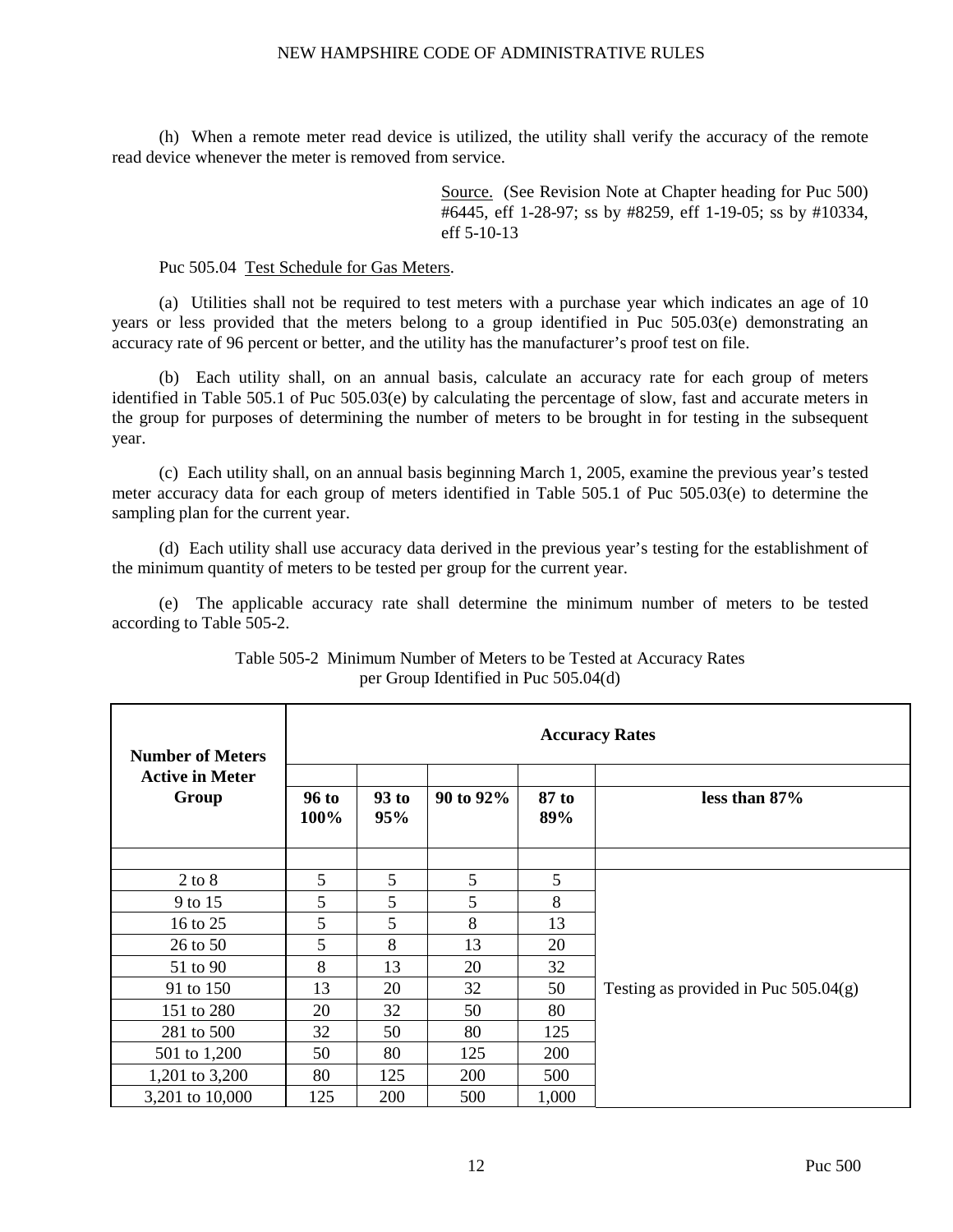| 10,001 to 35,000     | 200   | 500   | .000  | 2,000 |
|----------------------|-------|-------|-------|-------|
| 35,001 to 100,000    | 500   | .000  | 2,000 | 3,000 |
| Greater than 100,000 | 000.1 | 2,000 | 3,000 | 4,000 |

(f) For any group of meters with accuracy rates of 95% or less, the utility shall randomly select the meters to test as follows:

> (1) The utility shall select 80% of those meters for testing from the group of meters that have operated for the longest period of time without being tested; and

> (2) The utility shall select 20% of those meters for testing from the group of meters removed from service for non-use or load change.

(g) For any group of meters with accuracy rates of 87% or less, the utility shall attempt to determine the defect responsible for failure and, if the utility cannot identify the defect, or, if the defect is due to the manufacturer, the entire group of meters shall be removed from service.

(h) Utilities shall conduct calibration and accuracy tests of rotary and turbine meters either in the field or at a meter shop and in accordance with manufacturer-recommended procedures and performance standards.

> Source. (See Revision Note at Chapter heading for Puc 500) #6445, eff 1-28-97; ss by #8259, eff 1-19-05; ss by #10334, eff 5-10-13

Puc 505.05 Customer Requested Tests.

(a) When a customer requests a meter test, a utility shall follow the following procedures:

(1) The utility shall test the accuracy of the customer's meter within 15 days from the time the request is made;

(2) If the meter has been tested at no charge during the preceding 6 months, a utility may require the deposit of a fee in an amount as specified in the utility's current tariff for such a test;

(3) If upon testing the meter is found to be in error by more than 2%, the deposit shall be promptly refunded;

(4) If the meter is not found to be in error by as much as 2%, the utility may retain the amount deposited for the test;

(5) A customer may be represented in person or by an agent when the utility conducts the test of the customer's meter; and

(6) The utility shall provide to the customer within 30 days after completion of the test a report giving:

- a. The name of the customer requesting the test;
- b. The date of the request;
- c. The location, the type, make, size and the serial number of the meter;
- d. The date tested; and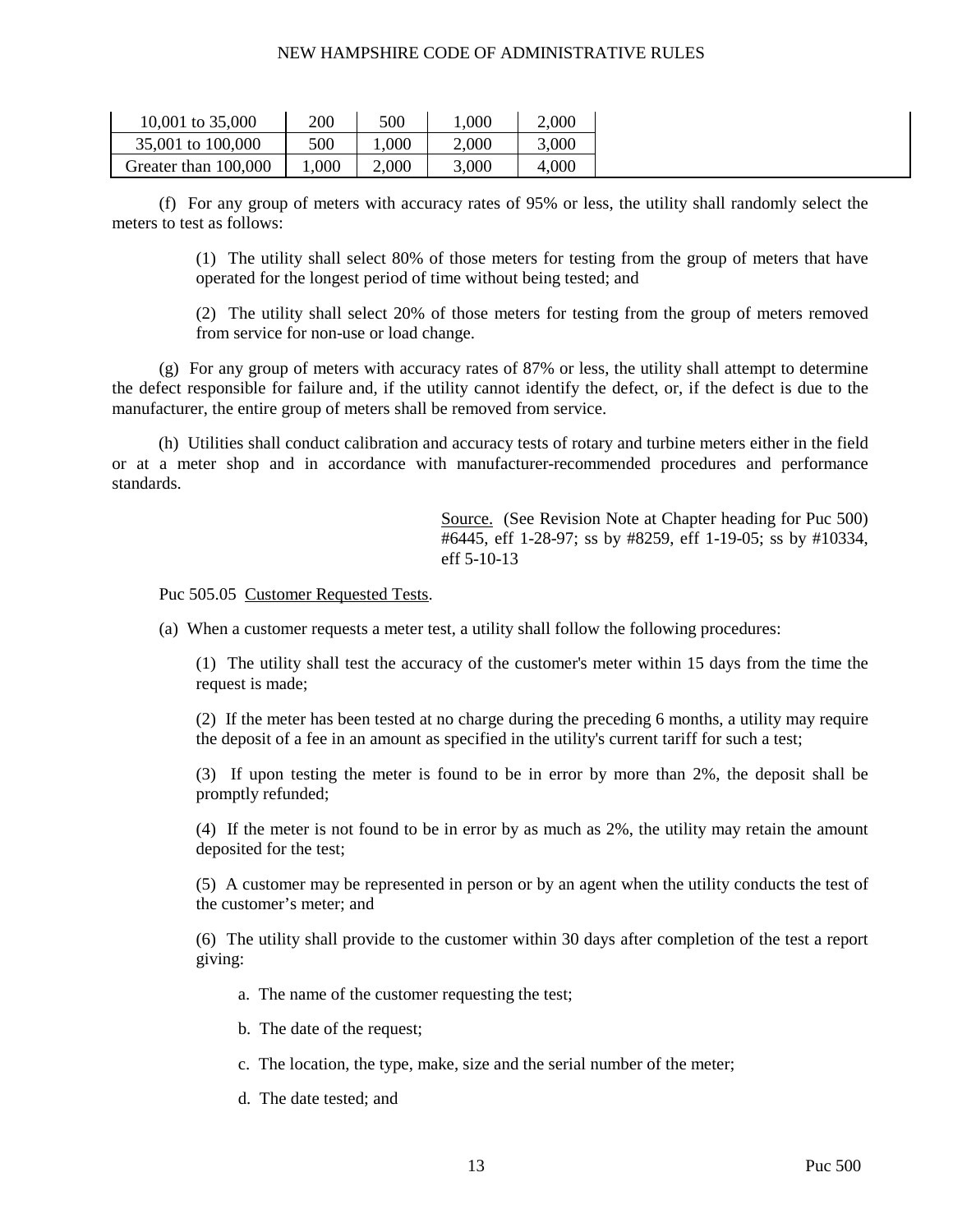e. The result of the test.

(b) When a customer makes written application to the commission for testing of a meter, the following shall occur:

> (1) The commission staff shall arrange to have the meter tested in staff's presence, as soon as practicable; and

> (2) The utility, when notified of a customer application for a meter test as herein provided, shall not knowingly remove, interfere with, or adjust the meter to be tested without the written consent of the customer and approval by the commission for a waiver pursuant to Puc 201.05.

(c) Reports of periodic tests of meters shall be submitted to the commission on a Form E-7, pursuant to Puc 509.09, once a year. Reports of requests for tests shall be submitted to the commission on Form E-24, pursuant to Puc 509.13, once a month.

(d) The utility shall retain a complete record of the last test made on a meter.

Source. (See Revision Note at Chapter heading for Puc 500) #6445, eff 1-28-97; ss by #8259, eff 1-19-05; ss by #10334, eff 5-10-13

Puc 505.06 Customer Bill Adjustments.

(a) When a customer's meter or remote read device has been found to be fast or slow, as a result of a meter test made by or on behalf of the utility and at the request of the customer, an adjustment shall be made to the customer's bill.

(b) If the meter or remote read device is found to be a fast meter, the utility shall refund to the customer an amount equal to no less than the charges billed for the excess gas over the previous 24 months of billing.

(c) If the meter or remote read device is found to be a slow meter, the utility shall bill the customer for no more than the unbilled gas supplied during the previous 6 months.

(d) If the meter or remote read device is found to not be registering usage, the utility shall bill the customer for no more than the gas it determines the customer used during the previous 6 months. Determination of gas used shall be based upon information recorded by the meter prior or subsequent to the period of nonregistration and on any other pertinent information supplied by the customer or known to the utility.

(e) If a meter is determined to have been assigned to the wrong customer and the customer has been billed based on usage recorded on a meter connected to residential or commercial space not occupied by the customer, the utility shall correct the billing to the affected customers as follows:

> (1) for customers who have been underbilled, invoices for the billing difference shall cover the customer's period of occupancy or 6 months, whichever is shorter; and

> (2) for customers who have been overbilled, refunds of the billing difference shall cover the period of occupancy or 24 months, whichever is shorter.

> > Source. (See Revision Note at Chapter heading for Puc 500) #6445, eff 1-28-97; ss and moved by #8259, eff 1-19-05, (from Puc 505.05); ss by #10334, eff 5-10-13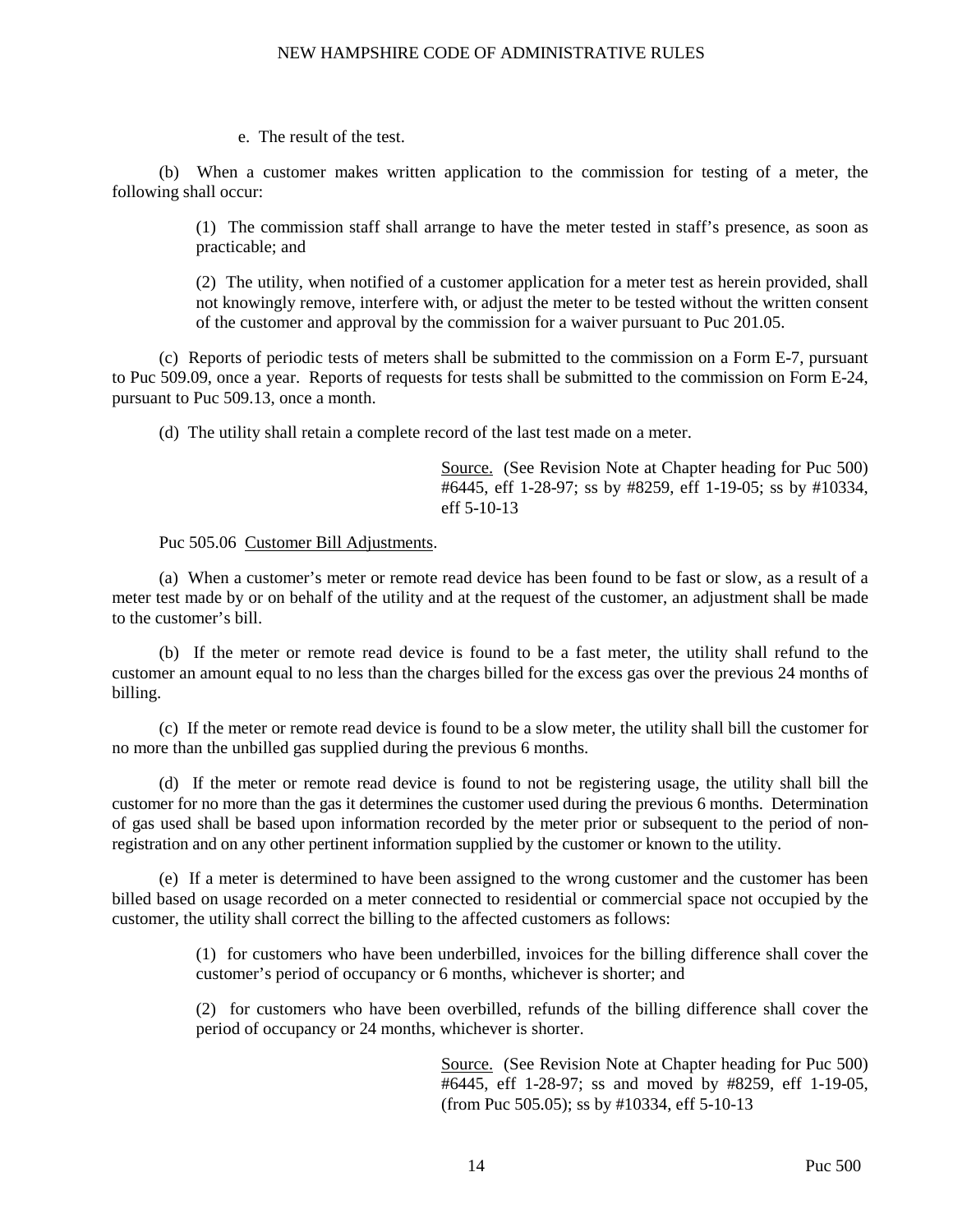#### Puc 505.07 Testing Facilities and Equipment.

(a) Each utility shall maintain the equipment and facilities necessary for accurately testing all types and sizes of meters employed for the measurement of gas to its customers, unless arrangements approved by the commission, pursuant to Puc 201.05, have been made to have such testing done elsewhere.

(b) Meter provers used by the utility or its agent for the testing of meters shall be of a type recommended by the manufacturer and of a capacity of not less than 5 cubic feet.

(c) Each meter prover shall be supplied with accessories needed for accurate meter testing and shall be located in a room suitable for the work to be done.

(d) The utility shall maintain, or cause to have maintained on its behalf, the meter prover in good condition and correct adjustment so that it can determine the accuracy of any gas meter to within 1/2 of one percent.

> Source. #8259, eff 1-19-05 (from Puc 505.06); ss by #10334, eff 5-10-13

#### PART Puc 506 EQUIPMENT AND FACILITIES

Puc 506.01 Pipeline Safety Standards.

(a) All utilities including those with propane storage facilities shall comply with those pipeline safety regulations established by the United States Department of Transportation which are set forth in 49 C.F.R. Parts 191, 192, 193, 198 and 199, including future amendments thereto.

(b) Where Puc 500 or Puc 800 establishes more stringent safety-related requirements than those pipeline safety regulations adopted pursuant to (a) above, the more stringent requirement set forth in Puc 500 or Puc 800 shall apply.

(c) After January 1, 2007, only an individual who meets operator qualifications in accordance with 49 C.F.R. Part 192, Subpart N shall perform an activity which:

(1) Is performed on a pipeline facility, whether new or existing;

(2) Is an activity involving operations, maintenance or new construction;

(3) Is performed as a requirement of this part; and

(4) Affects the operation or integrity of the pipeline.

(d) Utilities shall ensure and document that welders performing welding work on utility pipeline facilities are qualified, as follows:

> (1) No utility shall permit a welder to make any pipeline weld unless the welder has qualified by destructive testing within the preceding 63 months, but at least once every 5 calendar years in accordance with 49 C.F.R. §192.7 and Appendix C to Part 192;

> (2) Utilities shall verify that any welder originally qualified under an earlier edition of Section 6 of American Petroleum Institute Standard 1104, Welding of Pipelines and Related Facilities (API 1104), as referenced in 49 C.F.R. §192.7, shall be certified by the referenced edition;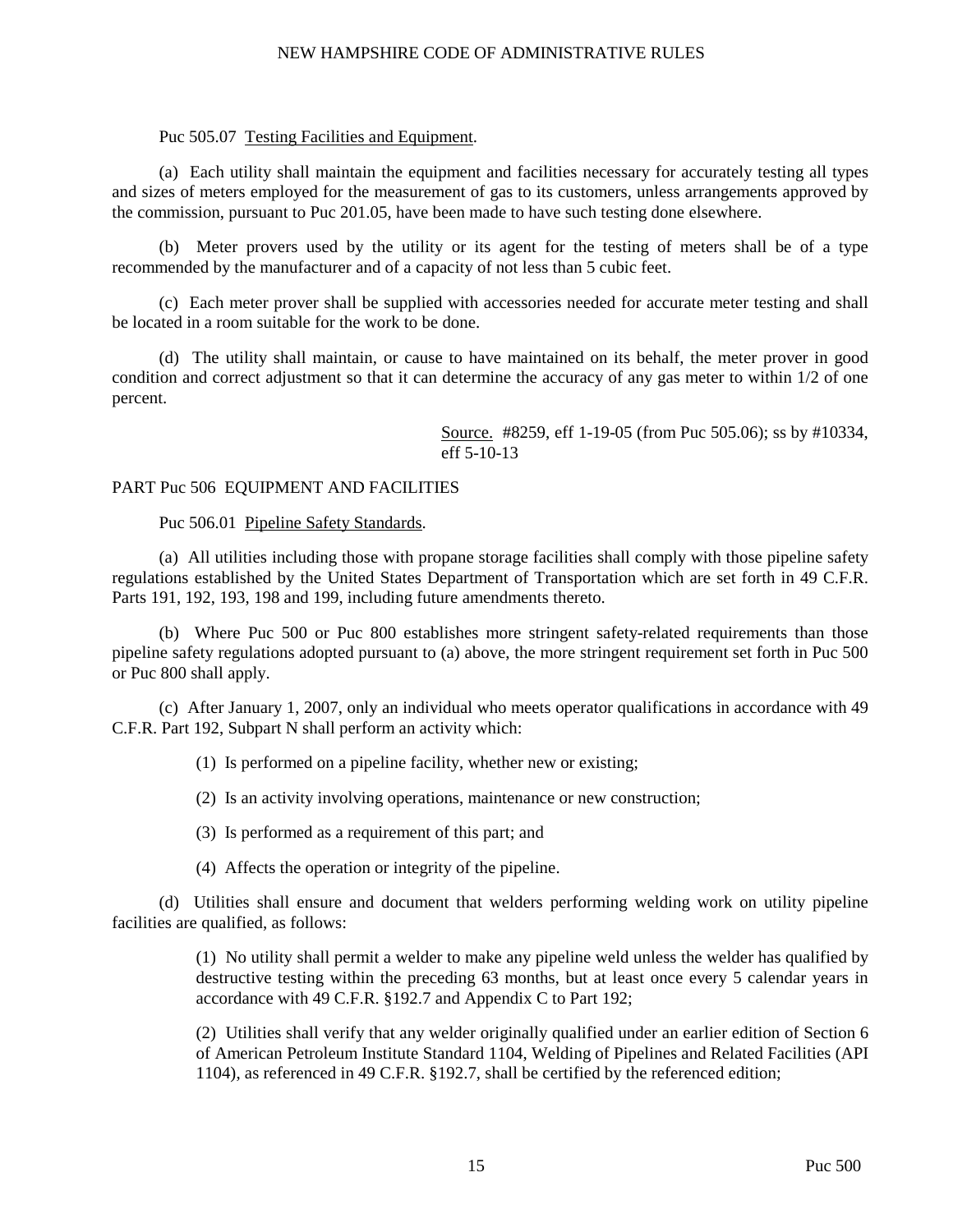(3) Puc 506.01(d)(1) and (2) shall not apply to those portions of LNG facilities or propane storage facilities that are not subject to 49 C.F.R. Part 192; and

(4) No utility shall permit a welder to weld with a particular welding process unless the welder has engaged in welding with that process within the preceding 6 calendar months. Utilities shall verify that a welder who has not engaged in welding with that process within the preceding 6 calendar months is requalified for that process as set forth in subsections (1) and (2) above.

(e) In addition to the above requirements, the operator shall ensure that all welds are visually inspected by a welding inspector qualified in accordance with API 1104, section 8.3, and that welds are evaluated consistent with API 1104, section 9, as referenced in 49 C.F.R. § 192.7.

(f) For projects that include welds on any pipeline main or transmission line operating at pressures greater than 60 pounds per square inch gauge (psig), or welds at a service and main interface or a service and transmission line interface operating at such pressures, or any welding project involving a pressure regulator station, the operator shall:

> (1) Conduct a non-destructive field test on at least 10 percent of welds completed for a project that consists of at least 10 welds; or

> (2) Conduct a non-destructive field test on at least one weld for projects that include 5 to 9 welds.

(g) Non-destructive tests shall include but not be limited to radiographic, magnetic particle, liquid penetrant, or ultrasonic tests, but shall not include visual inspection, and shall be evaluated using the criteria set forth in API 1104, section 9, as referenced in 49 C.F.R. §192.7.

(h) If any weld fails a non-destructive test, that weld shall be repaired and retested, and the utility shall perform non-destructive tests on no less than 50 percent of all welds for that project. Upon additional failures, the utility shall repair the failed welds and perform non-destructive tests on 100 percent of all welds for that project.

(i) Puc 506.01(e), (f), (g) and (h) shall not apply to those portions of LNG facilities or propane storage facilities that are not subject to 49 C.F.R. Part 192.

(j) Inspection of Materials as required by 49 C.F.R §192.307 and Repair of Pipe as required by 49 C.F.R §192.311 shall be applicable to all plastic pipelines including services.

(k) A utility shall ensure the periodic inspection and calibration of all equipment, used in construction, operations, and maintenance activities where improper calibration or failure to inspect could impact its performance. Equipment calibrations shall be in accordance with the frequencies defined in the manufacturers' procedures and specifications.

(l) Utilities shall have the means to verify calibrations of all such equipment covered under (k) above in the field upon the request of the safety division.

(m) Whenever conditions permit, gas service lines installed after July 1, 2013 shall be installed with a cover of not less than 18 inches above the top of the pipe, except where interference with other sub-surface structures or the insertion of previously installed service lines makes it impracticable to maintain this depth of cover. In such cases, applicable protective devices such as steel plating or concrete padding shall be installed. Installation of protective devices shall be documented and records kept for the life of the pipeline.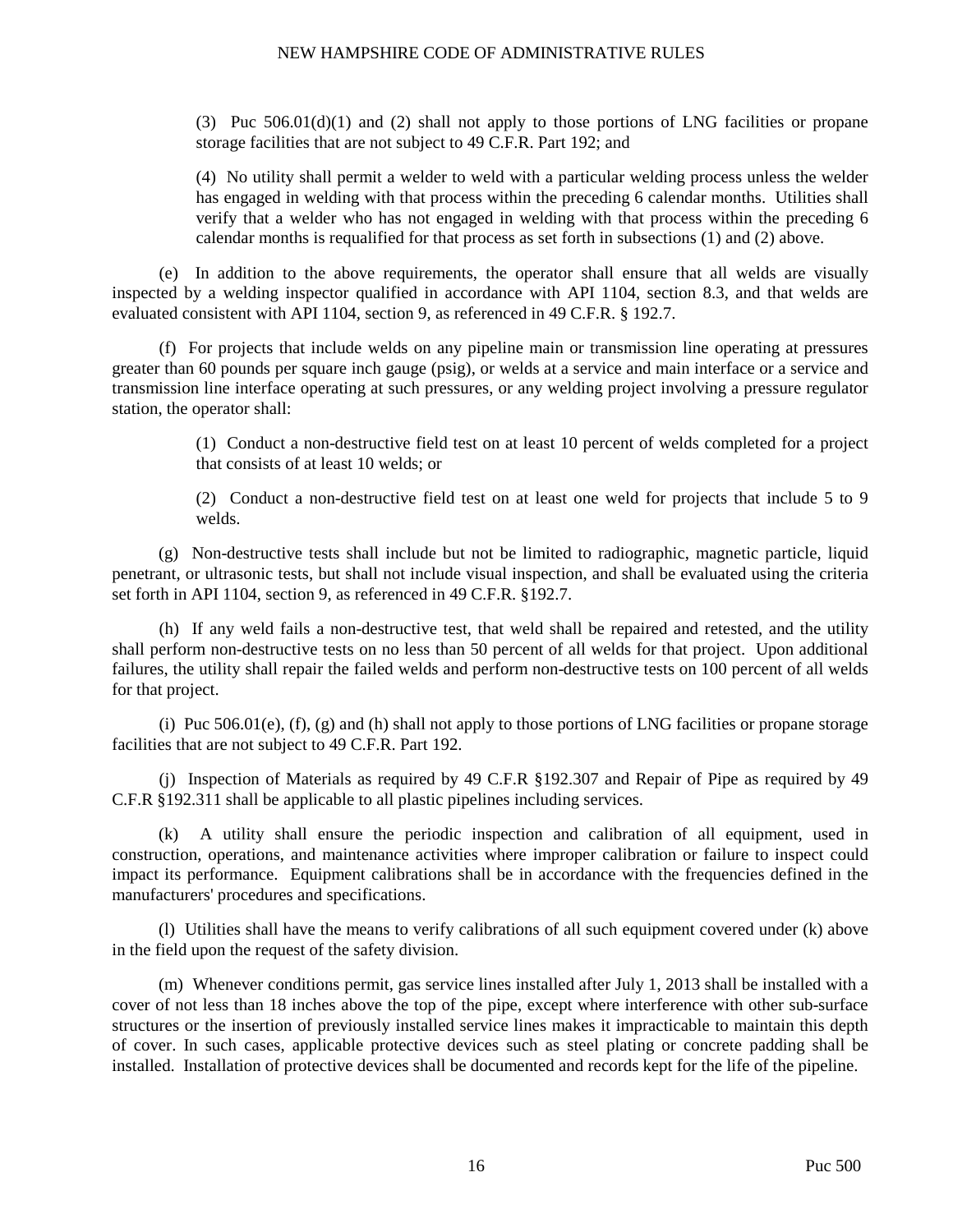(n) Utilities shall not install or operate a gas regulator that could release gas closer than 3 feet to a source of ignition, an opening into a building, an air intake into a building or any electrical source not intrinsically safe, as follows:

> (1) The 3-foot clearance from a source of ignition shall be measured from the vent or source of release (discharge port), not from the physical location of the meter set assembly; and

> (2) For encroachment within the required 3-foot clearance caused by an action of the property owner or occupant after the initial installation, the encroachment shall be resolved by extending the regulator vent to meet this requirement within 90 days of discovery.

(o) Pipelines shall be laid on continuous bedding consisting of suitable rock free materials or well compacted soil as follows:

> (1) If piping is to be laid in soils which may damage the piping, the piping shall be protected before back-filling is completed;

(2) Plastic piping shall not be supported by blocking; and

(3) Well tamped earth or other continuous support shall be used.

(p) Gate stations and district regulating stations that utilize regulator(s) to provide the primary means of overpressure protection shall be designed and installed to incorporate equipment that indicates the station outlet pressure and confirms the proper operation of the regulator(s) as follows:

> (1) Such equipment may include telemetering equipment that communicates with central SCADA systems, local chart or digital pressure recorders or other local indicator;

> (2) When the operator chooses to use a pressure gauge as the separate device to comply with this section, the pressure gauge shall have the capability to record the high pressure, such as a recording chart or tattle-tale needle, but a standard sight gauge shall not be deemed adequate for this purpose; and

> (3) Utilities shall inspect pressure regulating stations monthly to ensure proper operation and to confirm the proper operation of the regulating equipment.

(q) Each customer meter, gas regulating station, or any aboveground gas transporting facility shall be permanently marked to identify the operator's name.

(r) Gas regulating stations and aboveground gas transporting facilities shall be permanently marked to identify the operator's contact information for emergencies.

(s) Marking of facilities under (q) and (r) above shall be accomplished by metal signs, line markers, plastic decals, or other appropriate means and shall be completed by July 1, 2016.

(t) Each single fed distribution system shall be equipped with telemetering or recording pressure gauge or gauges as may be required to properly indicate the gas pressure in the system at all times, in accordance with the following:

> (1) At least once each year the pressure variation shall be determined throughout each system; and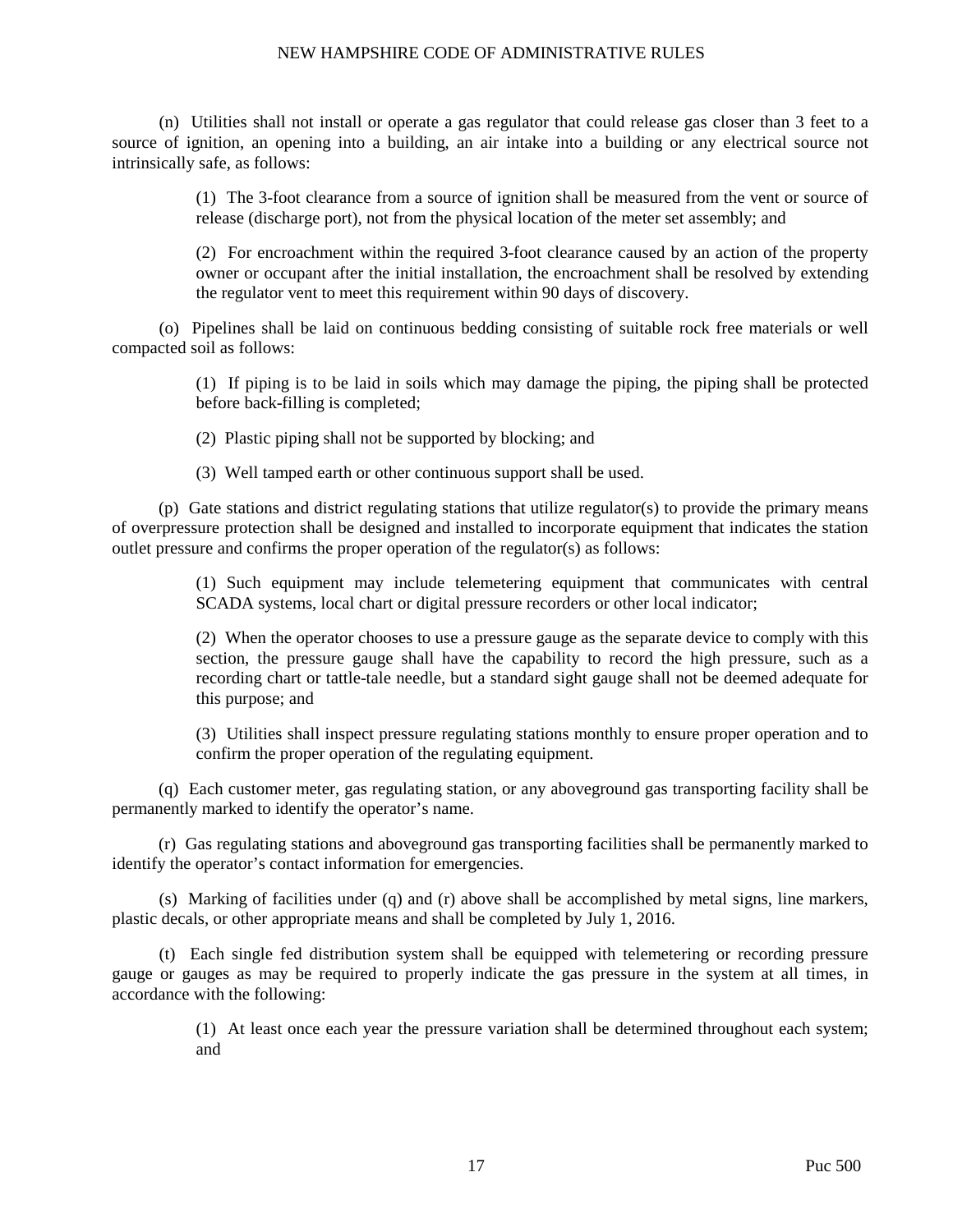(2) By January 1, 2016, telemetering shall be the sole method used to properly indicate the gas pressure at all times for each single fed distribution system when the following conditions are present:

a. The single fed distribution system serves more than 150 customers; or

b. The downstream temperature on the outlet side of the pilot operated pressure regulator(s) is predicted to be lower than 32 degrees Fahrenheit and no system pre-heat or regulator pilot heat is installed.

> Source. (See Revision Note at Chapter heading for Puc 500) #6445, eff 1-28-97; ss by #8259, eff 1-19-05; ss by #10334, eff 5-10-13

#### Puc 506.02 Construction, Operations and Maintenance.

(a) Except as established herein or by municipal regulations that are more stringent than the state or federal requirement, each utility shall construct, install, operate and maintain its plant, structures, equipment and gas pipelines:

> (1) In accordance with all applicable federal and state requirements, including but not limited to the requirements of the "Utilities Accommodation Manual," February 2010 edition, of the New Hampshire state department of transportation adopted by the commissioner pursuant to the powers granted under RSA 228:21, which establishes uniform practice regarding the accommodation of utilities within state highway rights-of-way;

> (2) After weighing all factors, including potential delay, cost and safety issues in such a manner to best accommodate the public, giving particular weight to safety issues that affect the public; and

> (3) To prevent potential interference with service furnished by other utilities including electric, telephone, water, sewer, steam and other underground or above ground facilities.

(b) Pipelines shall be laid at least 12 inches away from any other underground structure unless such clearance cannot be achieved in which case they shall be laid in proximity with other underground structures as is consistent with good engineering practice. Clearances less than 12 inches shall be documented and records kept for the life of the pipeline.

(c) No new pipeline installation shall be made in any non-accessible areas under any building after July 1, 2013.

(d) Written construction procedures shall include specific provisions for directional drilling and other trenchless technology installation methods that minimize the potential damage to gas pipelines and other underground facilities as listed in 506.02(a)(3).

(e) Gas pipelines, including new proposed construction or replacements, that are to be operated at a pressure greater than 60 pounds per square inch gauge shall not be installed under roads, public waters or railroad crossings without notification to the commission's safety division at least 10 days prior to construction of the crossing and vicinity.

(f) The utility shall avoid any interfering structure which provides a space in which a substantial accumulation of explosive mixture might accumulate in the event of a leak. Preference shall be given to crossing over rather than under such structure but minimum cover requirements shall be maintained. In those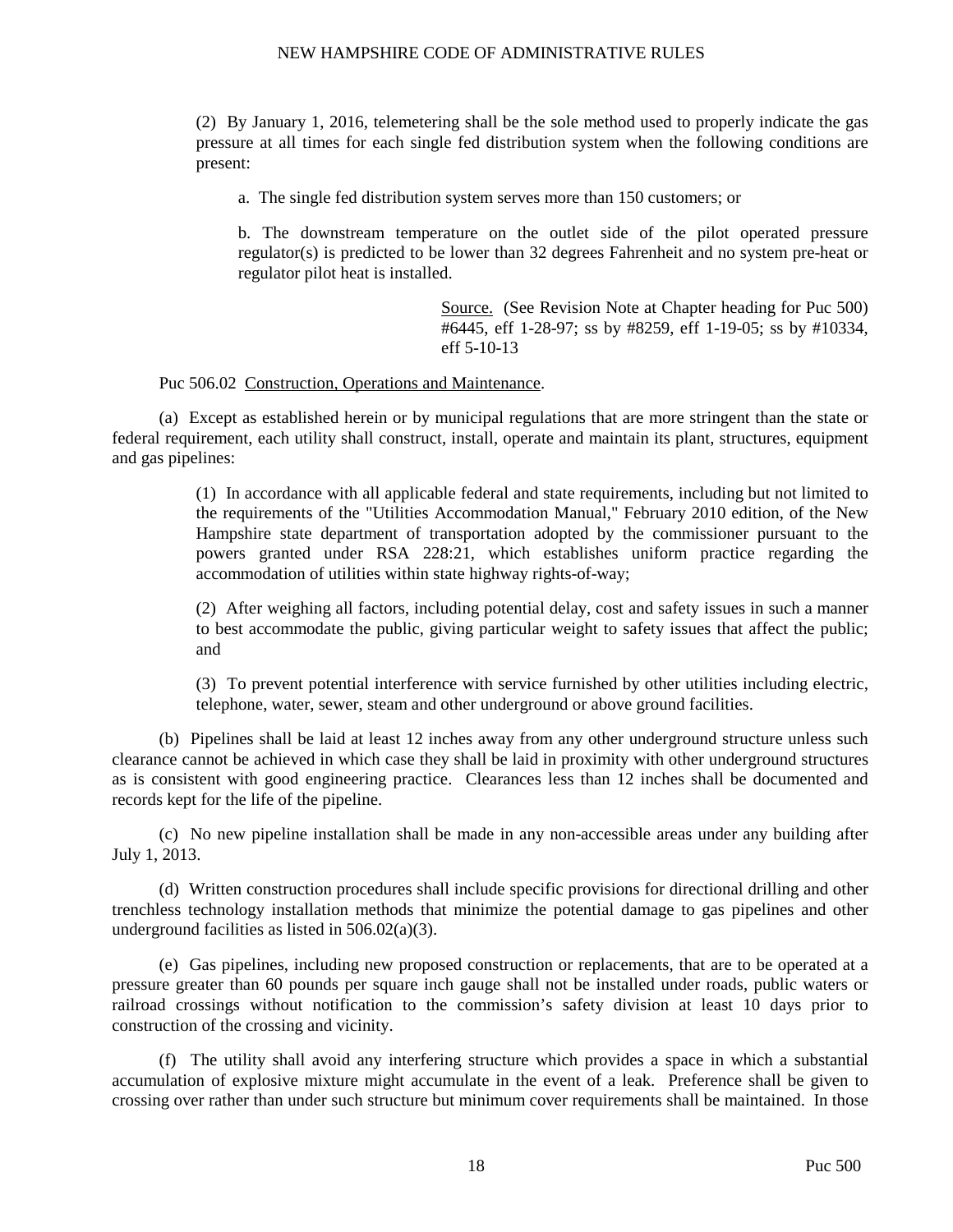situations where minimum cover cannot be maintained, applicable protective devices such as steel plating or concrete padding shall be installed. Installation of protective devices shall be documented and records kept for the life of the pipeline wherever possible.

(g) Each utility shall design and install all electrical wire fixtures and devices in accordance with the National Electric Code as adopted by RSA 155-A:1, IV.

(h) All meter and regulator station buildings shall be provided with permanent natural draft ventilating devices sufficient to accomplish an average of 5 changes of air per hour.

(i) Each utility shall comply with the requirements for purging pipelines established by the Purging Principles and Practice, 2001 edition, of the American Gas Association.

(j) Within 2 years of a meter being continuously locked or removed, the utility shall disconnect from the main and abandon all gas service lines with the exception of cathodically protected or plastic gas service lines which shall be disconnected from the main and abandoned within 10 years of the meter being continuously locked or removed.

(k) All utilities shall map in their mapping system any main that is abandoned after February 1, 2005.

(l) All utilities shall maintain records of any service line that has been abandoned after February 1, 2005.

(m) All combustible gases transported or distributed by a pipeline shall have a distinctive odor of sufficient intensity so that at a concentration of one-fifth of the applicable lower explosive limit, in accordance with Table 508-1, the odor is readily perceptible to the normal or average olfactory sense of a person coming from fresh, uncontaminated air into a closed room.

(n) Whenever necessary to maintain the level of odorization intensity described in (m) above, a suitable odorant shall be added in accordance with the following specifications:

> (1) The odorant shall be harmless to humans, non-toxic, and shall be non-corrosive to steel, iron, brass, and plastic or any other material used by the utility in handling gas;

> (2) The odorant shall not be soluble in water to an extent greater than 2.5 parts by weight of the odorant to 100 parts by weight of water;

> (3) The products of combustion from the odorant shall be non-toxic to a person breathing air containing these products of combustion and shall not be corrosive or harmful to material which normally would be exposed to such products;

> (4) Equipment for introduction of the odorant into the gas shall be so designed and so built as to avoid wide variation in the level of odor in the gas;

> (5) The equipment and facilities for handling the odorant shall be located where the escape of odorant would not be a nuisance; and

> (6) At least 12 times per calendar year, at intervals not exceeding 45 days, each utility shall sample gas distributed at places downstream of all injection points to assure the presence of odorant in a concentration that is in accordance with Puc 506.02 (m). This testing of samples shall be conducted using equipment manufactured specifically for odorant testing, calibrated per manufacturer's instructions and at locations equivalent to the further points from the source or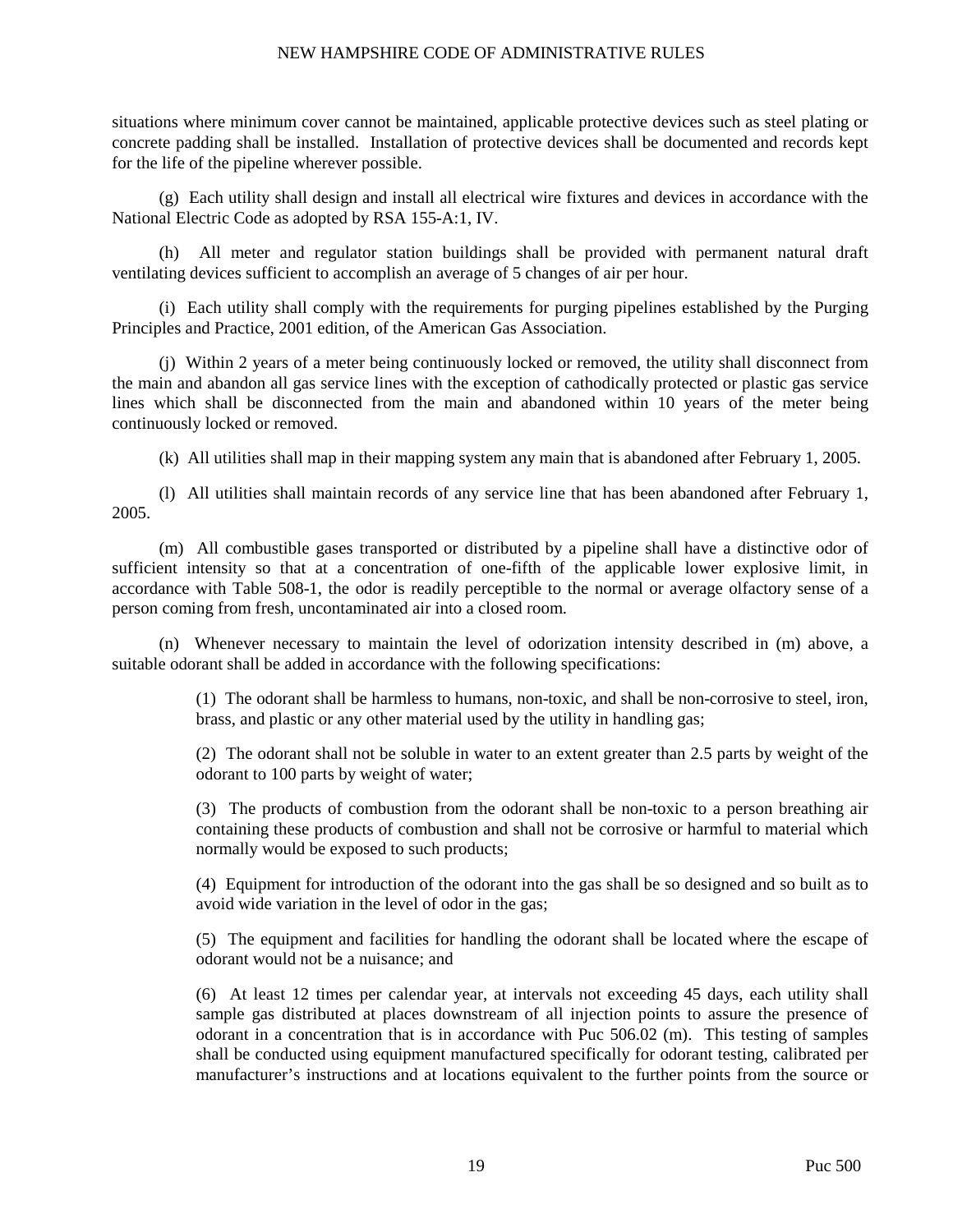system extremities of each pressure system. Each utility shall have the capability of promptly injecting odorant if the odorant levels are detected below those of Puc 506.02(m).

(o) The utility shall provide, upon the request of the commission, written verification that the pipeline has been constructed and tested in accordance with all applicable federal and state requirements. Verification documentation shall be maintained for the life of the pipeline segment constructed and tested. A recordable device shall be used for documentation.

- (p) The verification required in (o) above shall include, at a minimum, the following information:
	- (1) Test pressure;
	- (2) Duration of test;
	- (3) Test date;
	- (4) Type of test, such as hydrostatic/air;
	- (5) Normal and maximum operating pressure to which the pipeline will be subjected;
	- (6) Material type and fitting type, including specification, tested;
	- (7) Individual company performing test; and
	- (8) Location of beginning of segment tested and location of end of segment tested.

(q) The utility shall submit to the commission a supplemental verification, including figures and maps, as appropriate, whenever:

(1) Any change of 10% or more is made in the operating pressure; or

(2) Any change in location is made to the pipeline because of road relocations.

(r) Operating and maintenance procedures and emergency plans shall be documented according to a plan as follows:

> (1) Each utility shall establish a written operating and maintenance plan pursuant to 49 C.F.R. §192.603 including the criteria set forth in 49 C.F.R. §192.605;

(2) Each utility shall establish a written emergency plan pursuant to 49 C.F.R. §192.615;

(3) Each utility shall file with the commission its plans together with any subsequent amendments;

(4) Each utility shall operate, inspect and maintain its system in accordance with its plans; and

(5) Each utility shall inspect any new construction by outside contractors that is or will be incorporated into the utility's system to verify that the resulting installation meets company specifications.

(s) Each utility shall develop and maintain a written security plan outlining actions necessary to protect the utility's facilities from breeches of security or sabotage, and outlining actions to be taken as required by Homeland Security Presidential Directive-3 and any subsequent modifications, pursuant to Public Law 107-56, October 26, 2001, as follows: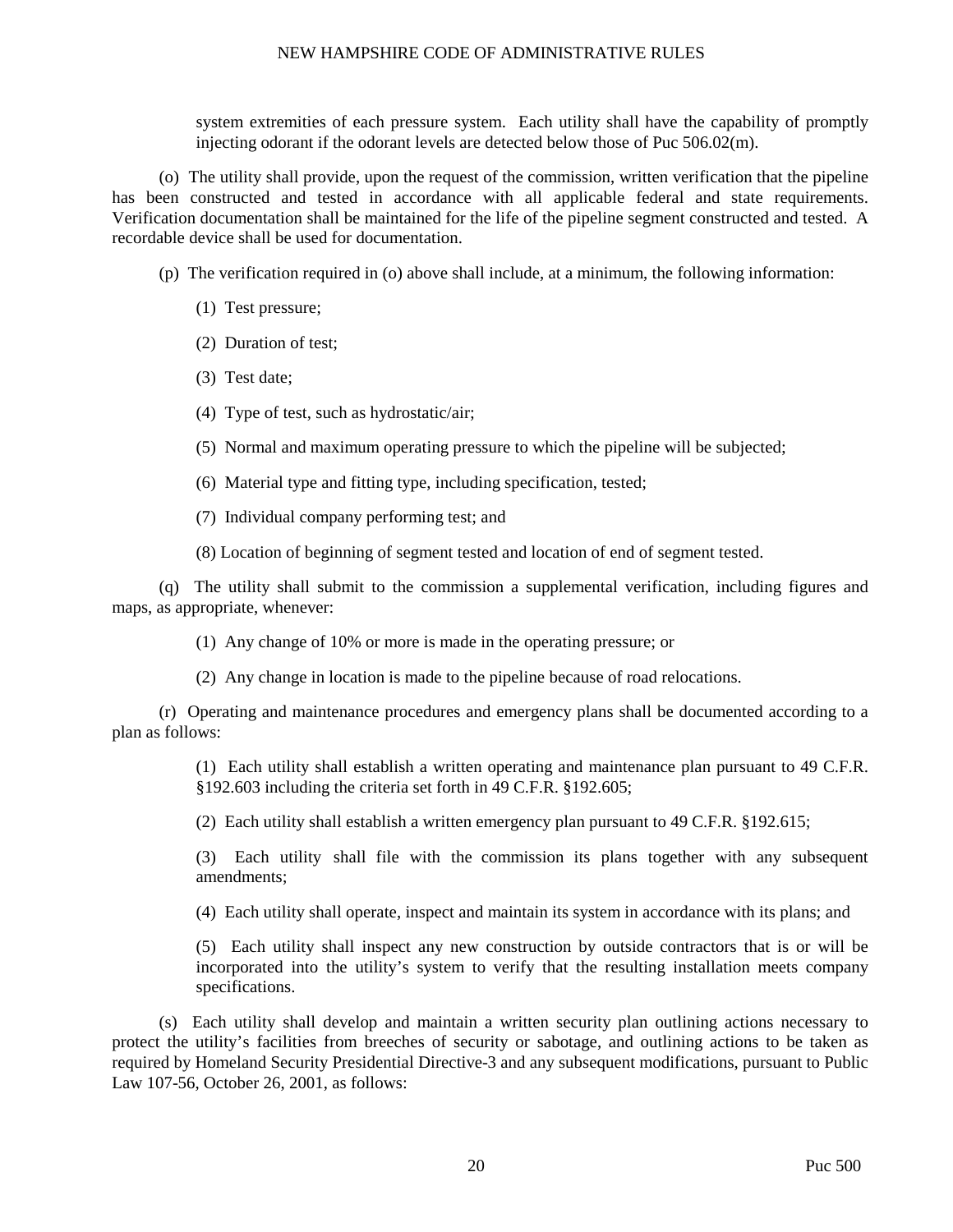(1) The written security plan shall include preventive measures that address supervisory control and data acquisition (SCADA) systems, control centers and systems, and critical supply locations, as well as cyber security considerations.

(2) The utility shall permit the commission's safety division to review the written security plan on utility premises.

(3) The utility shall provide the commission with a confidential copy of the security plan upon request.

(t) Integrity management plans for transmission and distribution systems, public awareness plans, and operator qualification plans, shall be documented as follows:

> (1) Each utility shall establish plans pursuant to 49 C.F.R. §§192.901, 192.1003, 192.616, 192.801 and Puc 506.01 (c);

> (2) Each utility shall file with the commission its plans together with any subsequent amendments or revisions;

> (3) Each utility shall design, construct, test, operate, inspect and maintain its system in accordance with its plans; and

> (4) Integrity management plans shall address any applicable Federal Advisory Bulletins issued by the Pipeline and Hazardous Materials Safety Administration (PHMSA) and any results of failure investigations as required by 49 C.F.R. §192.617.

(u) By July 1, 2015, all operator qualification plans shall list all covered tasks and include specific abnormal operating conditions for each task. All operator qualifications covered tasks shall be cross referenced with applicable construction standards or specifications or applicable operation and maintenance activities including emergency response.

(v) Construction quality assurance plans shall be written, followed and documented as follows:

(1) Each utility shall inspect any new construction by outside contractors that is or will be incorporated into the utility's system to verify that the resulting installation meets company specifications;

(2) A representative number of field verification audits shall be conducted after field work is completed for specific tasks;

(3) Performance audits shall be conducted to evaluate a representative sample of various tasks are evaluated during the actual time that the work is being performed by the employee or contractor;

(4) Construction inspections shall be conducted frequently enough to encompass most of the new facility installation and repairs that are done on the utility system;

(5) Detailed forms shall incorporate activity checklists prepared to cover normal work activities for evaluation or inspection of specified field work and construction;

(6) Audits of employees and crews shall be conducted by management personnel (for example, supervisors, engineers) to ensure that all personnel have reviewed the quality assurance plan and that all construction work is inspected on a regular basis; and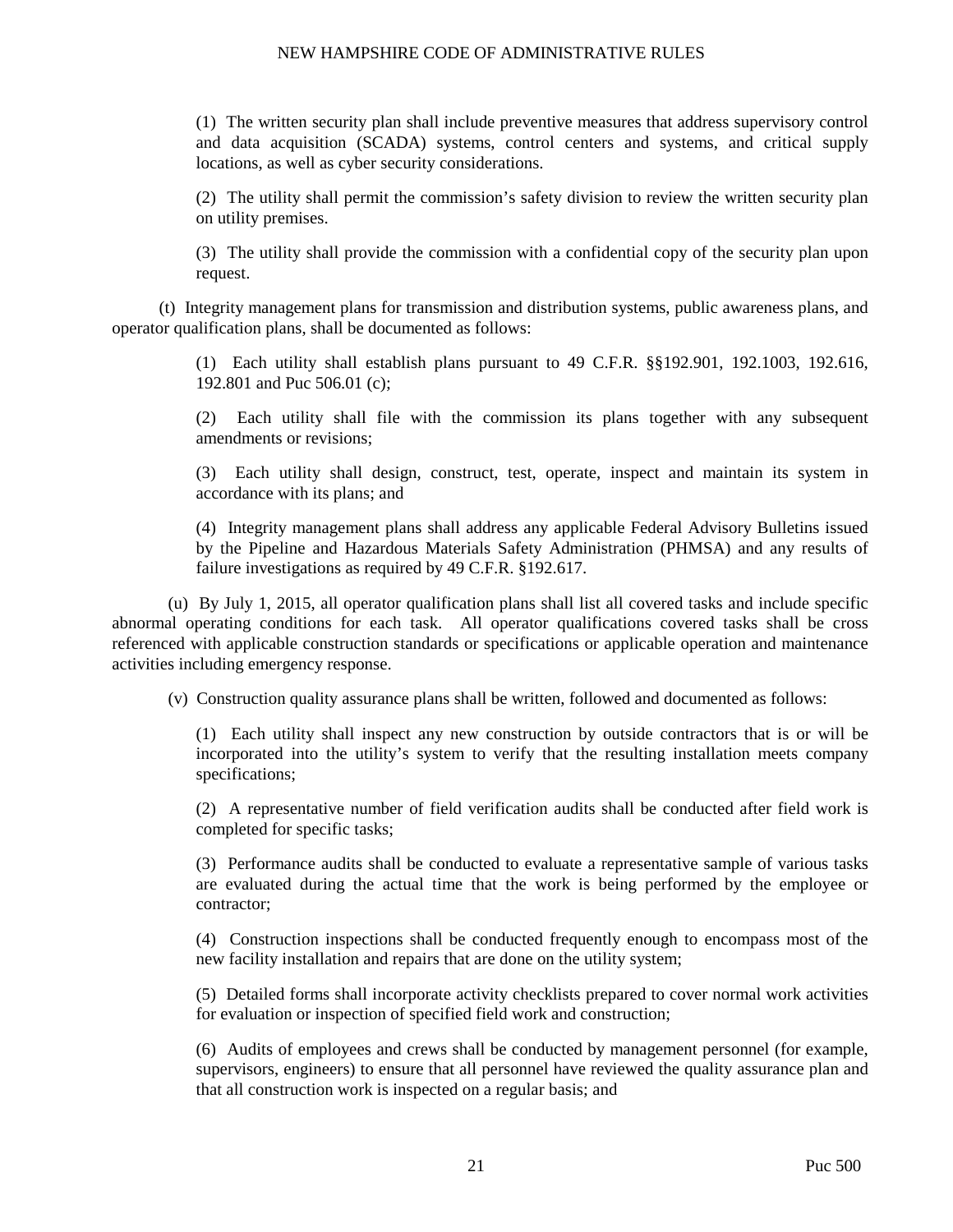(7) Utilities shall take remedial action within 3 months to correct or make substantial progress toward correction of any deficiencies indicated by construction quality assurance audit and inspection findings.

(w) Each utility shall take remedial action within 3 months to correct or make substantial progress toward correction of any deficiencies indicated by monitoring of cathodically protected pipelines in accordance with 49 C.F.R. Part 192 Subpart I.

> Source. (See Revision Note at Chapter heading for Puc 500) #6445, eff 1-28-97; ss by #8259, eff 1-19-05; ss by #10334, eff 5-10-13

Puc 506.03 On-site Storage.

(a) Unless separately addressed in a utility's integrated resource plan as defined in Puc 510.01(e), and approved by the commission pursuant to an adjudicatory proceeding pursuant to Puc 200, each utility shall determine its maximum projected design week demand based on the coldest historical consecutive 7 day period, otherwise known as the 7-day design demand, and determine the amount of firm gas supply to be furnished by natural gas pipeline deliveries and on-site storage inventory, if any, necessary to satisfy the 7 day design demand.

(b) In connection with the operation of its peak shaving facilities, each utility shall retain a minimum on-site storage inventory volume for peak-shaving between December 1 and February 14 of each year that is equivalent to the volume of on-site storage inventory deemed necessary to satisfy the 7-day design demand as determined in (a) above.

(c) Railway tank cars on the utility's rail sites shall be considered as on-site storage.

(d) A utility may count as on-site storage 70% of the guaranteed daily delivery capability over a 5 day period from a firm bulk fuel supply point or off-site storage facility for any situation in which the utility:

(1) Owns or leases tank trucks;

(2) Has a firm fuel supply purchase contract; or

(3) Has a dedicated supply and delivery service contract.

(e) As of February 15 of each year, the above minimum on-site storage inventory volume may be reduced to 75% of the December 1 requirement above.

(f) As of March 1 of each year, the above minimum on-site storage inventory volume may be reduced to 50% of the December 1 requirement above.

(g) Each utility shall notify the commission's safety division each week during the period from December 1 through April 1 of its on-site storage inventory levels.

(h) The information required by (e) and (d) above shall be submitted by electronic mail or through the commission's electronic report filing system (ERF) consistent with Puc 202.05 on each Tuesday, or the next day following a state holiday.

> Source. (See Revision Note at Chapter heading for Puc 500) #6445, eff 1-28-97; ss by #8259, eff 1-19-05; ss by #10334, eff 5-10-13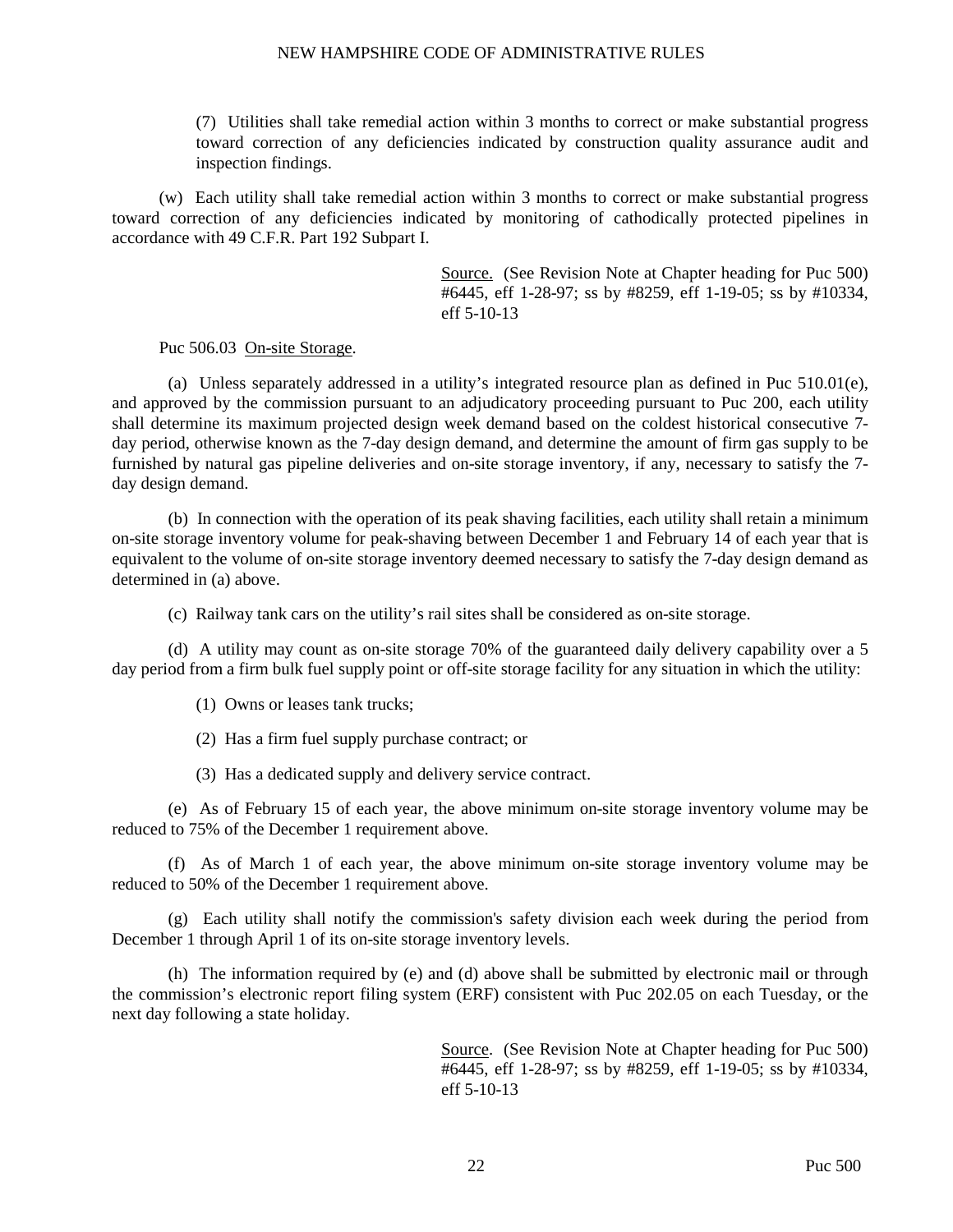#### PART Puc 507 RECORDS, REPORTS AND ACCOUNTING REQUIREMENTS

Puc 507.01 Records in General. All records shall be organized, arranged or prepared to ensure that sufficient data is available to determine the status of compliance with these rules. Records pertaining to the system design or that are necessary for future evaluation of the system's safety shall be retained for the life of the facility involved.

> Source. (See Revision Note at Chapter heading for Puc 500) #6445, eff 1-28-97; ss by #8259, eff 1-19-05; ss by #10334, eff 5-10-13

Puc 507.02 Station Records. Each utility shall keep records of the operation of its plant to show the characteristics and performance of each unit.

> Source. (See Revision Note at Chapter heading for Puc 500) #6445, eff 1-28-97; ss by #8259, eff 1-19-05; ss by #10334, eff 5-10-13 (from Puc 507.01)

Puc 507.03 Gas Supply Measurement.

(a) Each utility shall install a suitable measuring device at each source of supply in order that a record may be maintained of the quantity produced.

(b) Unless sufficient information is furnished by the utility supplying the gas, each utility purchasing gas shall maintain adequate instruments and meters to obtain complete information as to such purchases.

(c) The utility shall:

(1) Determine on a daily basis the quantity of gas supply produced or purchased and received from each source of supply; and

(2) Summarize those quantities each month.

(d) The utility shall record and transmit to the commission its 12 month totals of gas supply purchased, produced, and received as part of its annual report to the commission.

> Source. (See Revision Note at Chapter heading for Puc 500) #6445, eff 1-28-97; ss by #8259, eff 1-19-05; ss by #10334, eff 5-10-13 (from Puc 507.02)

Puc 507.04 System Maps. Each utility shall have on file at its principal office located within the state a map, maps or drawings showing the following:

(a) Size, character and location of its active mains, and its abandoned mains if abandoned after February 1, 2005, including valves;

(b) Size and location of each of its active service lines, and its abandoned service lines if abandoned after February 1, 2005, where practicable, provided that in lieu of showing service locations on maps, a card record or other suitable means may be used; and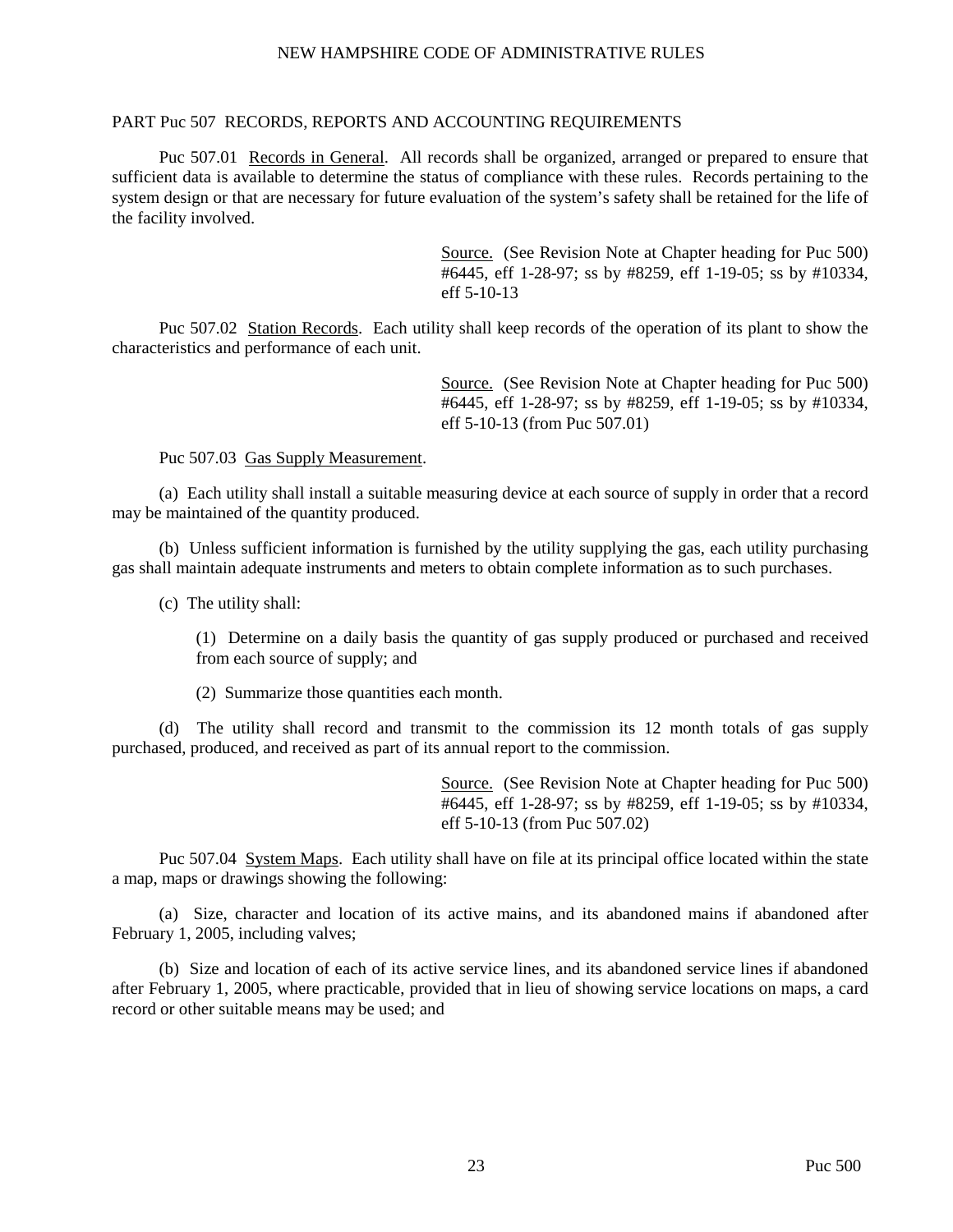(c) Layout of all principal metering and regulator stations and production plants to show size, location and character of all major equipment, pipe lines, connections, valves and other equipment used.

> Source. (See Revision Note at Chapter heading for Puc 500) #6445, eff 1-28-97; ss by #8259, eff 1-19-05; ss by #10334, eff 5-10-13 (from Puc 507.03)

Puc 507.05 Meter Records.

(a) Each utility shall keep numerically arranged and classified records providing the following information for each meter owned and used by the utility for any purpose:

(1) Identification number;

(2) Date of purchase;

- (3) Name of manufacturer, serial number, type and rating; and
- (4) Information on each customer on whose premises the meter has been in service, including:
	- a. Name and address; and
	- b. Date of installation and removal.

(b) The records required by (a) above shall be maintained in a manner such that the date of the last test is readily ascertainable.

> Source. (See Revision Note at Chapter heading for Puc 500) #6445, eff 1-28-97; ss by #8259, eff 1-19-05; ss by #10334, eff 5-10-13 (from Puc 507.04)

Puc 507.06 Preservation of Records.

(a) Each utility shall preserve all records pursuant to the requirements set forth in the "Uniform System of Accounts Prescribed for Natural Gas Companies Subject to the Provisions of the Natural Gas Act," as referred to in Puc 507.08 and adopted by the commission pursuant to RSA 374:8, except as provided in (b) and (c) below.

(b) Where the "Uniform System of Accounts Prescribed for Natural Gas Companies Subject to the Provisions of the Natural Gas Act" does not specify a requirement for preservation of a record required to be kept pursuant to Puc 500, the utility shall preserve such records for a period of not less than 2 years, except as provided in (c).

(c) If any section of this chapter requires a utility to preserve any such record for more than 2 years, utilities shall comply with the longer term requirement.

(d) A utility shall:

(1) Keep or make available within New Hampshire at the office or offices of the utility any records required under this rule; and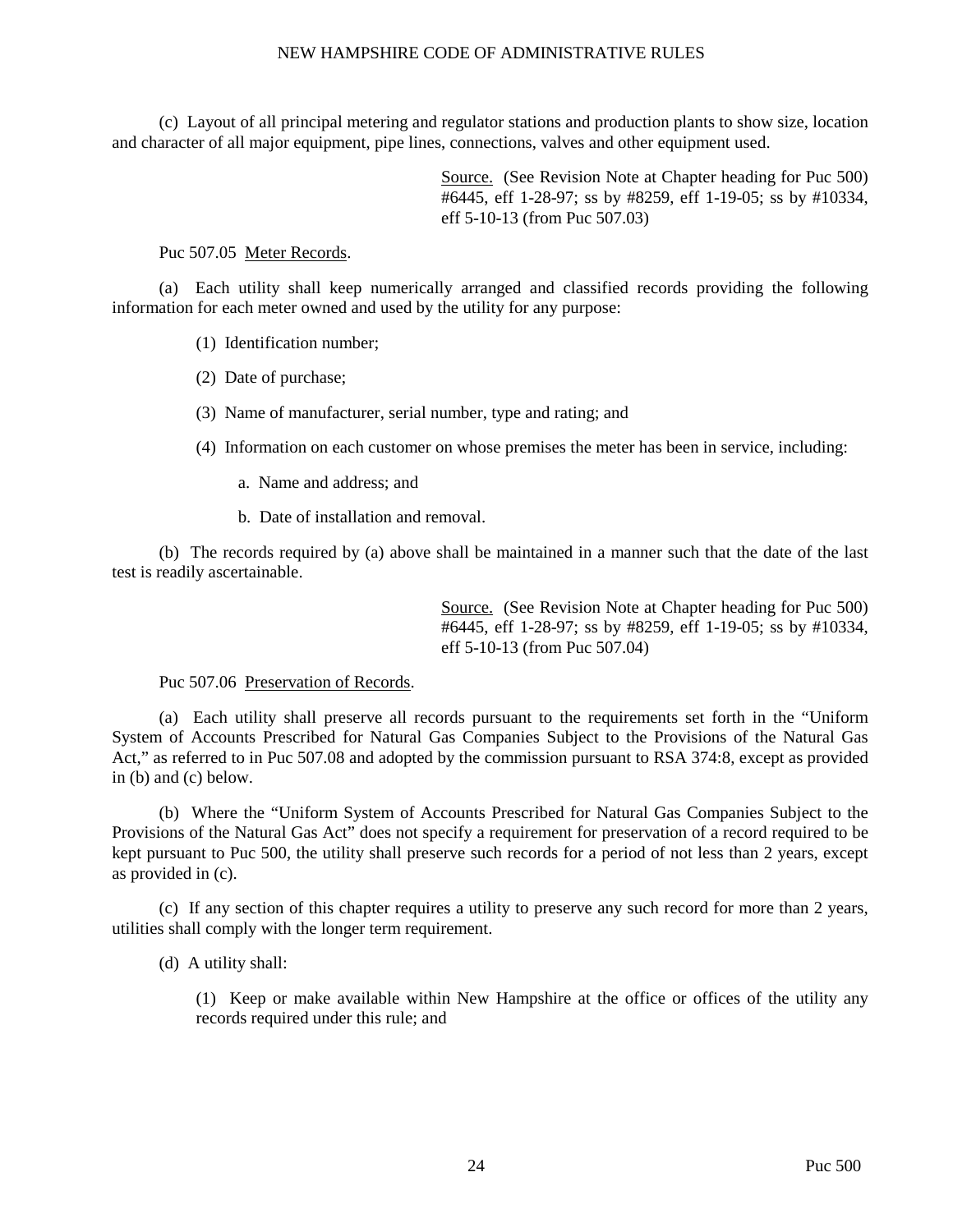(2) Provide access to such records to the commission or its representative during normal business hours for examination.

> Source. (See Revision Note at Chapter heading for Puc 500) #6445, eff 1-28-97; ss by #8259, eff 1-19-05; ss by #10334, eff 5-10-13 (from Puc 507.05)

Puc 507.07 Reports to Commission.

(a) The utility shall furnish to the commission the results of any required tests and summaries of any required records pursuant to RSA 374:15.

(b) The utility shall also furnish the commission with any information concerning the utility's facilities or operations relating to determining rates or judging the practices of the utility pursuant to RSA 378:1.

(c) Each utility shall file periodic reports with the commission as provided in Puc 509 on forms described in Puc 509 which shall be furnished by the commission upon request.

> Source. (See Revision Notes at Chapter heading for Puc 500 and below) #6445, eff 1-28-97; ss by #8259, eff 1-19-05; ss by #10334, eff 5-10-13 (from Puc 507.06)

Puc 507.08 Uniform System of Accounts. Pursuant to RSA 374:8, each utility shall maintain its accounts in conformity with the "Uniform System of Accounts Prescribed for Natural Gas Companies Subject to the Provisions of the Natural Gas Act" promulgated by the United States Federal Energy Regulatory Commission at 18 C.F.R. Part 201.

> Source. (See Revision Note at Chapter heading for Puc 500) #6445, eff 1-28-97, EXPIRED: 1-28-05

New. #10334, eff 5-10-13 (from Puc 507.07)

Puc 507.09 Short Term Debt. No utility shall issue or renew any notes, bonds or other evidences of indebtedness payable less than 12 months after the date thereof without approval by the commission for a waiver pursuant to Puc 201.05 if such short term debt exceeds 10 percent of the utility's net fixed plant.

Source. #10334, eff 5-10-13 (from Puc 507.08)

## REVISION NOTE:

Pursuant to RSA 374:8, II and RSA 541-A:21, I(q), as amended effective 7-23-94 by 1994, 193:3 and 193:4, the uniform system of accounts (USOA) for regulated utilities as referenced in Puc 507.07 is exempt from the rulemaking requirements of RSA 541-A. The text of the USOA is not included in Puc 507.07 above because the publication requirement for rules in RSA 541-A:15, I does not apply.

By Order No. 21,310 dated August 8, 1994, the New Hampshire Public Utilities Commission (Commission) ordered, because of 1994, 193, that the USOAs, including the USOA for gas utilities, "shall remain in effect until such time as the Commission shall prescribe, amend, rescind or otherwise affect the USOAs currently prescribed for regulated utilities".

The Commission must still file in the Office of Legislative Services a copy of all USOA rules adopted, amended or repealed under RSA 374:8. The text of the USOA for gas utilities subject to Order No. 21,310 was last filed in Document #6623.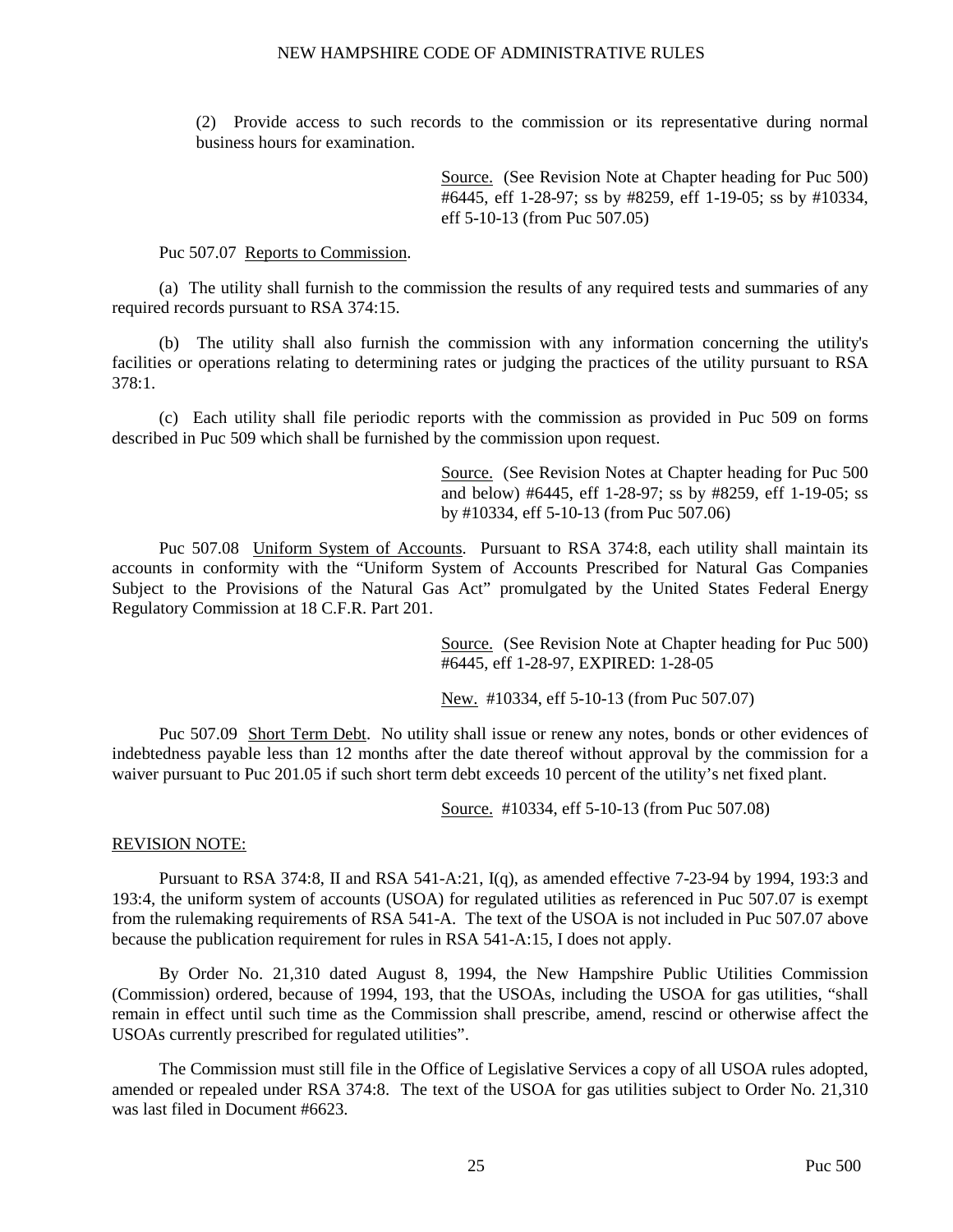A copy of the USOA as referenced in Puc 507.07 may be obtained at the New Hampshire Public Utilities Commission, 21 South Fruit Street, Suite 10, Concord, New Hampshire 03301.

PART Puc 508 SAFETY, ACCIDENT AND LEAKAGE REQUIREMENTS

Puc 508.01 Safety Practices.

(a) Each utility shall adopt comprehensive instructions for the safety of employees in the operation, construction or maintenance of its plant and facilities.

(b) Each utility shall institute practices and programs to ensure that its employees have been properly trained in safe practices and are cognizant of all hazards involved.

(c) The instructions, practices and programs referred to in (a) and (b) above shall comply with the requirements of 49 C.F.R. §192.605.

> Source. (See Revision Note at Chapter heading for Puc 500) #6445, eff 1-28-97; ss by #8259, eff 1-19-05; ss by #10334, eff 5-10-13

Puc 508.02 Resuscitation.

(a) Each utility periodically shall instruct its employees engaged in electrical work, including but not limited to those employees who work on all live electric conductors and equipment, in safety procedures for resuscitation from electrical shock.

(b) The utility shall instruct all employees engaged in work on gas mains or equipment in procedures to be followed in cases involving asphyxiation or gas poisoning.

(c) The utility shall furnish copies of the relevant safety procedures to each such employee.

Source. (See Revision Note at Chapter heading for Puc 500) #6445, eff 1-28-97; ss by #8259, eff 1-19-05; ss by #10334, eff 5-10-13

Puc 508.03 Accidents.

(a) Each utility shall notify the commission of any accident, as described in Puc 504.05(a), pursuant to Puc 504.05.

(b) A utility shall submit a written report to the commission on the commission's Form E-5 "Utility Accident Report", pursuant to Puc 509.07, within 10 working days following the occurrence of any accident involving a release of gas from a pipeline, a release of LNG or LPG, or a release of gas from a LNG or LPG facility in which:

(1) Any person has been killed;

(2) Any person has received an injury which requires same day professional medical treatment;

(3) Any person has received an injury which incapacitates that person from active work for a total of 6 days or more during the 10 days immediately following the accident; or

(4) Any property damage over \$5,000 in amount has been caused.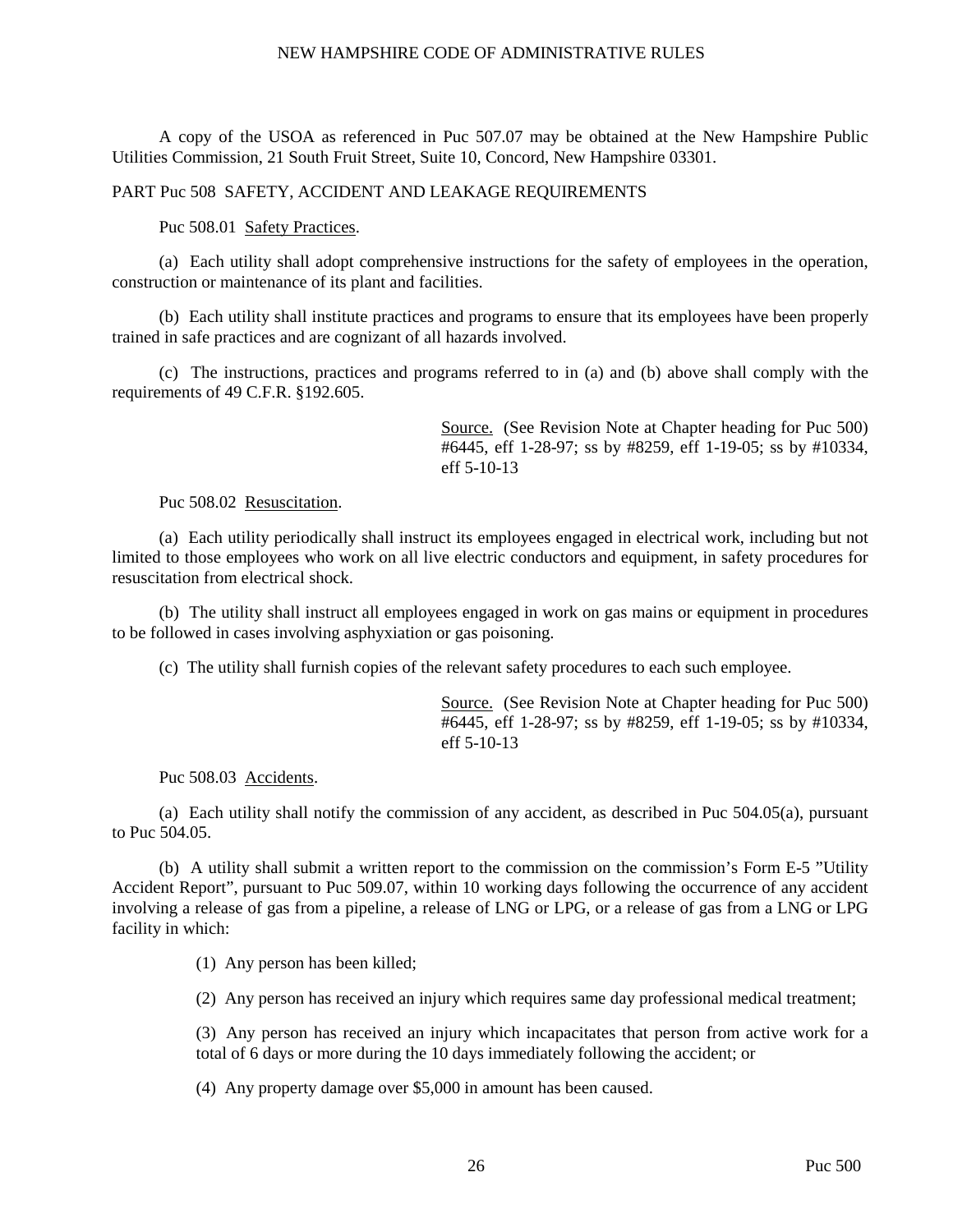(c) If any event later occurs in connection with an accident which renders an accident reportable under this section or results in an additional reportable occurrence listed in (b)(1)-(4) associated with a report previously submitted, the utility shall submit a new or updated report, as appropriate.

(d) A utility shall submit concurrently to the commission a copy of any written accident or incident report submitted to the federal government.

> Source. (See Revision Note at Chapter heading for Puc 500) #6445, eff 1-28-97; ss by #8259, eff 1-19-05; ss by #10334, eff 5-10-13

Puc 508.04 Leakage Surveys and Inspections.

(a) For purposes of this section, "business districts" means the principle business areas in the urban portion of a community.

(b) The presence of certain factors shall indicate the presence of a business district, as follows:

(1) The general public regularly congregates in this area for economic, industrial, religious, educational, health or recreational purposes;

(2) The majority of the buildings on either side of the street are utilized for commercial, industrial, religious, educational, health or recreational purposes;

(3) Gas facilities are under continuous paving that extends either from the center line of the thoroughfare to the building wall or from the gas main to the building wall; and

(4) Other locations or sites in the urban portion of a community which contain a similar density and/or mix of buildings and services as provided in (1) through (3) above.

(c) Each utility shall survey distribution mains in business districts on an annual basis.

(d) Each utility shall conduct a leakage survey of cast iron main lines in business districts on a repeated basis during the months when frost is in the ground, but not in conjunction with the survey referred to in (c) above.

(e) Each utility shall conduct a leakage survey of all unprotected steel services at least once during each 3 year period and of all protected steel and plastic pipe at least once during each 5 year period.

(f) Each utility shall inspect gas mains once each calendar year in locations or on structures where known physical movement or external loading could cause failure or leakage and shall patrol such locations at least 3 times each calendar year.

(g) A gas detector survey of buildings used for public assembly, including schools, churches, hospitals, theaters, municipal buildings and downtown areas shall be conducted each year during the period March 1 to December 1.

(h) In completing a gas detector survey of buildings used for public assembly, as referred to in (g) above, a utility shall:

> (1) Test areas around service entrances, inside the foundation wall, at conduit or cable entrances below grade and at cracks or breaks in the foundation wall where gas seepage might enter the basement; and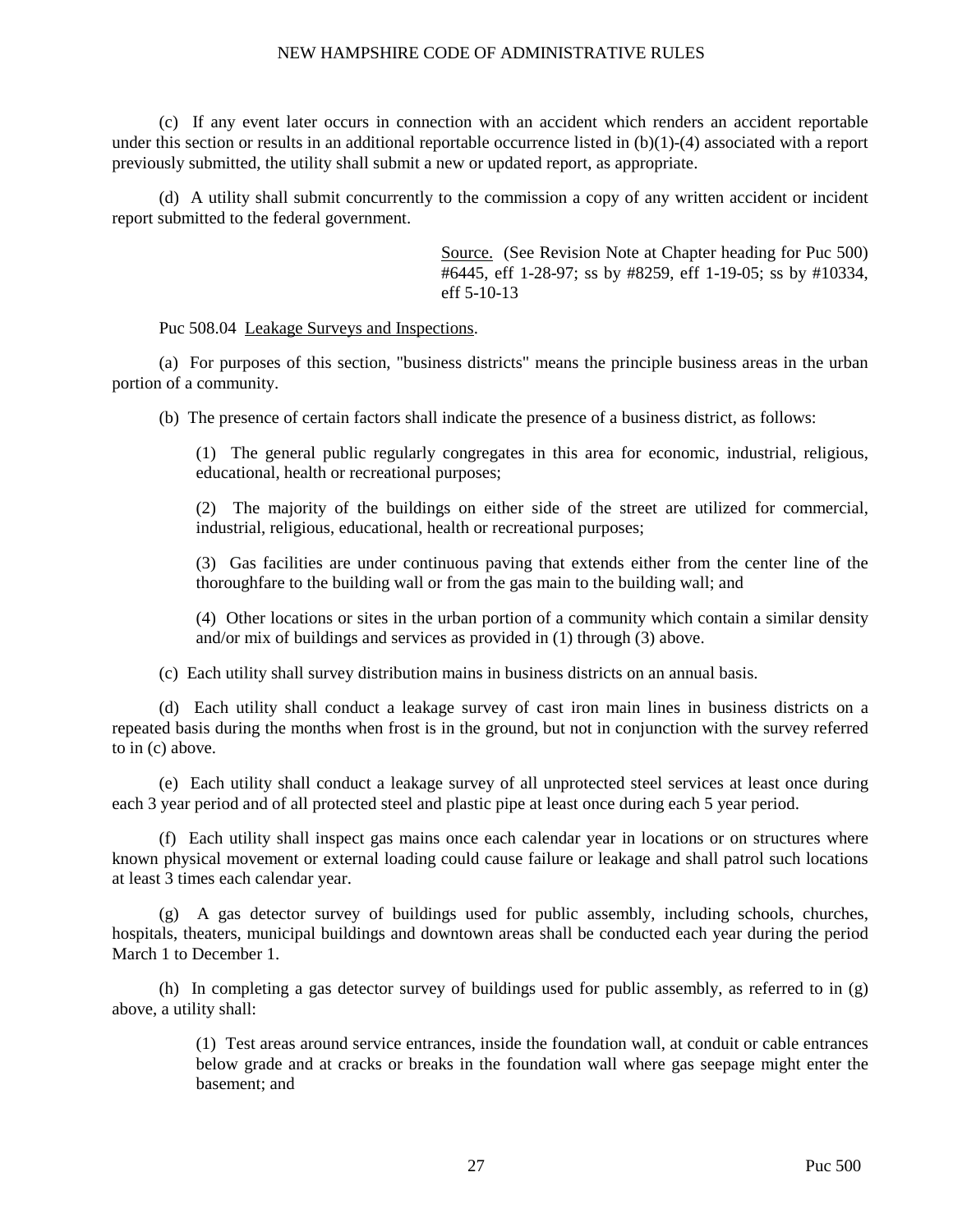(2) Test exposed piping from the service entrance to the outlet side of the meter.

(i) If, when investigating a leak, it is determined that the perimeter of a leak area extends to a building wall, the investigation shall continue into the building unless public safety or identifiable exigent circumstances prohibit entry.

(j) Once public safety or identifiable exigent circumstances no longer prohibit entry, the investigation, as provided in (i) above, shall continue into the building, if the leak has not yet been resolved.

(k) The utility shall establish a leak repair priority based on its evaluation of the location and the magnitude of a leak.

| <b>TABLE 508-1</b><br>Utility Lower Explosive Limits $\&$<br>Equivalent Percent Gas/Air Ratios |                       |                   |  |  |
|------------------------------------------------------------------------------------------------|-----------------------|-------------------|--|--|
| $\%$                                                                                           |                       |                   |  |  |
| <b>LEL</b>                                                                                     | Natural Gas % gas/air | Propane % gas/air |  |  |
| 10                                                                                             | 0.5%                  | 0.2%              |  |  |
| 20                                                                                             | 1.0%                  | 0.4%              |  |  |
| 30                                                                                             | 1.5%                  | 0.6%              |  |  |
| 40                                                                                             | 2%                    | 0.8%              |  |  |
| 60                                                                                             | 3%                    | 1.2%              |  |  |
| 80                                                                                             | 4%                    | 1.6%              |  |  |
| 100                                                                                            | 5%                    | 2%                |  |  |

(l) The applicable lower explosive limits (LELs) shall be determined according to Table 508-1 below:

(m) A utility shall assign a classification of leaks as follows:

(1) A Class I leak shall be a leak that represents an existing or probable hazard to persons or property, and requires immediate repair within 24 hours or continuous action until the conditions are no longer hazardous, consistent with the following:

a. A Class I leak shall include but not be limited to:

1 Any leak which, in the judgment of operating personnel at the scene, is regarded as an immediate hazard;

2 Escaping gas that has ignited unintentionally;

3. Any indication of gas, which has migrated into or under a building, or into a tunnel;

4. Any reading within five feet of the outside wall of a building, or where gas would likely migrate to an outside wall of a building;

5. Any reading of 40% LEL or greater in accordance with Table 508-1, in an enclosed space including but not limited to manholes, vaults, and catch basins;

6. Any leak that can be seen, heard, or felt, and which is in a location that may endanger the general public or property; and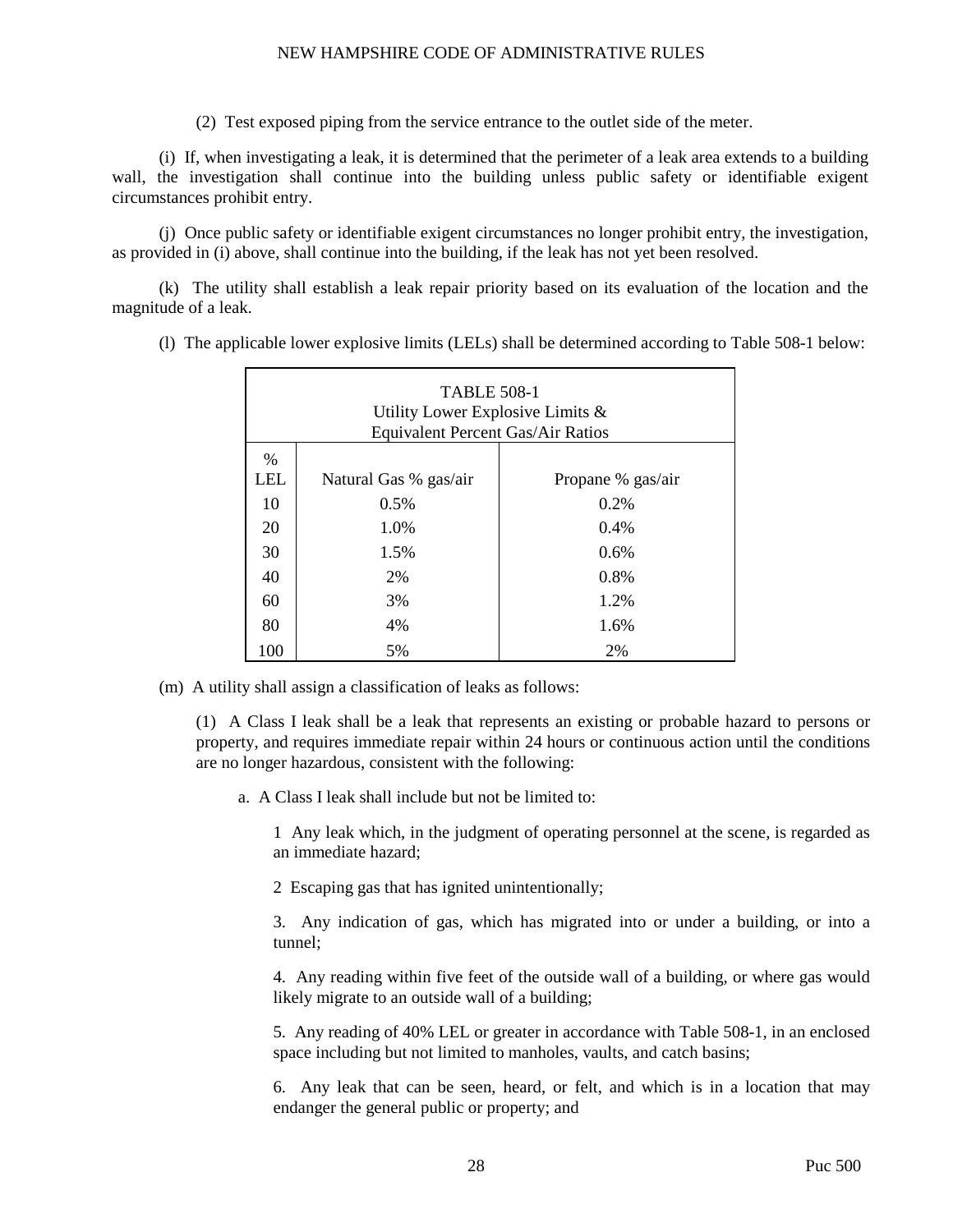7. Any leak in a small substructure, which shall include but not be limited to conduits, pipes, pedestals and other small enclosures, when a sustained combustible gas indicator reading of 70% LEL or greater in accordance with Table 508-1 is measured

b. In the event of a Class I leak, the utility shall take action immediately to eliminate the hazard and make repairs, including, as necessary, one or more of the following actions:

- 1. Implementation of an emergency plan;
- 2. Evacuation of premises;
- 3. Blocking off an area;
- 4. Rerouting traffic;
- 5. Elimination of sources of ignition;

6. Venting the area by removing manhole covers, barholing, installing vent holes, or other means;

- 7. Stopping the flow of gas by closing valves or other means; or
- 8. Notification to emergency responders.

(2) A Class II leak shall be a leak that is recognized as being non-hazardous at the time of detection, but requires scheduled repair within 6 months or before the end of the calendar year based on probable future hazard of any degree, evaluated as follows:

a. When evaluating Class II leaks, each operator shall consider criteria such as the following:

- 1. The amount and migration of gas;
- 2. The proximity of gas to buildings and subsurface structures;

3. The extent of pavement, including wall-to-wall paving that includes areas covered in gravel or grass; and

4. Soil type and conditions, such as frost cap, moisture, and natural venting.

b. A leak shall be considered a Class II leak when a sustained combustible gas indicator reading of 40% LEL or greater in accordance with Table 508-1 is measured under a sidewalk in a wall-to-wall paved area that does not qualify as a Class I leak;

c. A leak shall be considered a Class II leak when a sustained combustible gas indicator reading of 100% LEL or greater in accordance with Table 508-1, is measured under a street in a wall-to-wall paved area that has significant gas migration and does not qualify as a Class I leak;

d. A leak shall be considered a Class II leak when a sustained combustible gas indicator reading of less than 70% LEL in accordance with Table 508-1 is measured in small substructures. A small substructure shall include but not be limited to conduits, pipes, pedestals and other small enclosures;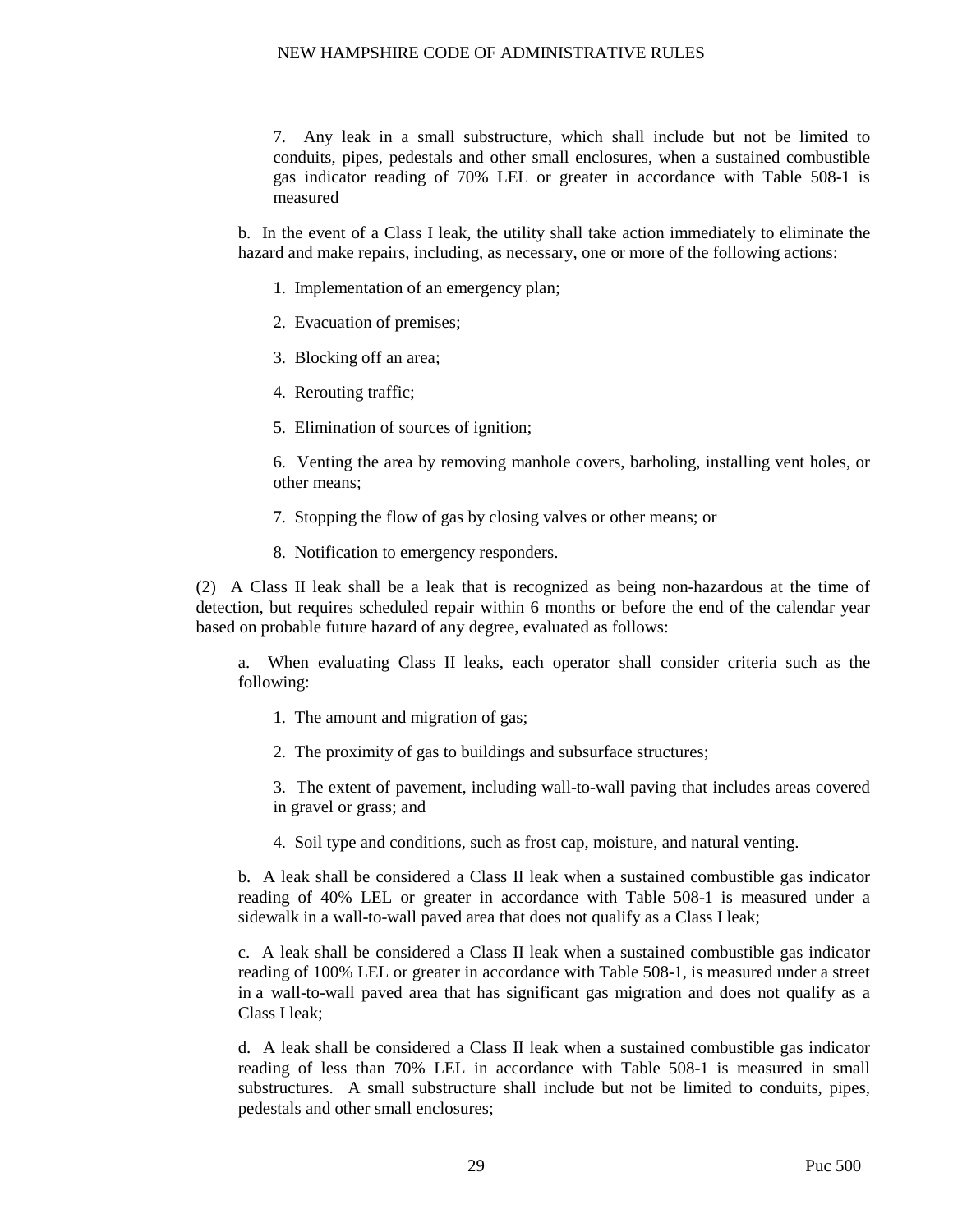e. A leak shall be considered a Class II leak when a sustained combustible gas indicator reading less than 40% LEL in accordance with Table 508-1 is measured in a confined space including but not limited to manholes, vaults, and catch basins;

f A leak shall be considered a Class II leak when a sustained combustible gas indicator reading is measured on a pipeline operating at 30 percent specified minimum yield strength (SMYS), or greater, in a class 3 or 4 location, as defined in 49 C.F.R. §192.5, which does not qualify as a Class I leak;

g. A leak shall be considered a Class II leak when, in the judgment of operating personnel at the scene, it is of sufficient magnitude to justify scheduled repair;

h. All Class II leaks shall be rechecked at intervals no greater than every 60 days during the months of April through, and including, December; and no greater than every 30 days during the months of January through, and including, March; and

i. Each utility shall take action ahead of ground freezing or other adverse changes in venting conditions with respect to any leak which, under frozen or other adverse soil conditions, would likely allow gas to migrate to the outside wall of a building.

(3) A Class III leak shall be a leak that is non-hazardous at the time of detection and can be reasonably expected to remain non-hazardous, as evaluated in accordance with the following:

a. Each utility shall survey and re-evaluate each Class III leak no less than once per calendar year, but at least one reevaluation of each Class III leak shall be performed between September 1 and December 15 each calendar year until the leak is repaired.

b. A leak shall be considered a Class III leak when a sustained combustible gas indicator reading less than 40% LEL in accordance with Table 508-1 is measured under a street or sidewalk in areas without wall-to-wall paving where it is unlikely the gas could migrate to the outside wall of a building. Wall-to-wall paving shall include areas covered in gravel or grass, in accordance with Puc 508.04(m)(2);

c. A leak shall be considered a Class III leak when a sustained combustible gas indicator reading of less than 100% LEL in accordance with Table 508-1, is measured under a street in a wall-to-wall paved area that does not have significant gas migration and does not qualify as a Class II leak. Wall-to-wall paving shall include areas covered in gravel or grass, in accordance with Puc 508.04(m)(2); and

d. Any leak that does not classify as a Class I or Class II leak shall be considered a Class III leak.

(n) A utility shall conduct a follow-up inspection as follows:

(1) The adequacy of leak repairs shall be checked before backfilling;

(2) The perimeter of the leak area shall be checked with a combustible gas indicator (CGI) or equivalent gas detection equipment; and

(3) Where there is residual gas in the ground after the repair of a Class I leak, the utility shall conduct a follow-up inspection as soon as practical after allowing the soil atmosphere to vent and stabilize, but in no case later than one month following the repair.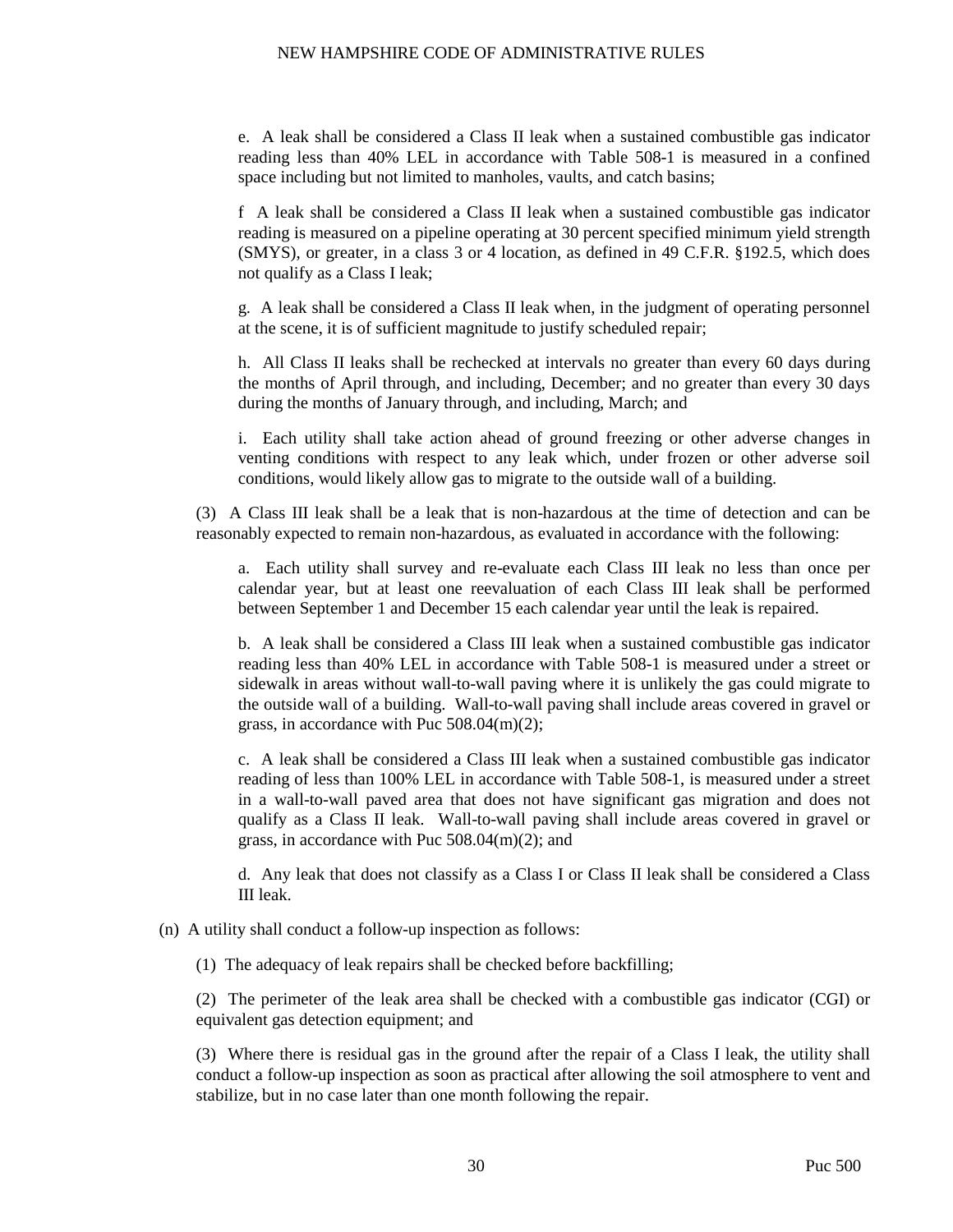(o) In the case of leak repairs other than Class I, the need for a follow-up inspection shall be determined by qualified personnel of the utility.

(p) Any leaks requiring reclassification as a result of these rules and any required repairs associated with those leaks shall be completed by December 31, 2014.

(q) In any calendar year, a utility shall not reclassify from Class II to Class III more than six total leaks or 5% of all outstanding leaks in a given class, whichever is less.

(r) Any leaks identified after December 1, 2014, shall be classified consistent with these rules.

Source. (See Revision Note at Chapter heading for Puc 500) #6445, eff 1-28-97; ss by #8259, eff 1-19-05; ss by #10334, eff 5-10-13

#### Puc 508.05 Leakage Record-Keeping and Reporting.

(a) Each utility shall maintain records and follow self-audit procedures regarding gas leaks and leakage surveys as follows:

> (1) A utility shall preserve historical gas leak records in accordance with Puc 507.05(a) and Puc 507.07;

> (2) In order to demonstrate the adequacy of company maintenance programs, a utility shall maintain sufficient data to provide the information needed to complete the federal Department of Transportation leak report forms as follows:

a. Form PHMSA F 7100.1, "Incident Report - Gas Distribution System";

b. Form PHMSA F 7100.1-1, "Annual Report For Calendar Year 20\_\_ - Gas Distribution System";

c. Form PHMSA F 7100.2, "Incident Report – Natural and Other Gas Transmission and Gathering Systems"; and

d. Form PHMSA F 7100.2-1, "Annual Report For Calendar Year 20\_\_ - Natural and Other Gas Transmission and Gathering Pipeline Systems"; and

(3) The utility shall maintain records for leaks which are reported by an outside source or require reporting to a regulatory agency.

(b) The leak records as required in (a) above shall not be required to be maintained in any specific format or retained at one location.

(c) The leak records as required in (a) above shall include the following:

(1) Date discovered, time reported, time dispatched, time investigated and by whom;

(2) Date(s) re-evaluated before repair and by whom;

(3) Date repaired, time repaired and by whom;

(4) Date(s) rechecked after repair and by whom;

(5) If a reportable leak, date and time of telephone report to regulatory authority and by whom;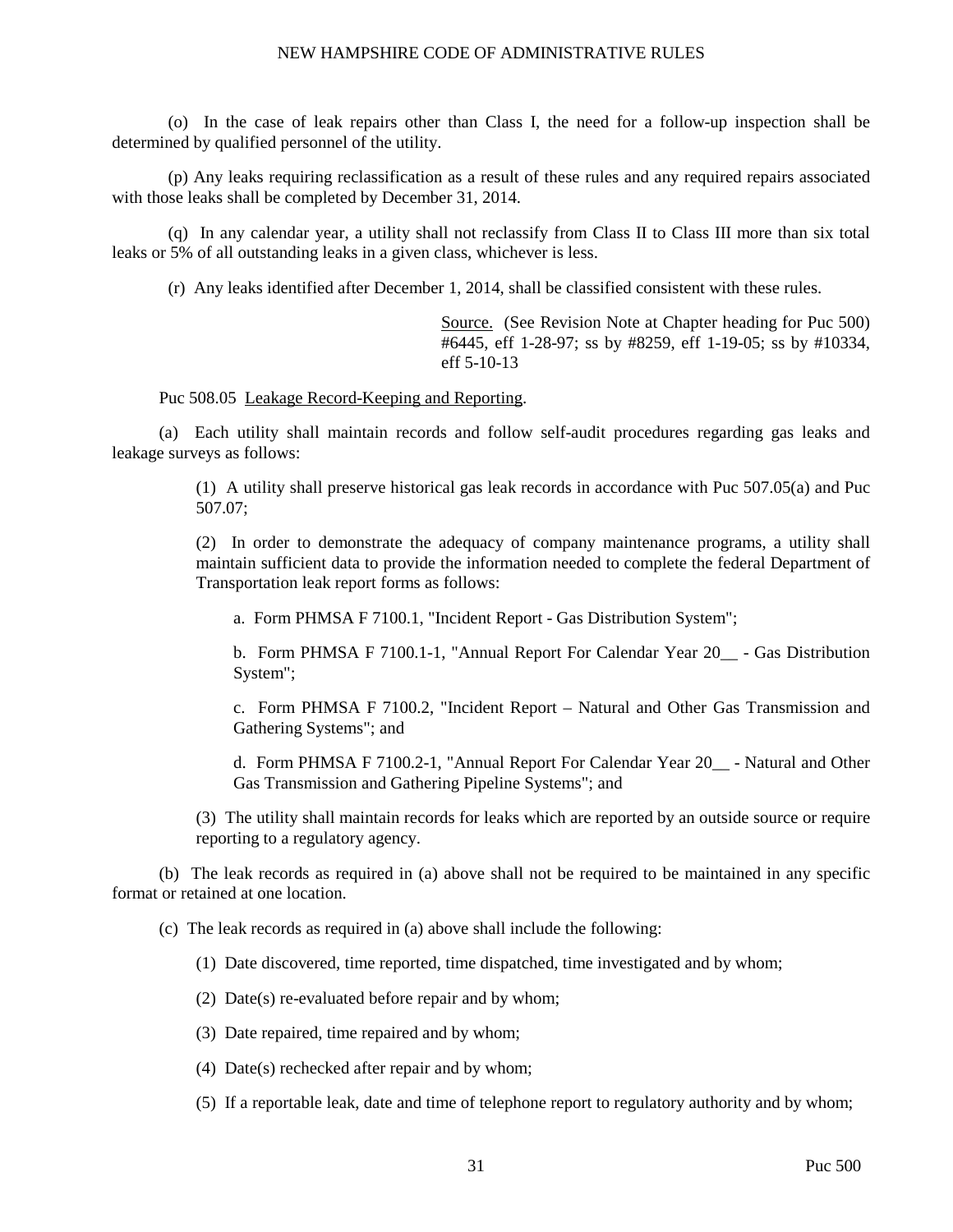- (6) Location of leak;
- (7) Leak classification;
- (8) Line use, including distribution and transmission;
- (9) Method of leak detection including name and address if reported by an outside party; and
- (10) A description of any environmental impact, if applicable.
- (d) A utility shall report to the commission leaks occurring in its gas distribution system as follows:
	- (1) Emergency notification, pursuant to Puc 504.05(a); and
	- (2) Report on status of leaks, pursuant to Puc 509.15.

Source. (See Revision Note at Chapter heading for Puc 500) #6445, eff 1-28-97; ss by #8259, eff 1-19-05; ss by #10334, eff 5-10-13

### PART Puc 509 FORMS REQUIRED TO BE FILED

Puc 509.01 F-1G – Rate of Return.

(a) Natural gas utilities shall file with the commission Form F-1G on a quarterly basis reporting the historical weather normalized rate of return for the preceding 12 months. For purposes of this part, "natural gas utility" means any utility that receives direct deliveries through a natural gas interstate pipeline.

- (b) Natural gas utilities shall include on Form F-1G the following components:
	- (1) The name of the utility filing the report;
	- (2) Operating revenues for 12 months;
	- (3) Weather normalization;
	- (4) Operating expenses for 12 months, including:
		- a. Gas costs;
		- b. Other production;
		- c. Distribution;
		- d. Customer accounting;
		- e. Sales and new business;
		- f. General and administrative;
		- g. Federal and state income taxes;
		- h. Property taxes;
		- i. Other taxes;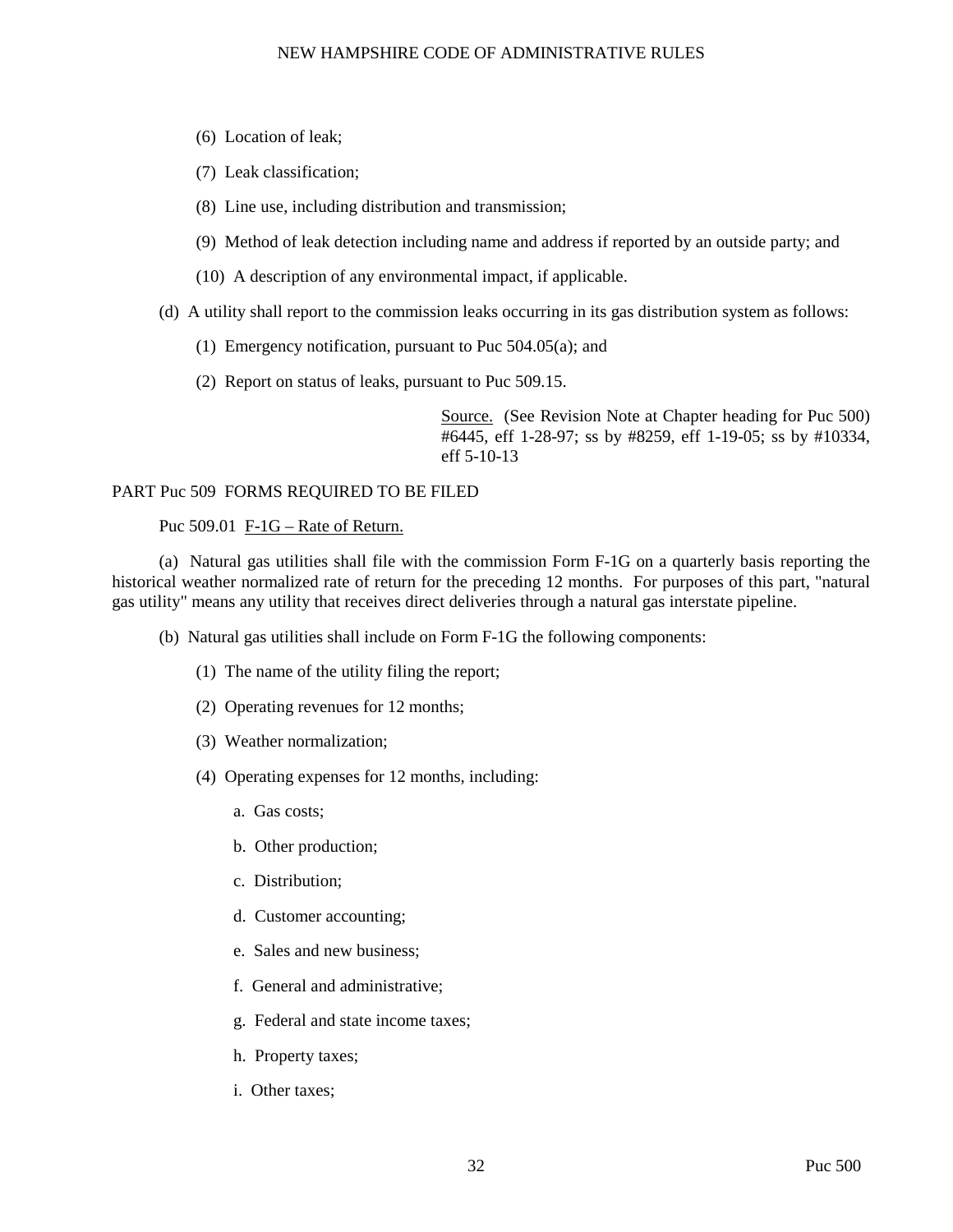- j. Depreciation;
- k. Amortization;
- l. Operating rent; and
- m. Interest on customer deposits;
- (5) Rate base components for:
	- a. New Hampshire plant;
	- b. Material and supplies;
	- c. Cash working capital requirement;
	- d. Prepayments;
	- e. Customer deposits;
	- f. Accrued interest customer deposits;
	- g. Depreciation reserve;
	- h. Deferred income taxes;
	- i. Reimbursable contributions; and
	- j. Any other item properly includible in the utility's rate base.
- (6) Weighted cost of capital components for:
	- a. Current capital structure;
	- b. Cost of debt; and
	- c. Last commission approved cost of equity.
- (7) Operating utility income for 12 months;
- (8) Allowed operating utility income using weighted cost of capital;
- (9) Actual return on rate base;
- (10) Allowed return on rate base; and

(11) The signature, full name and title of the utility employee who supervised the preparation of the report, and date of signature.

(c) The rate of return calculation shall exclude merger push-down accounting unless such accounting treatment has explicit commission approval.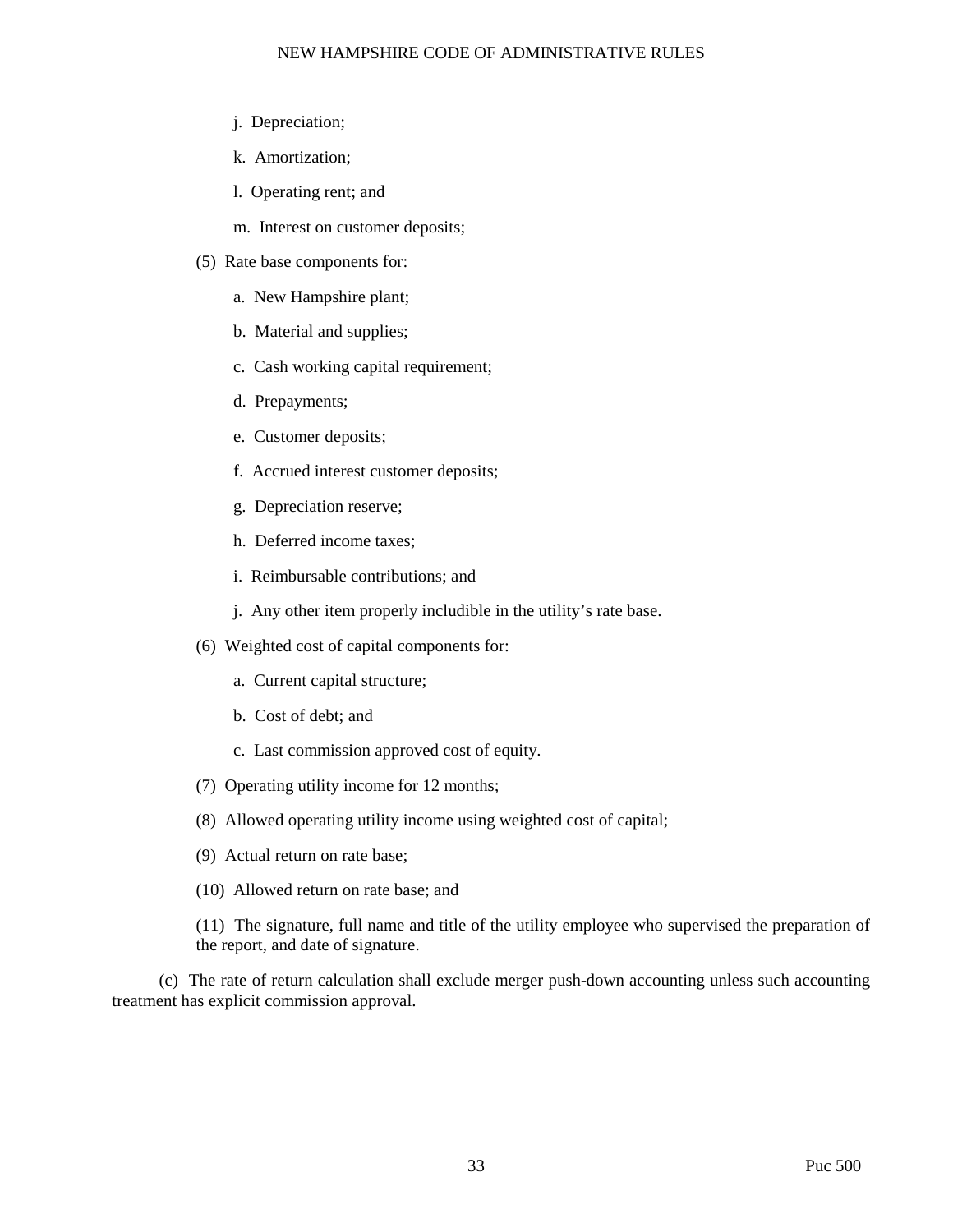(d) Utilities shall file Form F-1G no later than 45 days from the end of each fiscal quarter.

Source. (See Revision Note at Chapter heading for Puc 500) #6445, eff 1-28-97; ss by #8259, eff 1-19-05; ss by #10334, eff 5-10-13

Puc 509.02 F-3 Statement of Pro Forma Income Statement at Present and Proposed Rates for Year Ended.

(a) Each utility which requests a rate increase shall file Form F-3, available at [www.puc.nh.gov,](http://www.puc.nh.gov/forms) with the commission.

(b) The utility shall include on the form the name of the utility filing the report.

(c) Utilities shall include on Form F-3 a breakdown of operating revenues and expenses for:

(1) Actual year ended and preceding two years;

(2) Adjustments and pro forma at present rates;

- (3) Adjustments and pro forma at proposed rates with additional requirements; and
- (4) Total requirements.

(d) Utilities shall include on Form F-3 a calculation of rate base and calculation of rate of return.

(e) Each utility requesting a rate increase shall also comply with the requirements of Puc 1600, tariffs and special contracts.

(f) The signature, full name and title of the utility employee who supervised the preparation of the report, and date of signature.

> Source. (See Revision Note at Chapter heading for Puc 500) #6445, eff 1-28-97; ss and moved by #8259, eff 1-19-05 (from Puc 509.03); ss by #10334, eff 5-10-13

#### Puc 509.03 F-4 Petition For Authority To Issue Securities.

(a) Each utility shall file with the commission a completed Form F-4 (rev. 9/2012), available at [www.puc.nh.gov,](http://www.puc.nh.gov/forms) when it seeks authority to issue securities;

(b) Each utility shall include with its completed Form F-4 an application for leave to issue securities pursuant to RSA 369:3 that includes the following:

> (1) A statement in reasonable detail of any proposed additions, construction or working capital requirements together with any proposed construction budget, including:

a Description of authorized and outstanding long term debt and capital stock;

b. Description of new securities;

c. Description of what proceeds will be used for;

d. List of exhibits attached;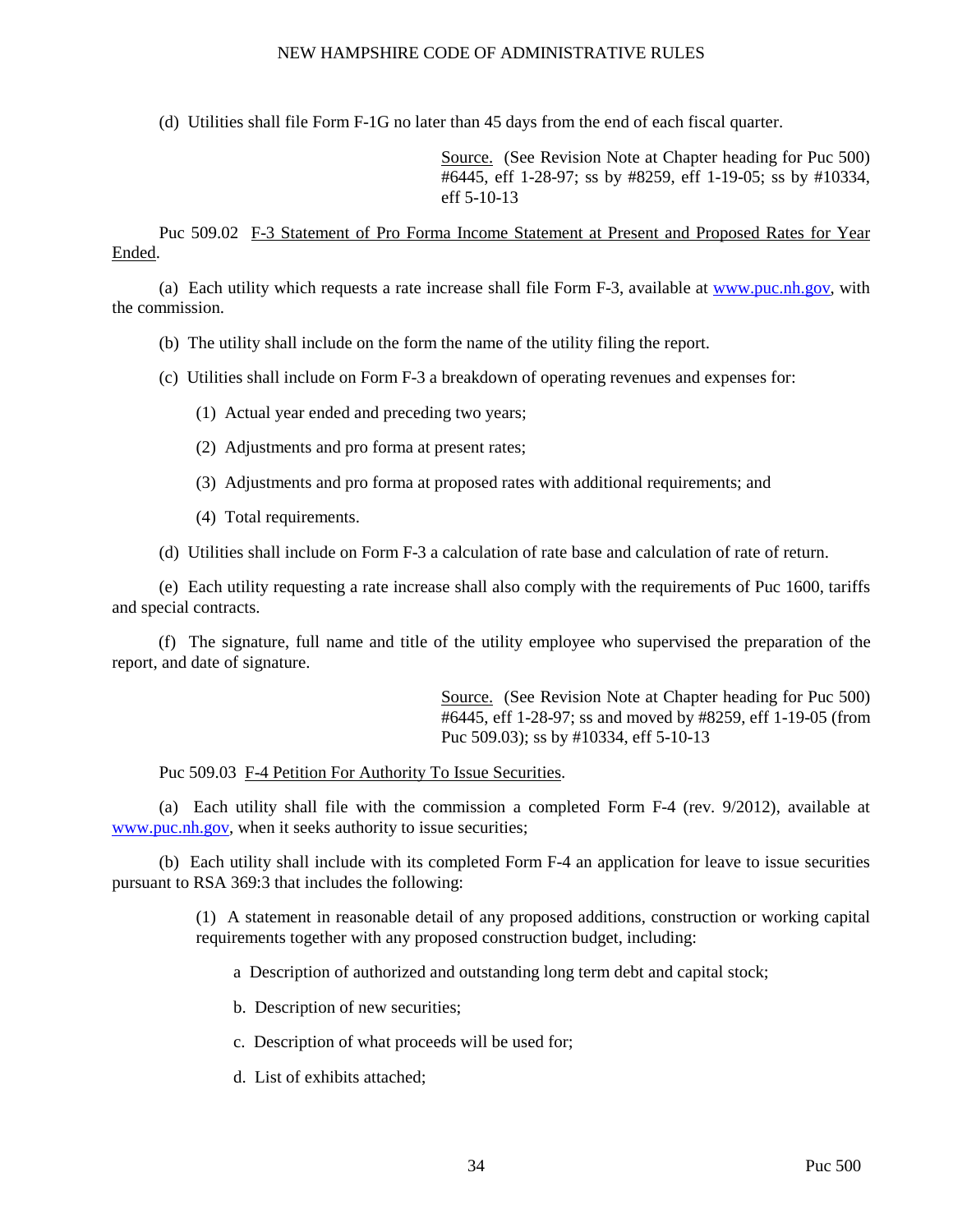- e. Certification statement as contained in (d) below; and
- f. Petitioner's prayer asking for the relief requested;

(2) Estimated cost of financing including, for example, legal costs, printing, documentary tax, trustee services, financial services;

(3) Current balance sheet adjusted for financing with journal entries and explanations for actual, adjustments and as adjusted:

(4) Current income statement adjusted for financing including new interest, depreciation and taxes with entries for actual, adjustments and as adjusted;

(5) Statement of capitalization ratios after giving effect to the proposed financing with entries for actual, adjustments and as adjusted;

(6) Copy of the purchase and sale agreement for long term financing including any letter of commitment from a lender stating details of financing;

(7) Copy of the mortgage indenture;

(8) Copy of terms of new common or preferred stock; and

(9) Resolution of petitioner's stockholders, board of directors or other governing body of petitioner, as appropriate, authorizing the proposed financing.

(c) Each utility shall file a Form F-4 petition with an original and 5 copies of the form, petition and exhibits.

(d) Each utility shall provide in connection with a petition for authority to issue securities a certification which shall provide as follows:

> "The petitioner utility company believes and, therefore, alleges that the securities to be issued will be consistent with the public good and that it is entitled to issue said securities under RSA 369 for the purposes set forth in its petition."

> > Source. (See Revision Note at Chapter heading for Puc 500) #6445, eff 1-28-97; ss and moved by #8259, eff 1-19-05 (from Puc 509.04); ss by #10334, eff 5-10-13

#### Puc 509.04 F-16 Annual Report for Gas Utilities.

(a) Each utility which maintains its books on a calendar year basis shall complete the "Annual Report for Gas Utilities" Form F-16, revised in 9/2012 and available on the commission website at [www.puc.nh.gov,](http://www.puc.nh.gov/) and file one signed original and one electronic copy with the commission annually on or before March 31st.

(b) Each utility which maintains its books on a fiscal year which does not coincide with a calendar year shall complete the commission's Form F-16 "Annual Report for Gas Utilities" available on the commission website at [www.puc.nh.gov,](http://www.puc.nh.gov/) and file with the commission one signed original and one electronic copy by email or through the commission's electronic records filing system no later than 90 days following the close of each fiscal year.

> Source. (See Revision Note at Chapter heading for Puc 500) #6445, eff 1-28-97; ss and moved by #8259, eff 1-19-05 (from Puc 509.05); ss by #10334, eff 5-10-13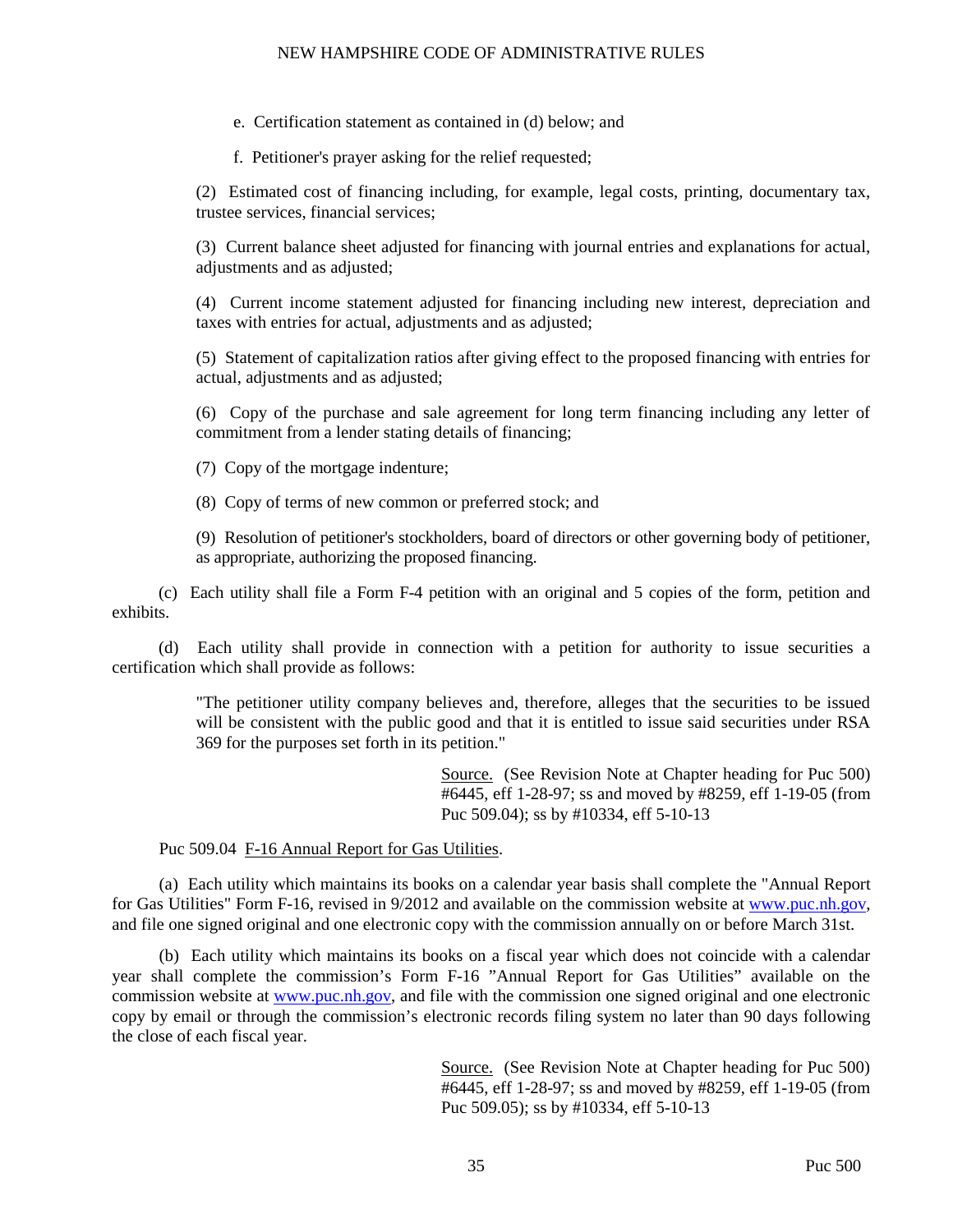#### Puc 509.05 F-8G Monthly Operating and Income Statements.

(a) Each utility shall twice a year file Form F-8G, which shall include an analysis of gas operating statistics of usage, sales and revenue data, with the commission within 90 days of the 6-month periods ending April  $30<sup>th</sup>$  and October  $31<sup>st</sup>$  and shall file revised Form F-8G monthly reports when previously submitted reports have been updated, edited or corrected.

(b) Utilities shall include on Form F-8G the following:

(1) A caption identifying the name of the utility filing the report;

(2) Monthly income statement showing current month, cumulative this year, same month last year and cumulative last year;

(3) A gas purchased, produced and transported report showing all natural gas purchases distinguishing gross received or net delivered, storage gas injections, storage gas withdrawals, pipeline fuel retention, if gross received purchases are used, propane air produced, vaporized LNG produced, gas received and transported for other parties or other gas supply and totals for each category;

(4) A statement of the disposition of all gas purchased, produced and transported including total gas sold, gas used by the company, accounted for losses, unaccounted for losses, gas transported by third parties for unbundled customers and total disposition;

(5) A degree day summary that identifies data source and geographic location, and includes effective or actual and normal degree days for the month, cumulative for the year, for the same month the previous year, and cumulative for the previous year;

(6) The actual number of customer bills generated, by rate class, for the current month and for the same month for the previous year;

(7) Analysis of operating revenues that compares revenue earned from bundled gas sales and unbundled gas transportation for each rate class for the month, cumulative for the year, for the same month the previous year, and cumulative for the previous year;

(8) Analysis of sales and transportation therms that compares bundled gas sales and unbundled gas transportation billed in therms for each rate class for the month, cumulative for the year, for the same month the previous year, and cumulative for the previous year;

(9) The date of the original report, or, if applicable, the revised report; and

(10) The signature, full name and title of the individual signing the report, and date of signature.

Source. (See Revision Note at Chapter heading for Puc 500) #6445, eff 1-28-97; ss and moved by #8259, eff 1-19-05 (from Puc 509.06); ss by #10334, eff 5-10-13

Puc 509.06 Form F-22 Information Sheet.

(a) Each utility shall file Form F-22:

(1) Annually; and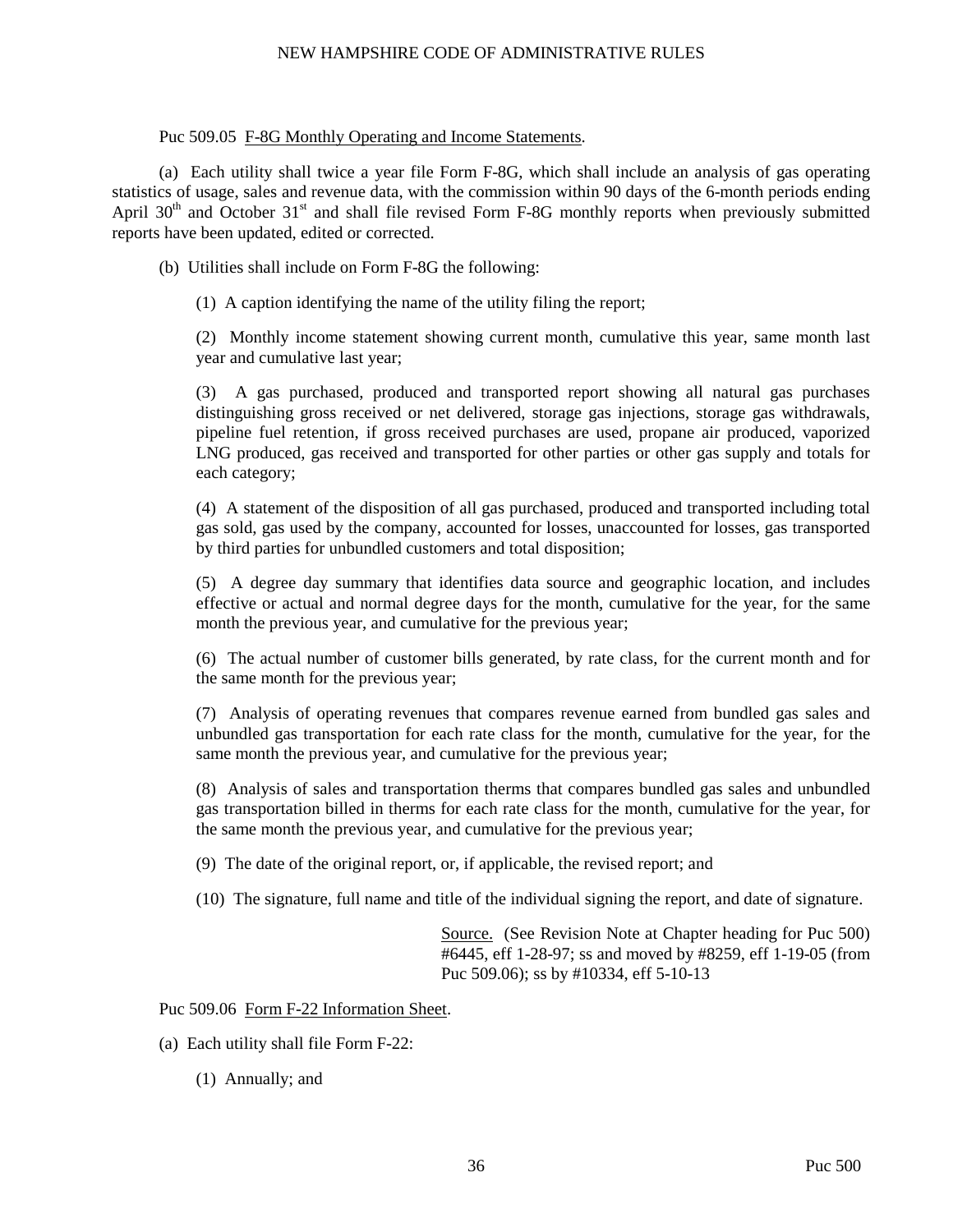- (2) Whenever any changes occur to the information included in the Form F-22 filing.
- (b) Each utility shall include the following on Form F-22:
	- (1) The name of the utility filing the report;

(2) Person's name, title, and e-mail address to receive the annual report form;

- (3) Person's name, title, and e-mail address to receive the utility assessment tax;
- (4) The names and titles of the principal officers of the company; and

(5) The signature, full name and title of the utility employee who supervised the preparation of the report, and date of signature.

> Source. (See Revision Note at Chapter heading for Puc 500) #6445, eff 1-28-97; ss and moved by #8259, eff 1-19-05 (from Puc 509.07); ss by #10334, eff 5-10-13

Puc 509.07 E-5 Utility Accident Report.

(a) Each utility shall file the commission's Form E-5G "Utility Accident Report" within 10 working days of when a utility accident, as described in Puc 508.03(b), occurs, and as required in Puc 508.03(c).

- (b) Each utility shall include the following on Form E-5G:
	- (1) The current, date and name and address of utility;
	- (2) Date, time of discovery, and location of accident;
	- (3) Description of any person injured including:
		- a. Name;
		- b. Age;
		- c. Residence;
		- d. Employer; and

e. Status of any injured person, whether employee, person under contract, invitee, licensee, trespasser or other;

(4) Description of injury, current condition, duration of disability and, if applicable, anticipated return to work date;

(5) Description of cause and manner of accident;

- (6) If applicable, cause of death and previous related accident report number;
- (7) Designation of federal or state statute violated, if applicable;
- (8) Estimated amount of property damage and breakdown of property damage amounts;
- (9) Method of discovery of the accident;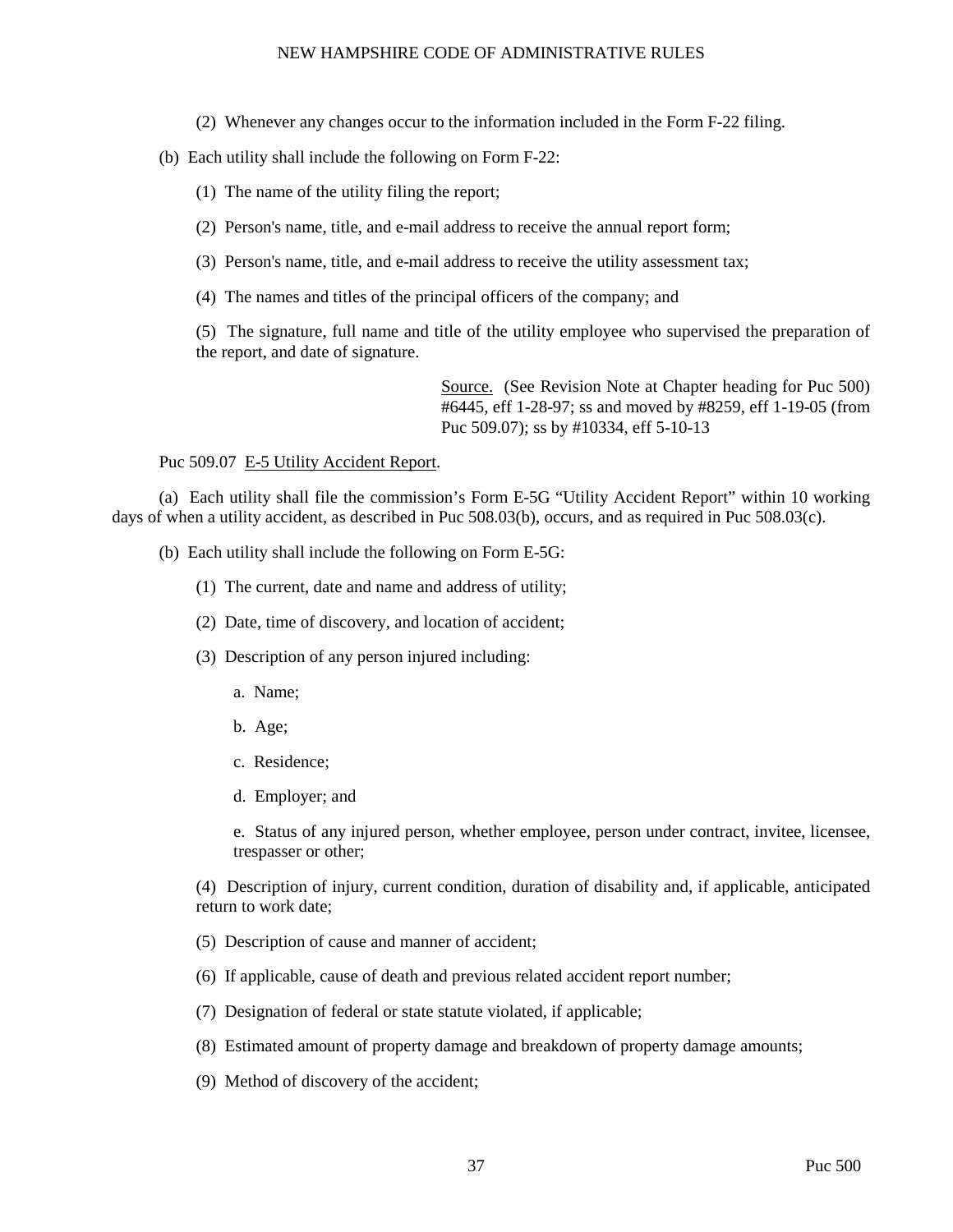(10) Estimated amount of gas released measured in terms of 1,000 cubic feet (mcf) and value of gas released, including calculations;

(11) Time operator or contractor acting on behalf of operator arrived on scene;

(12) Time operator made pipeline safe;

(13) Date and time final restoration and return to gas service was completed;

(14) Quantity of people evacuated and quantity of meters shut off or service interrupted;

(15) Description of the pipeline facility involved (age, material type, diameter, location, classification, above ground, below ground, depth, pressure at time of accident, map of pipeline);

(16) Date and time of notification to the National Response Center, if required;

(17) Recommendation for and steps taken to guard against repetition of accident; and

(18) The signature, full name and title of the utility employee who supervised the preparation of the report, and date of signature.

> Source. (See Revision Note at Chapter heading for Puc 500) #6445, eff 1-28-97; ss and moved by #8259, eff 1-19-05 (from Puc 509.08); ss by #10334, eff 5-10-13

#### Puc 509.08 E-6 Heating Value and Purity Report.

(a) Each utility shall file with the commission a completed Form E-6 monthly.

(b) Utilities shall include on Form E-6:

(1) The name of the utility filing the report;

(2) The month average in British thermal units (BTUs) with a breakdown for each day of the month, showing derivation based on location of each measurement, BTU measurement and associated volume, and, where applicable, days when peak shaving equipment is used;

(3) BTUs per cubic foot;

(4) Measurements for hydrogen sulphide and sulphur, if applicable;

(5) General remarks; and

(6) The signature, full name and title of the employee who supervised the preparation of the report, and date of signature.

> Source. (See Revision Note at Chapter heading for Puc 500) #6445, eff 1-28-97; ss and moved by #8259, eff 1-19-05; ss by #10334, eff 5-10-13

Puc 509.09 E-7 Annual Report of Gas Meter Tests.

(a) Each utility shall file Form E-7, "Annual Report of Gas Meter Tests," annually by March 15 with the commission.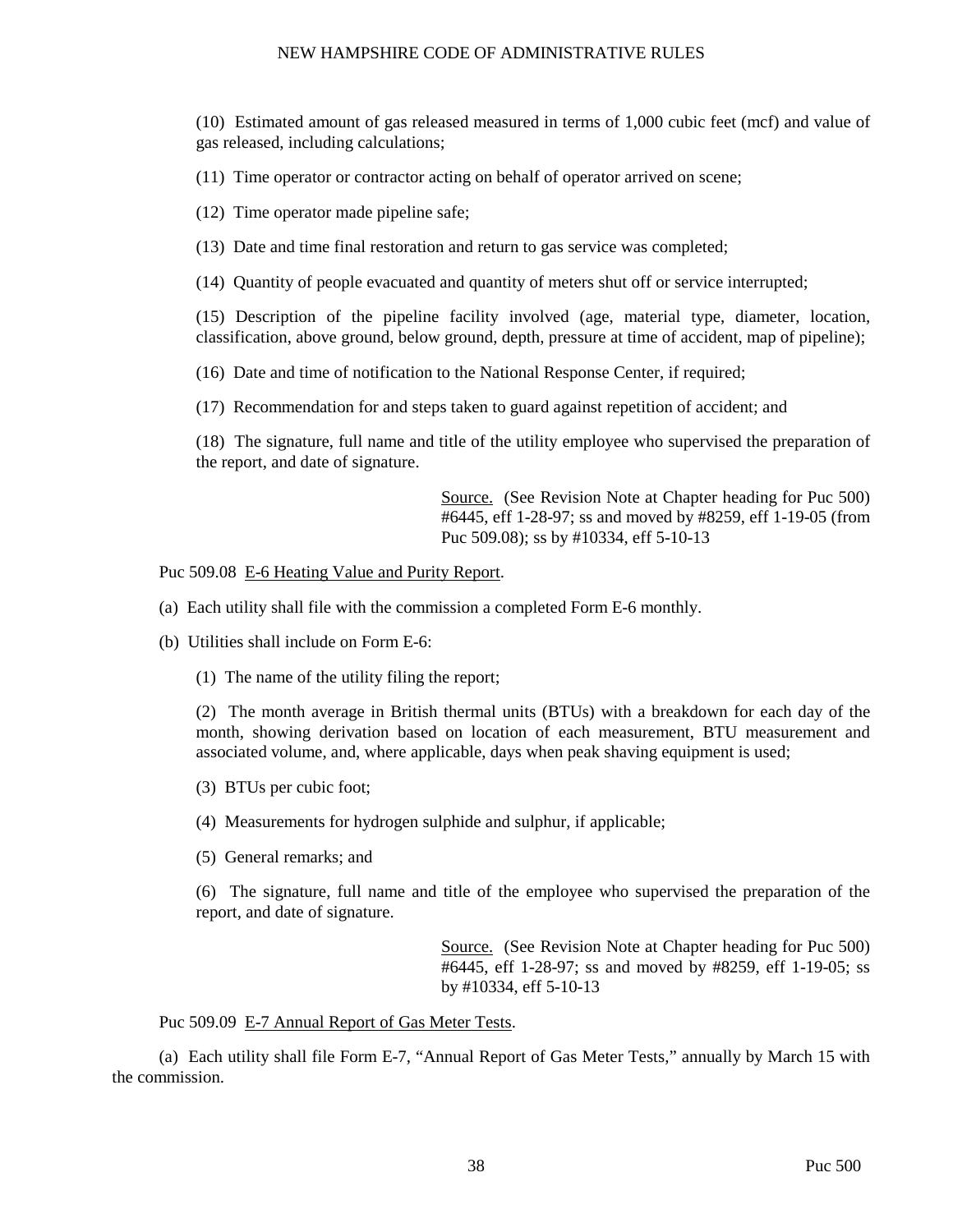(b) Utilities shall include the following on Form E-7:

(1) The name of company and year represented by the report;

(2) The number of meters tested categorized according to meter class, in accordance with Table 505-1;

(3) The total meters in service per category at end of year and total meters per category tested during the reporting year;

(4) Accuracy rate per group tested, required accuracy in accordance with Table 505-2 and quantity of meters to be tested per category for the following year;

(5) The total meters in service at end of year and total meters tested during the reporting year; and

(6) The signature, full name and title of the utility employee who supervised the preparation of the report, and date of signature.

> Source. (See Revision Note at Chapter heading for Puc 500) #6445, eff 1-28-97; ss and moved by #8259, eff 1-19-05 (from Puc 509.10); ss by #10334, eff 5-10-13

Puc 509.10 E-8 Report of Pressure Complaints.

(a) Each utility shall file a monthly report of pressure complaints on Form E-8 with the commission.

(b) Utilities shall include the following on Form E-8:

(1) The name of the utility filing the report;

(2) The name of each complainant and location which gave rise to the complaint;

(3) The date the utility conducted a meter test;

(4) The average pressure of the tested meter;

(5) The pressure recorded in inches of water column showing minimum with time of day and maximum with time of day;

(6) The total minutes pressure was below allowable minimum and above allowable maximum; and

(7) The signature, full name and title of the utility employee who supervised the preparation of the report, and date of signature.

> Source. (See Revision Note at Chapter heading for Puc 500) #6445, eff 1-28-97; ss and moved by #8259, eff 1-19-05 (from Puc 509.11); ss by #10334, eff 5-10-13

Puc 509.11 E-22 Report of Proposed Expenditures for Additions, Extensions and Capital Improvements to Fixed Capital.

(a) Each utility shall file an annual report of proposed expenditures for addition, extensions and capital improvements to fixed capital on or before May 15 of each year.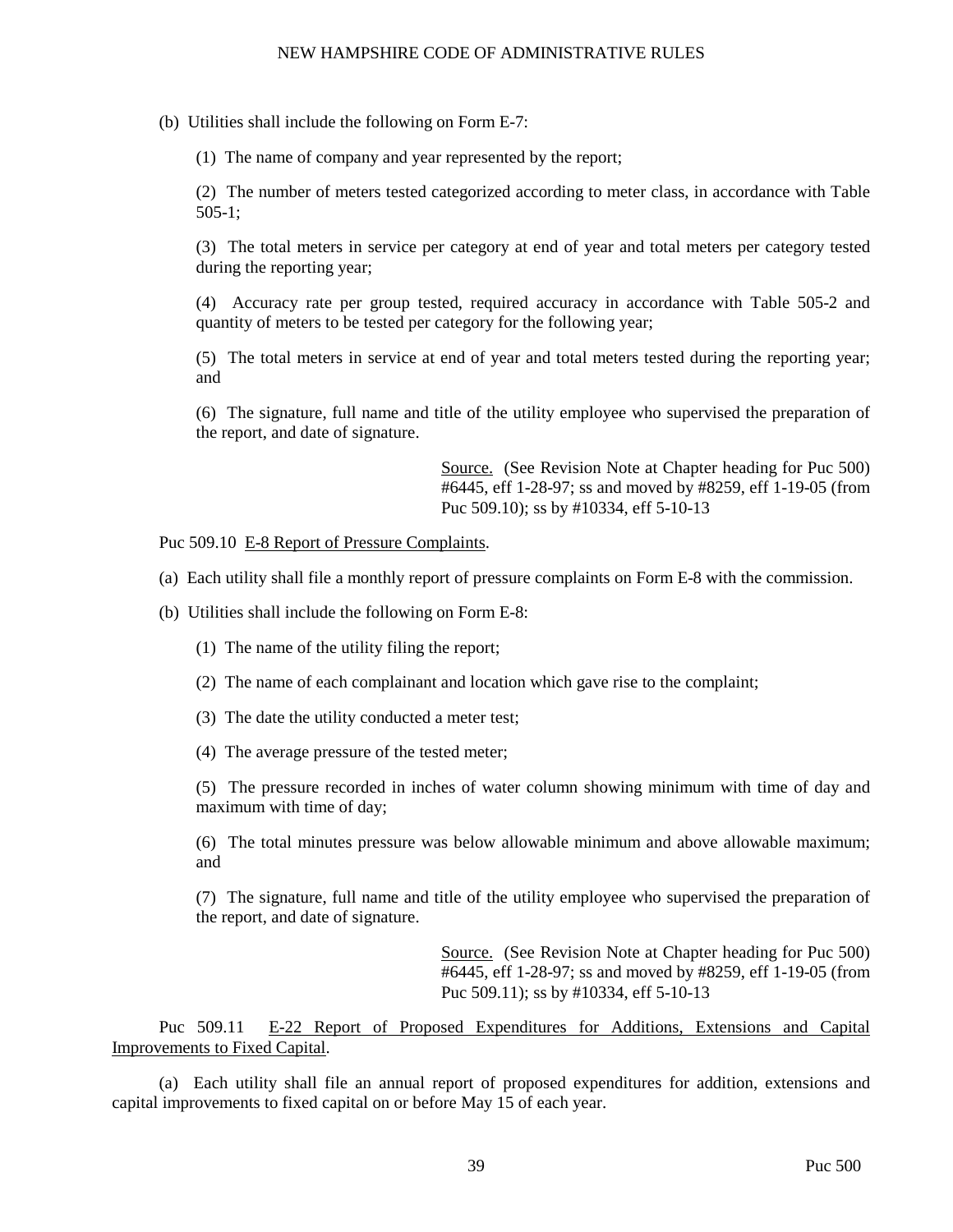(b) The report shall include the name of the utility filing the report.

(c) With respect to any proposed main or service capital addition, extension or improvement, utilities shall report on Form E-22 the following:

(1) A description of size, length and material of the main or service**;**

(2) The location of the proposed capital addition, extension or improvement;

(3) The total estimated cost of the proposed capital addition, extension or improvement by work category; and

(4) The signature, full name and title of the utility employee who supervised the preparation of the report, and date of signature.

(d) Investigation of or comment on a construction budget or Form E-22 by the commission or failure of the staff to identify prudence review issues as described in paragraph (e) below, shall not constitute a final prudence review and the commission shall not be precluded from analyzing the merit of any expenditure in a future rate case.

(e) The commission shall notify a utility when it identifies prudence review issues, which it would raise as part of a rate case, in connection with notice of a proposed expenditure under this section.

> Source. (See Revision Note at Chapter heading for Puc 500) #6445, eff 1-28-97; ss and moved by #8259, eff 1-19-05 (from Puc 509.13); ss by #10334, eff 5-10-13

Puc 509.12 E-23 Report of Interruptions of Service.

(a) Each utility shall file with the commission a report of any interruption of service within one month of the occurrence of such interruption.

(b) Each utility shall use Form E-23 in reporting service interruptions and shall include the following information on the report:

(1) The name of the utility filing the report;

(2) The dates of service interruption;

(3) The time of service interruption including start, end and total elapsed time;

(4) The location of service interruption;

(5) The number of customers affected by service interruption;

(6) The cause of interruption; and

(7) The signature, full name and title of the utility employee who supervised the preparation of the report, and date of signature.

> Source. (See Revision Note at Chapter heading for Puc 500) #6445, eff 1-28-97; ss and moved by #8259, eff 1-19-05 (from Puc 509.14); ss by #10334, eff 5-10-13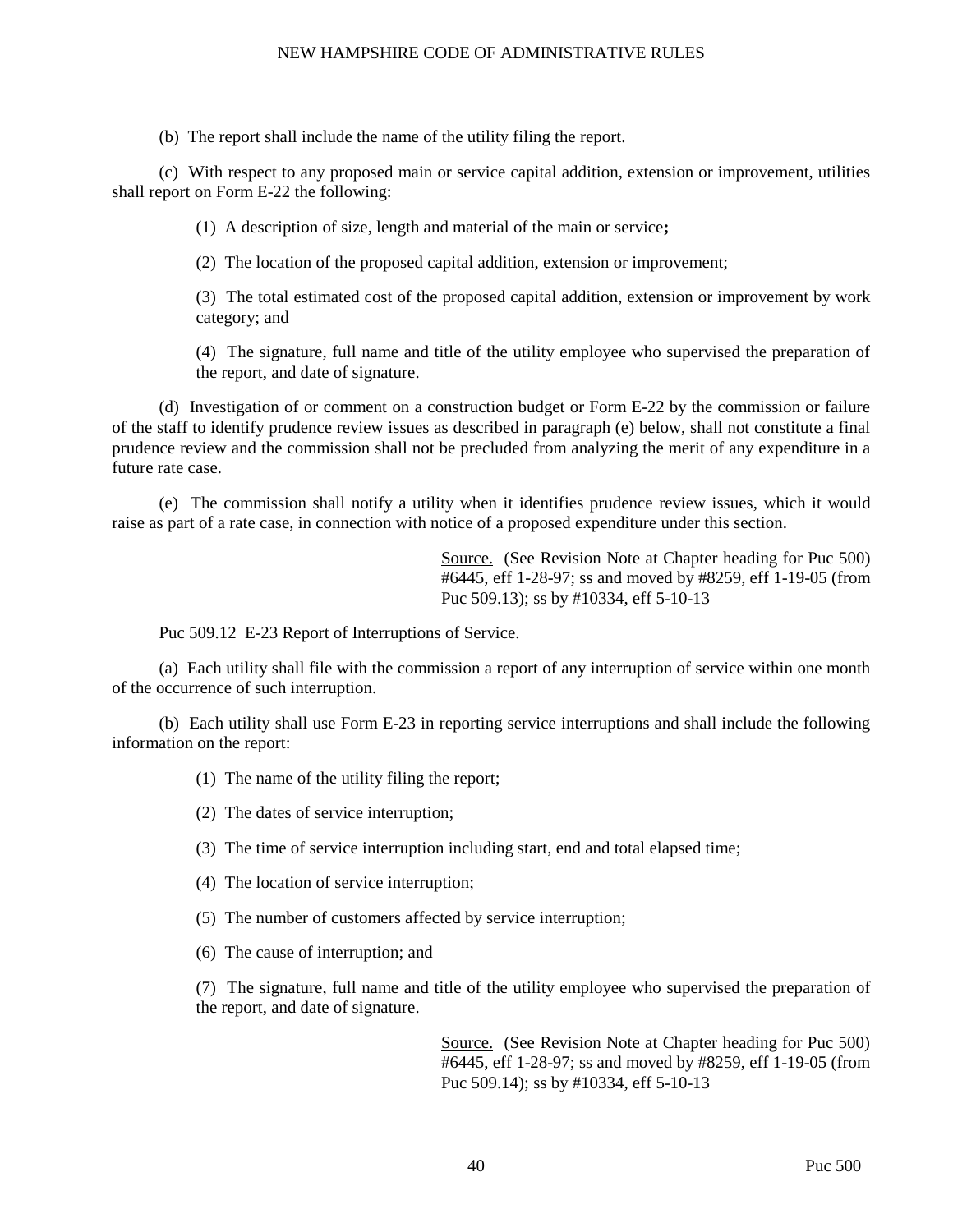Puc 509.13 E-24 Report of Gas Meter Complaint Tests.

(a) Each utility shall file monthly with the commission Form E-24 "Report of Gas Meter Complaint Tests".

- (b) Form E-24 shall include the following:
	- (1) The name of the utility filing the report;
	- (2) The name and address of the customer making the complaint;
	- (3) The meter manufacturer; manufacturer's number; company number; type and size of meter;
	- (4) The percent registrations which are fast or slow;
	- (5) The period of refund or collection; and

(6) The signature, full name and title of the utility employee who supervised the preparation of the report, and date of signature.

> Source. (See Revision Note at Chapter heading for Puc 500) #6445, eff 1-28-97; ss and moved by #8259, eff 1-19-05 (from Puc 509.15); ss by #10334, eff 5-10-13

Puc 509.14 E-25 Report of Proposed Changes in Depreciation Rates.

- (a) Each utility shall file Form E-25 when it proposes any change in depreciation rates.
- (b) A utility shall include on Form E-25:
	- (1) The name of the utility filing the report;
	- (2) The date;
	- (3) The account number and title;

(4) The estimated whole life, reported as the number of years from initial installation to final retirement, both present and proposed;

- (5) The net salvage, both present and proposed, by percentage;
- (6) The depreciation rate, both present and proposed, by percentage;
- (7) The net annual change in dollars;

(8) The theoretical reserve calculated as the difference between the calculated accumulated depreciation determined using the proposed depreciation rates and the accumulated depreciation;

(9) The proposed amortization of the theoretical reserve;

(10) The reasons for changes in depreciation rates and length of the proposed amortization of the theoretical reserve; and

(11) The signature, full name and title of the utility employee who supervised the preparation of the report, and date of signature.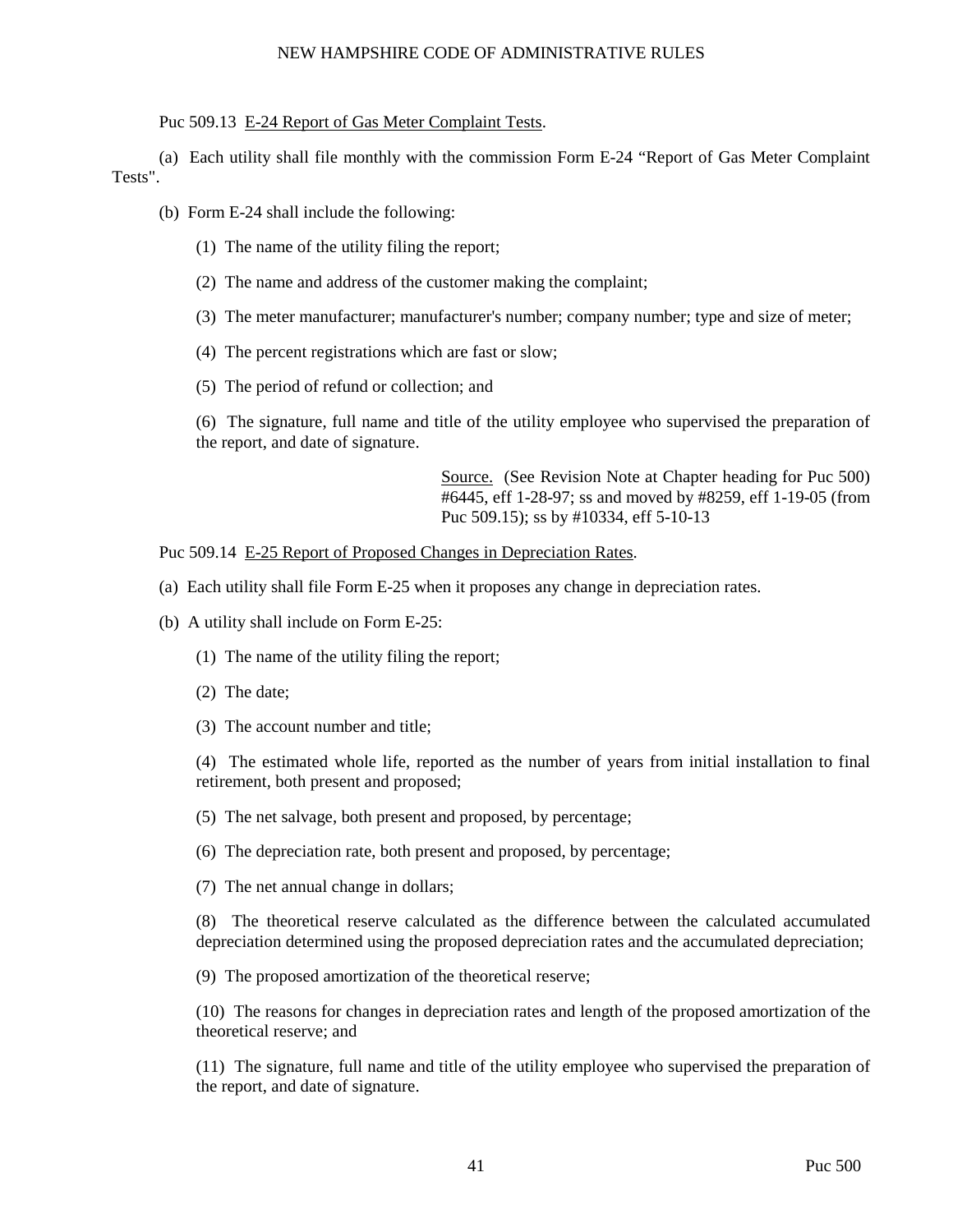(c) A utility shall not implement any change in depreciation rates until the proposed change has been approved by the commission.

> Source. (See Revision Note at Chapter heading for Puc 500) #6445, eff 1-28-97; ss and moved by #8259, eff 1-19-05 (from Puc 509.16); ss by #10334, eff 5-10-13

Puc 509.15 Status of Leaks.

(a) Each utility shall submit to the commission a monthly leak report.

(b) Each utility shall provide on the monthly leak report a description of the status of any leak in its system classified by type of leak as Class I, II or III.

(c) The report shall include a caption identifying the report as "Monthly Leak Report" along with the name of the company filing the report.

- (d) A utility shall identify and describe the status of leaks as follows:
	- (1) As of the beginning of each month;
	- (2) Those reported during the month;
	- (3) Those repaired during the month; and
	- (4) Those reported and awaiting repair at the end of the month.

(e) Additionally, for those leaks reported during the month, the utility shall provide:

- (1) The leak address;
- (2) The date leak was reported;
- (3) The identification number of the leak;
- (4) The leak area, whether rural, residential, or urban;
- (5) The classification of the leak;

(6) Method of how the company became aware of leak, such as through the public, an employee, or winter patrol;

- (7) Type of cover over leak, such as asphalt or concrete;
- (8) The pipeline facility, such as main or service;
- (9) The operating pressure, whether low, intermediate, or high; and
- (10) The most likely material(s) involved in any suspected Class III leaks.

(f) For those leaks repaired pursuant to Puc  $509.15(d)(3)$ , the cause of the leak shall be reported in a consistent classification as identified according to 49 C.F.R. §191.11 and leaks classified as "other" shall be clearly explained.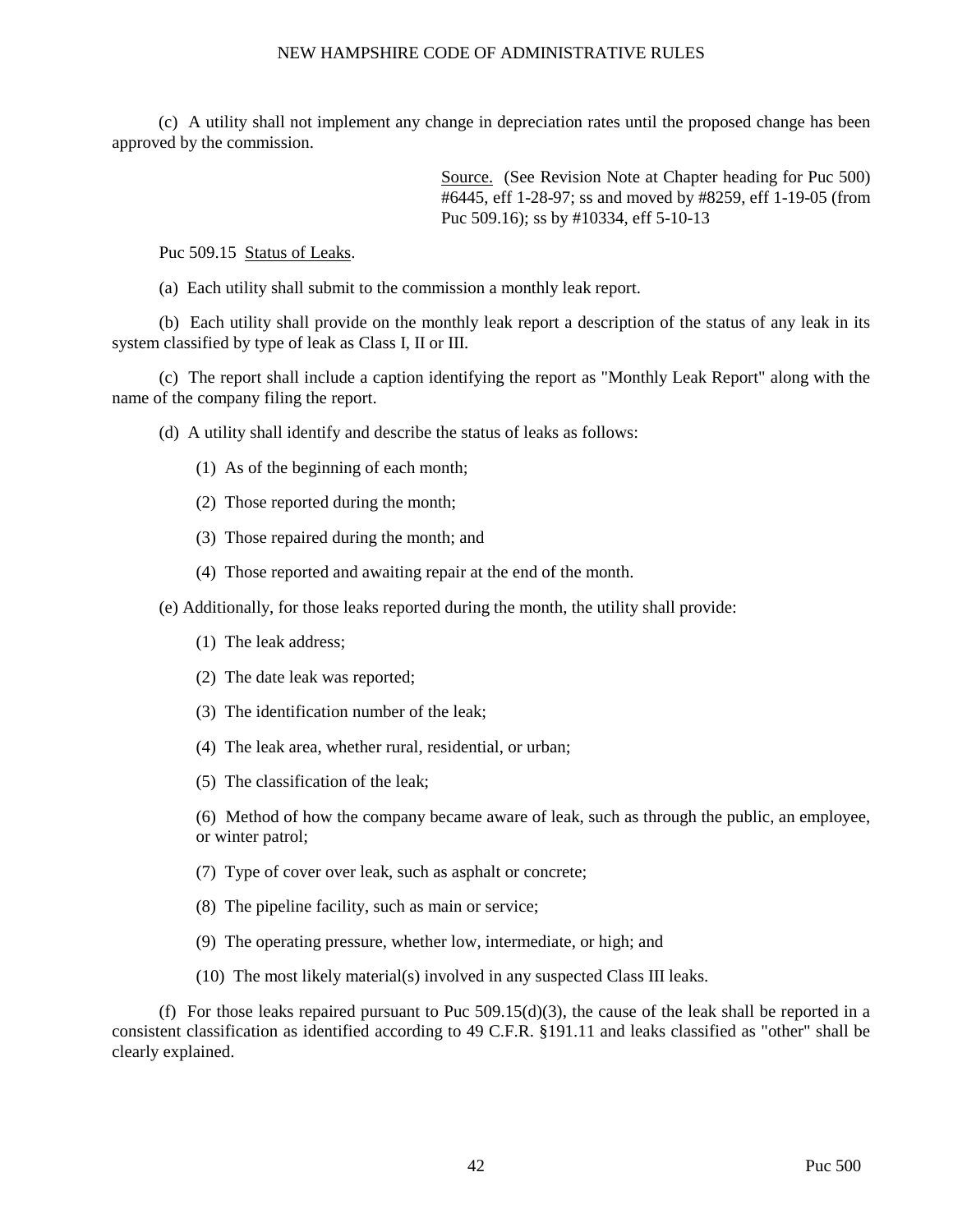(g) The report shall include the signature, full name and title of the utility employee who supervised the preparation of the report, and date of signature.

> Source. (See Revision Note at Chapter heading for Puc 500) #6445, eff 1-28-97; ss and moved by #8259, eff 1-19-05 (from Puc 509.17); ss by #10334, eff 5-10-13

#### Puc 509.16 Annual Peak Shaving Fuel Storage Capability Report.

(a) Each utility with either LNG vaporization, propane air vaporization and mixing, or both, used as primary or supplemental on-system gas supply and fuel storage in its New Hampshire gas distribution operations shall file electronically with the commission by e-mail or through the commission's electronic records filing system once annually a peak shaving fuel storage capability report.

(b) This report shall be submitted by October  $1<sup>st</sup>$  of each year and shall include projected design-week sendout, production capabilities and storage requirements of utility gas operations, including the following:

> (1) A caption identifying the report as the "Annual Peak Shaving Fuel Storage Capability Report" along with the name of the utility filing the report;

> (2) Projected design week demand determined using verifiable total degree day data collected from an identified New Hampshire location for the seven coldest consecutive days in the past 30 years of historical degree day data;

- (3) Amount to be furnished by natural gas pipeline;
- (4) Balance from peak shaving;
- (5) Equivalent gallons LNG or LPG needed to satisfy requirements of (4) above;

(6) Total storage facilities committed, in gallons, to service on December 1 of the current year to LPG and LNG, which shall be categorized as follows:

- a. Permanent;
- b. Railroad tank cars;
- c. Truck tankers;
- d. Other storage, specifying type; and
- e. Total storage;
- (7) Whether the facility meets storage requirements;
- (8) Comments relative to suppliers' delivery capabilities during the upcoming winter period;

(9) A statement that the utility shall immediately advise the commission of any unexpected circumstances which may arise surrounding its peak shaving capabilities; and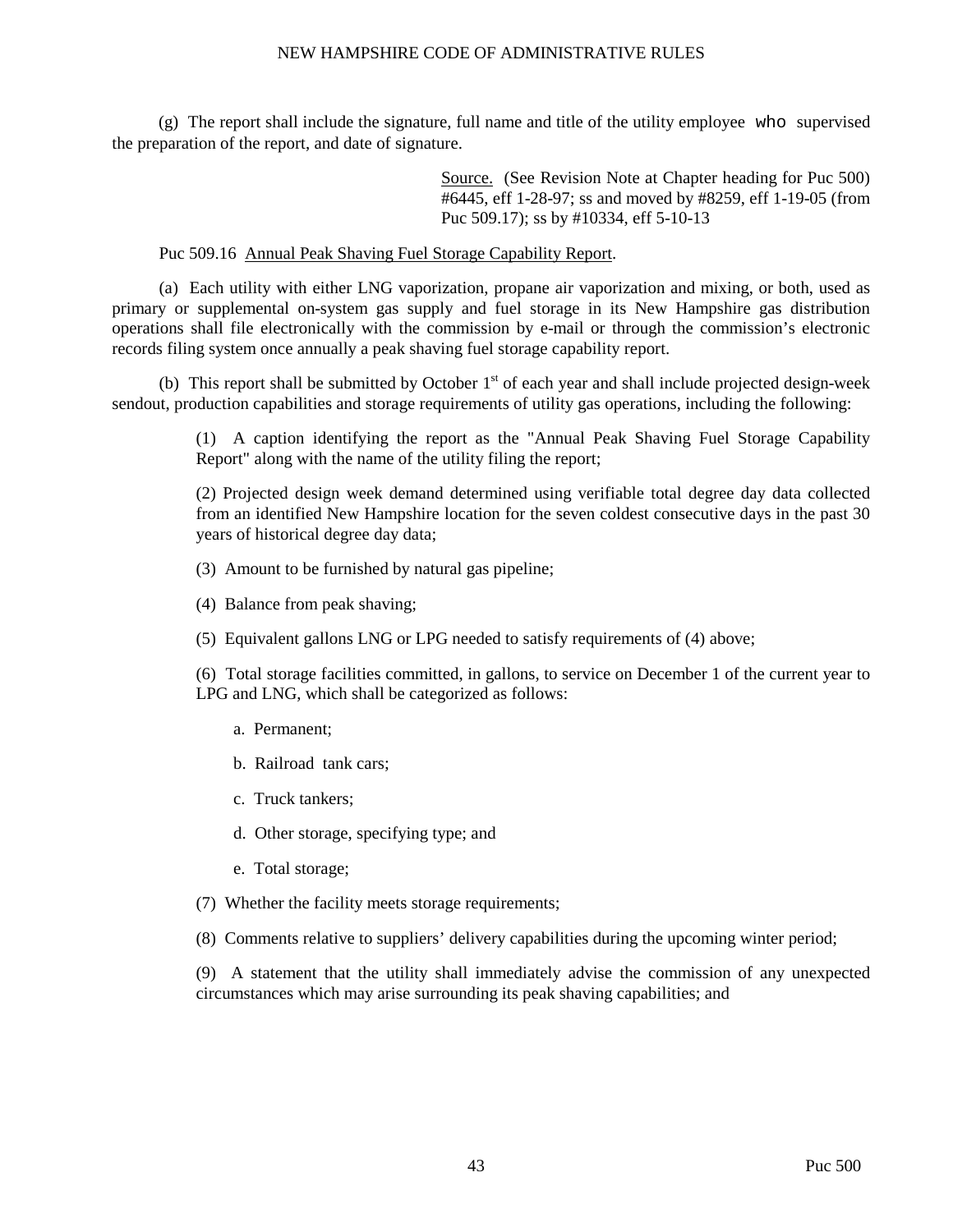(10) The signature, full name and title of the utility employee who supervised the preparation of the report, and date of signature.

> Source. (See Revision Note at Chapter heading for Puc 500) #6445, eff 1-28-97; ss and moved by #8259, eff 1-19-05 (from Puc 509.18); ss by #10334, eff 5-10-13

Puc 509.17 Weekly Gas Storage Report.

(a) Each utility shall submit to the commission safety division weekly reports on gas storage level during the period December 1 through April 1 on Tuesday of each week, or the day following if Tuesday is a state holiday, before 4:00 p.m.

(b) The utility may by telephonic facsimile or e-mail report information on storage levels.

(c) The report shall include a caption identifying the report as "Weekly Gas Storage Report" along with the name of the utility filing the report and the full name and title of the utility employee who supervised the preparation of the report.

> Source. (See Revision Note at Chapter heading for Puc 500) #6445, eff 1-28-97; ss and moved by #8259, eff 1-19-05 (from Puc 509.19); ss by #10334, eff 5-10-13

#### Puc 509.18 Weekly Portable LNG Vaporizer Activity Report.

(a) Each utility shall submit to the commission's safety division weekly reports on portable LNG vaporizer utilization when a portable LNG vaporizer is connected to the gas utility distribution system.

(b) The report shall be filed on Tuesday of each week before 4:00 p.m., or the day after if Tuesday is a state or federal holiday.

(c) The report shall contain the following information:

(1) A caption identifying the report as "Weekly Portable LNG Vaporizer Activity Report" along with the name of the utility filing the report;

(2) The date of the report;

(3) The location and maximum rated output of the portable vaporizer;

- (4) The reason for connecting the portable vaporizer;
- (5) The daily volume injected from the portable vaporizer; and

(6) The signature, full name and title of the utility employee who supervised the preparation of the report, and date of signature.

> Source. (See Revision Note at Chapter heading for Puc 500) #6445, eff 1-28-97; ss by #8259, eff 1-19-05); ss by #10334, eff 5-10-13

Puc 509.19 Summary of Peak Day Report.

(a) Each utility shall file a report through the commission's electronic records filing system annually on April  $1<sup>st</sup>$  summarizing the previous winter period peak day operating statistics.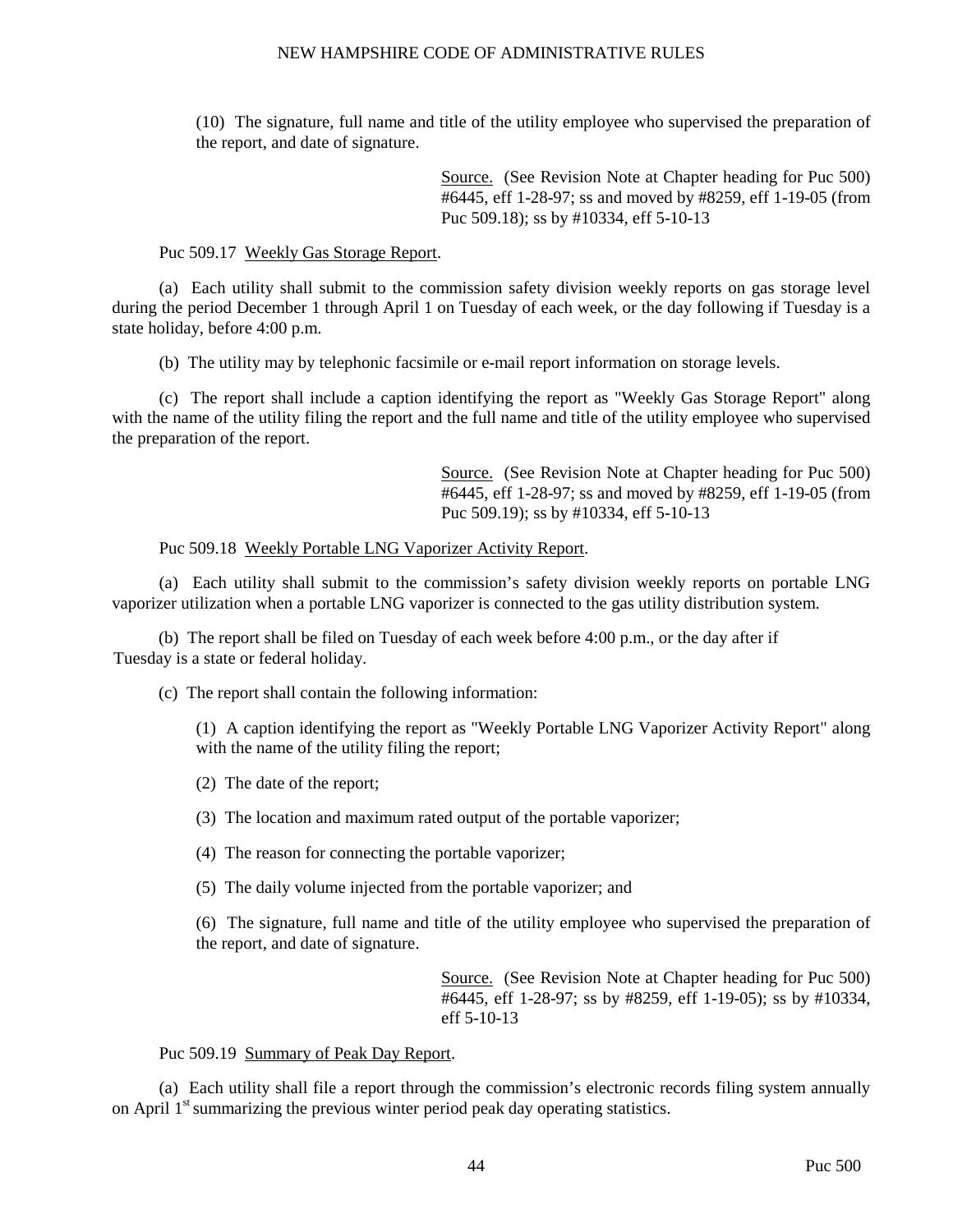(b) Quantities of gas shall be reported as measured in therms.

(c) The report shall contain the following information:

(1) A caption identifying the report as "Summary of Peak Day Report" along with the name of the utility filing the report;

(2) The gas demand for firm sales, interruptible sales, firm transportation, interruptible transportation and any other sendout;

(3) The gas demand for non-daily metered interruptible transportation rate classes based on an estimate of the daily supply nomination requirements, or best estimate;

(4) The gas supply of purchased pipeline natural gas, underground storage gas, propane air production gas, LNG produced gas, third party gas transported for unbundled transportation customers, and any other gas supply used to meet peak day demand;

(5) The actual or effective base 65 degrees Fahrenheit degree day total measured on that day including the source, geographic location;

(6) The date and day of the week of the peak day occurrence;

(7) A statement as to whether the peak day sendout was a new record for the utility; and

(8) The signature, full name and title of the utility employee who supervised the preparation of the report, and date of signature.

> Source. (See Revision Note at Chapter heading for Puc 500) #6445, eff 1-28-97; ss by #8259, eff 1-19-05; ss by #10334, eff 5-10-13

Puc 509.20 Forecast of Upcoming Winter Period Design Day Report.

(a) Each utility shall file annually through the commission's electronic records filing system on September 15 a copy of a report summarizing the upcoming winter period design day forecast of operating statistics by e-mail or through the commission's electronic records filing system.

(b) Quantities of gas shall be reported as measured in therms.

(c) The report shall include the following information:

(1) A caption identifying the report as "Forecast of Upcoming Winter Period" along with the name of the utility filing the report;

(2) The demand for firm sales, interruptible sales, firm transportation, interruptible transportation and any other sendout demand;

(3) The supply of purchased pipeline natural gas, underground storage gas, propane air production gas, LNG produced gas, third party gas transported for unbundled transportation customers, and any other gas supply available to meet design day demand;

(4) The base 65 degrees Fahrenheit degree day estimate total used in the forecast design day;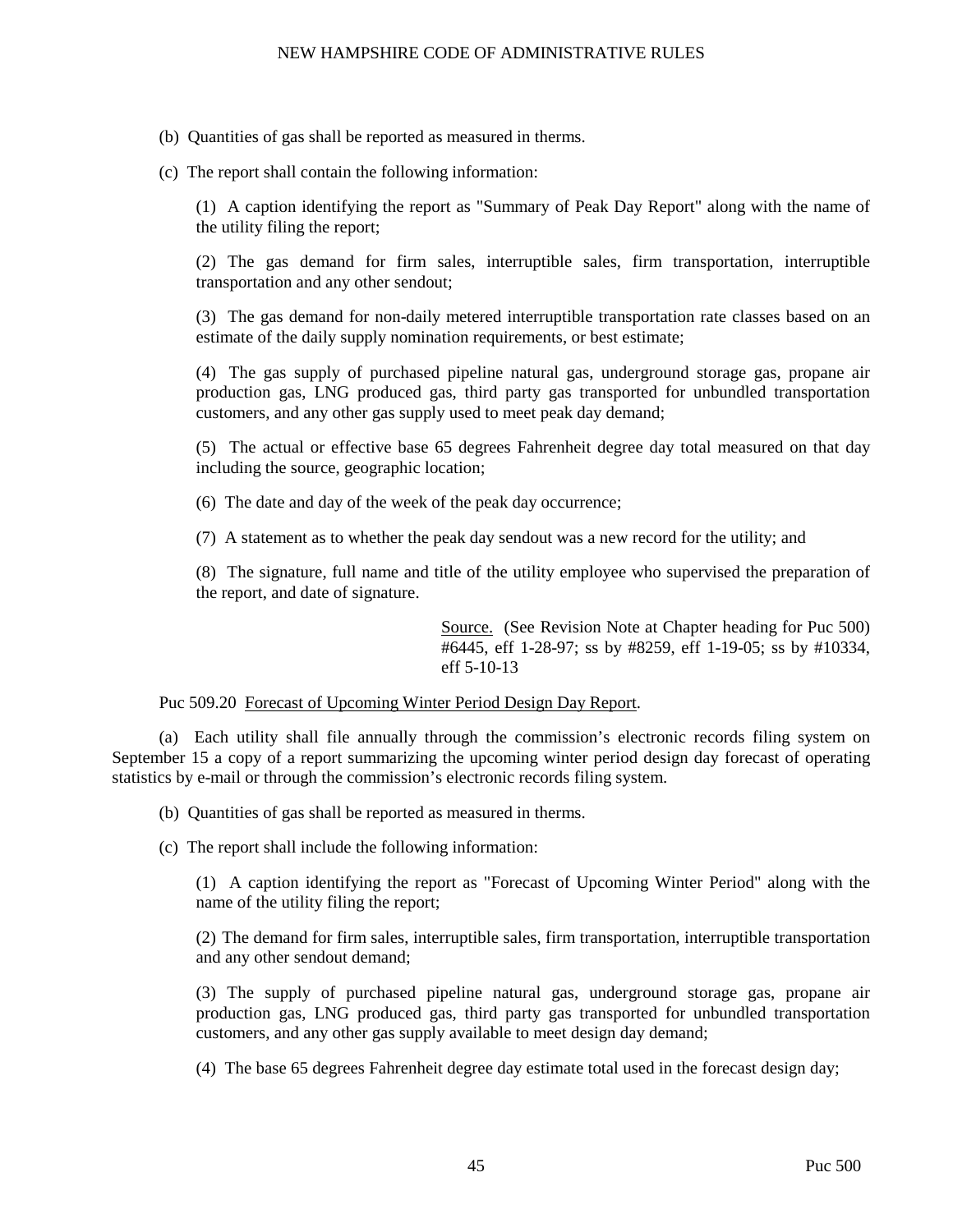(5) A brief explanation of forecast tools, models and assumptions used in determining design day send out requirements; and

(6) The signature, full name and title of the utility employee who supervised the preparation of the report, and date of signature.

Source. #8259, eff 1-19-05; ss by #10334, eff 5-10-13

Puc 509.21 Federal Reports Filed with Commission. The owner or operator of a natural gas pipeline facility regulated by the Federal Energy Regulatory Commission pursuant to the Natural Gas Act, 15 U.S.C. § 717, et seq., shall, with respect to any such pipeline facility located or to be located in New Hampshire, file with the commission:

(a) Annually, on or before April 30 of each year, a copy of the signed original of the Federal Energy Regulatory Commission annual report form, Form No. 2, pertaining to such facility; and

(b) Concurrently upon its filing with the Federal Energy Regulatory Commission, a copy of any application for a certification of public convenience and necessity under the Natural Gas Act, 15 U.S.C. § 717f(c), with respect to any pipeline facility of such owner or operator proposed to be located in New Hampshire.

Source. #8259, eff 1-19-05; ss by #10334, eff 5-10-13

#### Puc 509.22 Monthly Customer Migration Report.

(a) Each utility offering unbundled transportation service shall file electronically with the commission a monthly report after the final accounting is available that provides in a PDF file format a rolling 12 months of the most recent available transportation customer data, including the following:

> (1) A caption identifying the report as "Monthly Customer Migration Report" along with the name of the utility filing the report;

> (2) The month and year of the report, which will coincide with the most recent month of actual data included in the report;

> (3) The actual number of customer bills per month sorted by rate class, for capacity assigned and also for capacity exempt customer subgroups;

> (4) The actual number of therms billed per month, sorted by rate class, for capacity assigned and also for capacity exempt customer subgroups; and

> (5) A table identifying each competitive natural gas supplier and the number of customers served by each.

(b) The master file for this report shall retain all months of historical customer migration data, be maintained in a spreadsheet file format, and be made available to commission staff upon request.

Source. #10334, eff 5-10-13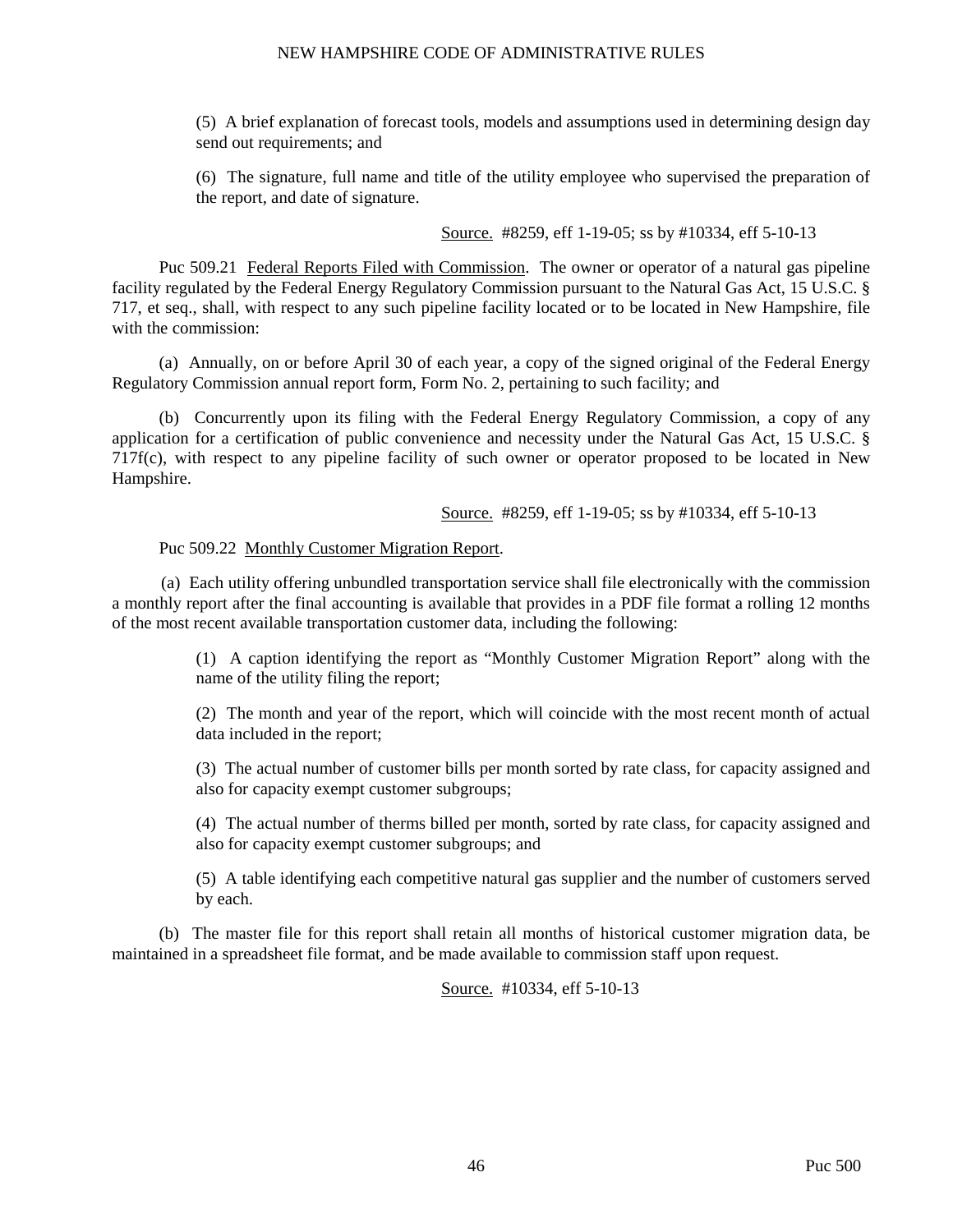#### PART Puc 510 UTILITY ADVERTISING

# Puc 510.01 Definitions.

(a) "Advertising" means the use by a utility of any media in order to transmit a message to the general public, or to such utility's consumers.

(b) "Controversial issue of public importance" means a case or controversy in which a utility is involved before a court, legislative body, or government agency, including the commission.

(c) "Institutional activity" means any act or practice conducted for the purpose of promoting the corporate image or goodwill of a particular utility or the utility industry in general.

(d) "Institutional advertising" means any advertising conducted for the purpose of promoting the corporate image or goodwill of a particular utility or the utility industry in general.

(e) "Integrated resource plan (IRP)" means, in the case of a utility, planning by the use of any standard, regulation, practice or policy to undertake a systematic comparison between demand-side management measures and the supply of gas by a utility to minimize life-cycle costs of adequate and reliable utility services to gas customers.

(f) "Political activity" means any act or practice conducted for the purpose of influencing public opinion with respect to legislative, administrative, or electoral matters or with respect to any controversial issue of public importance.

(g) "Political advertising" means any advertising conducted for the purpose of influencing public opinion with respect to legislative, administrative, or electoral matters, or with respect to any controversial issue of public importance.

(h) "Promotional activity" means any act or practice conducted for the purpose of encouraging any person to select or use a service or increase usage of the service of a utility, to select, purchase, install or use any appliance or equipment designed to use such utility's service, or to use any other particular service of the utility.

(i) "Promotional advertising" means any advertising conducted for the purpose of encouraging any person to select or use a service or increase usage of the service of a utility, to select, purchase, install, or use any appliance or equipment designed to use such utility's service or to use any other particular service of the utility.

> Source. (See Revision Note at Chapter heading for Puc 500) #6445, eff 1-28-97; ss by #8259, eff 1-19-05; ss by #10334, eff 5-10-13

Puc 510.02 Recovery of Certain Expenses Prohibited. No utility shall recover, in any manner, from any person other than the shareholders or other owners of such utility any direct or indirect expenditure by such utility for promotional, political or institutional advertising, or promotional, political or institutional activities except as provided in Puc 510.03.

> Source. (See Revision Note at Chapter heading for Puc 500) #6445, eff 1-28-97; ss by #8259, eff 1-19-05; ss by #10334, eff 5-10-13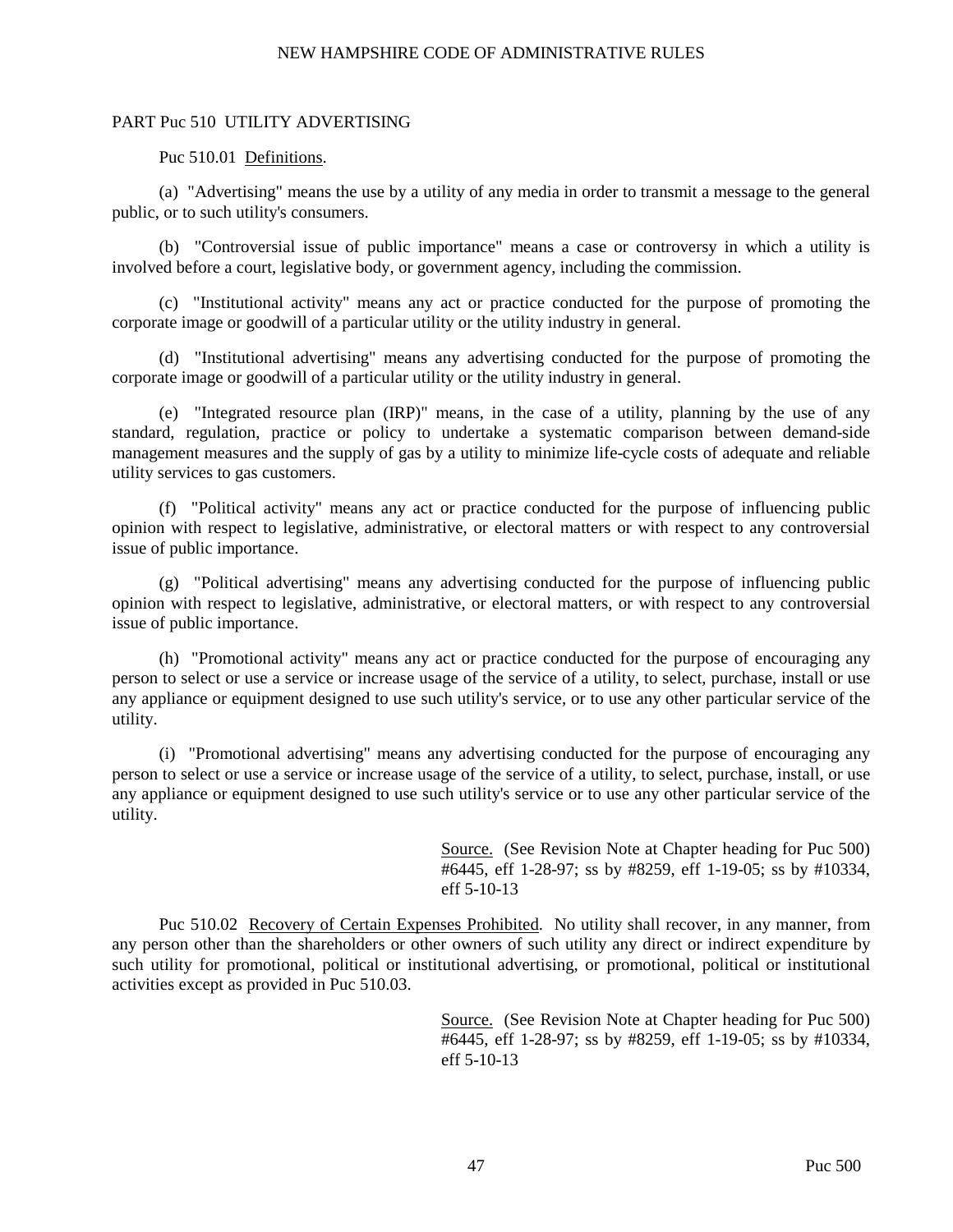#### Puc 510.03 Exempted Expenditures.

(a) For the purpose of Puc 510 the terms political advertising, promotional advertising, institutional advertising, political activity, promotional activity, and institutional activity shall not include advertising or activities which:

> (1) Inform gas consumers of or provide gas consumers with information or materials intended to result in economic conservation;

> (2) Are required by law or regulation, including advertising required under part 1 of title II of the National Energy Conservation Policy Act;

> (3) Inform natural gas customers how they can improve efficiency in utilizing the utility's service;

(4) Involve or relate to service interruptions, safety measures or emergency conditions;

(5) Concern employment opportunities with such utility;

(6) Provide any explanation of existing or proposed rate schedules or notifications of hearings thereon;

(7) Are consistent with the utility's approved integrated resource plan; and

(8) Inform customers of the availability and sources of financial assistance.

(b) Expenditures referred to in subparagraph  $(a)(1)$  above shall be subject to review and potential recovery as part of the utility's conservation and load management program.

(c) Expenses contained in a utility's IRP shall take into account necessary features for system operation such as diversity, reliability, ability to be readily dispatched, and other factors of risk and shall treat demand and supply to gas consumers on a consistent and integrated basis.

(d) No more than 50% of costs provided for in a utility's IRP shall be borne by ratepayers.

Source. (See Revision Note at Chapter heading for Puc 500) #6445, eff 1-28-97; ss by #8259, eff 1-19-05; ss by #8259, eff 1-19-05; ss by #10334, eff 5-10-13

Puc 510.04 Continuing Jurisdiction. Puc 510 shall not restrict or limit the commission's power to disallow any expense as a charge to ratepayers which the commission finds to be unjust, unreasonable, excessive, unwarranted or imprudent pursuant to RSA 378.

> Source. (See Revision Note at Chapter heading for Puc 500) #6445, eff 1-28-97; ss by #8259, eff 1-19-05; ss by #10334, eff 5-10-13

Puc 510.05 Reports Required.

(a) Each utility shall file an annual report with the commission regarding the advertising or activities described in Puc 510.02.

(b) This report shall itemize the expenses incurred by type of advertising and activity and shall specifically delineate those expenditures for which cost recovery is sought.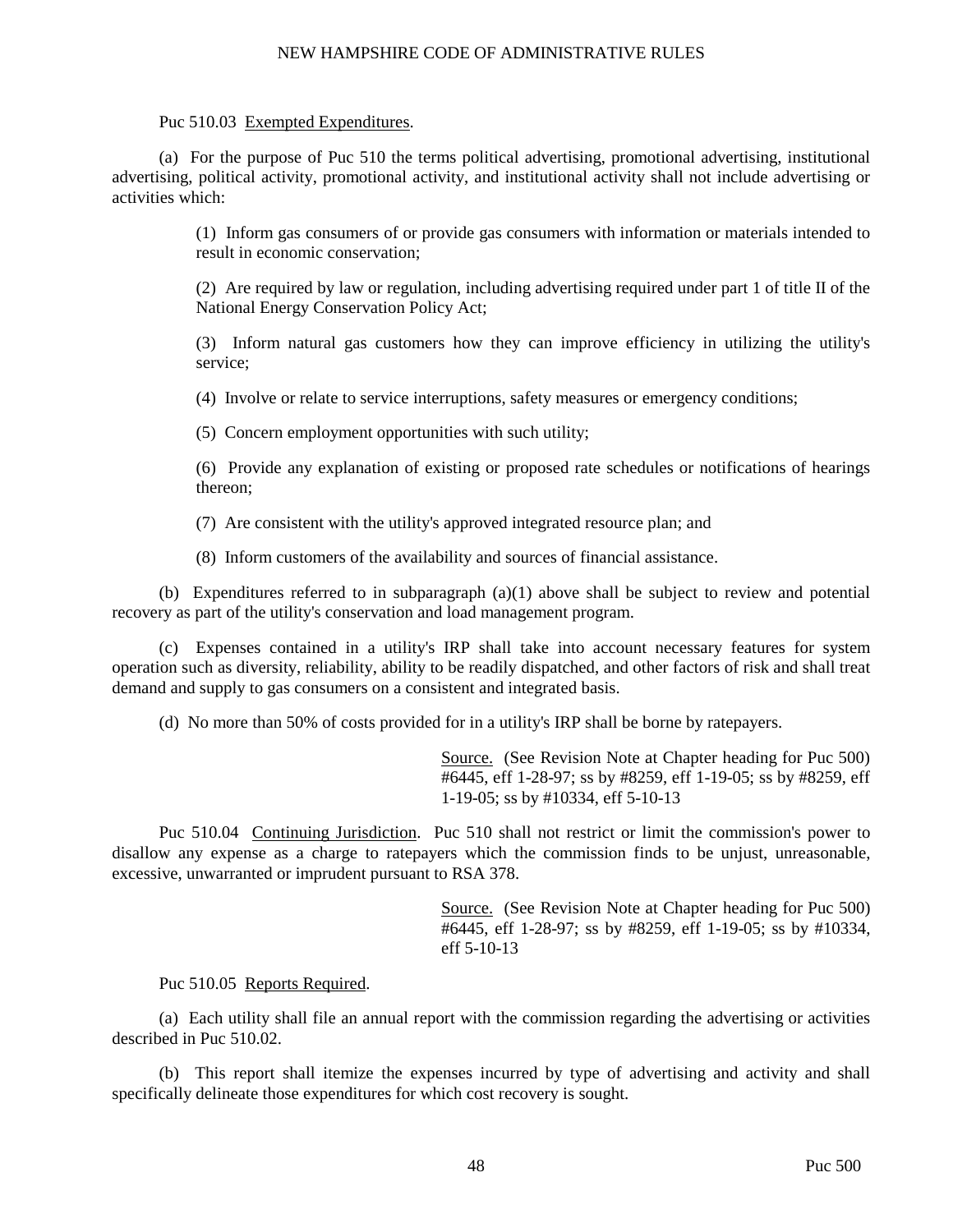(c) The report shall be included with the utility's annual report to the commission filed in accordance with Puc 509.04.

(d) Each utility shall keep copies of all its advertising on file for inspection by the commission.

Source. (See Revision Note at Chapter heading for Puc 500) #6445, eff 1-28-97; ss by #8259, eff 1-19-05; ss by #10334, eff 5-10-13

Puc 510.06 Accounting.

(a) If a utility combines an expense prohibited from recovery with an expense eligible for recovery, and ancillary costs are associated with the combined expense, the utility shall allocate a portion of the ancillary cost to the expense prohibited from recovery and shall be prohibited from recovering costs ancillary to the prohibited expense.

(b) Each utility shall keep a record with respect to any advertising or activity, incurred directly or indirectly, prohibited from recovery pursuant to Puc 510.02, of:

(1) Any expenditure incurred; and

(2) Any allocation methodology.

Source. (See Revision Note at Chapter heading for Puc 500) #6445, eff 1-28-97; ss by #8259, eff 1-19-05; ss by #10334, eff 5-10-13

PART Puc 511 ENFORCEMENT PROCEDURES FOR GAS PIPELINE UTILITIES

Puc 511.01 Jurisdiction Scope and Application of Authority.

(a) Pursuant to RSA 370:2 the commission shall enforce safety standards and practices for utilities, referred to in Puc 506.01, consistent with the Natural Gas Pipeline Safety Act which is set forth at 49 U.S.C. § 60101, et seq.

(b) In enforcing safety standards and practices the commission shall consider:

(1) Pipeline safety data;

(2) The appropriateness and reasonableness of a safety standard applied to a particular incident or circumstances; and

(3) Other relevant information regarding the particular circumstances of an incident.

(c) The commission in exercising and implementing its inspection and enforcement authority pursuant to Puc 511 shall act by and through the commission's safety division.

(d) Pursuant to RSA 365:8 and RSA 370:2, and consistent with the Natural Gas Pipeline Safety Act, the commission shall:

(1) Investigate all methods and practices of utilities relating to pipeline safety;

(2) Require the maintenance and filing of reports, records and other information relating to pipeline safety in such form and detail as the commission shall prescribe;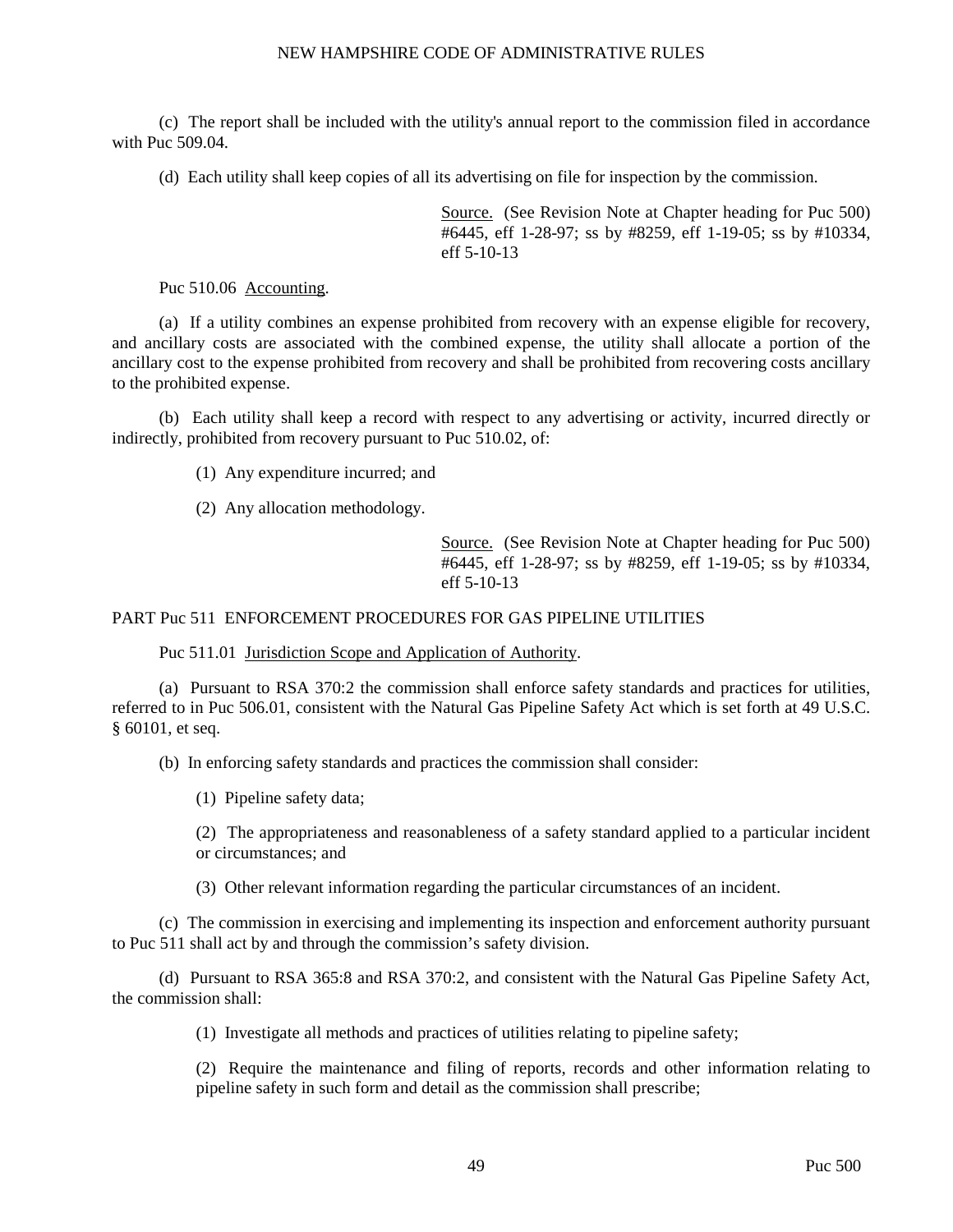(3) Enter at all reasonable times to inspect the property, building, plants and offices of utilities to investigate and determine compliance with pipeline safety requirements; and

(4) Inspect all books, records, papers and documents relevant to the pipeline safety.

(e) Each utility shall cooperate fully with the commission and its staff in its investigations and inspections pursuant to Puc 511, including maintaining and providing all relevant information and data and providing such access as the commission shall require.

> Source. (See Revision Note at Chapter heading for Puc 500) #6445, eff 1-28-97; ss by #8259, eff 1-19-05; ss by #10334, eff 5-10-13

Puc 511.02 Intervals of Inspection.

(a) Each utility shall allow the commission staff, upon presentation of identifying credentials, to enter upon, inspect, and examine the records and properties of persons to the extent such records and properties are relevant to determining the compliance of such persons with commission rules or orders.

(b) Each utility shall permit the commission to conduct inspections in response to or related to any of the following:

- (1) Routine scheduling;
- (2) A complaint received from a member of the public or any party;
- (3) Information obtained from a previous inspection;
- (4) Pipeline accident or incident; and;
- (5) Compliance with Puc 500.
- (c) The commission shall schedule and conduct inspections if:

(1) Results obtained in an initial inspection show a defect, irregularity or non-compliance which establishes the need for a subsequent or follow-up inspection; or

(2) The commission determines that additional inspections are required to provide sufficient information to allow it to determine utility compliance with commission rules and orders.

> Source. (See Revision Note at Chapter heading for Puc 500) #6445, eff 1-28-97; ss by #8259, eff 1-19-05; ss by #10334, eff 5-10-13

Puc 511.03 Inspection of Utilities.

(a) Inspections conducted pursuant to Puc 511.02 shall include a thorough review of the utility's records concerning inspection, operation, maintenance, and emergency procedures.

(b) Field inspections combined with office inspections shall cover:

- (1) Operational checks of corrosion control provisions;
- (2) Overpressure and regulating equipment;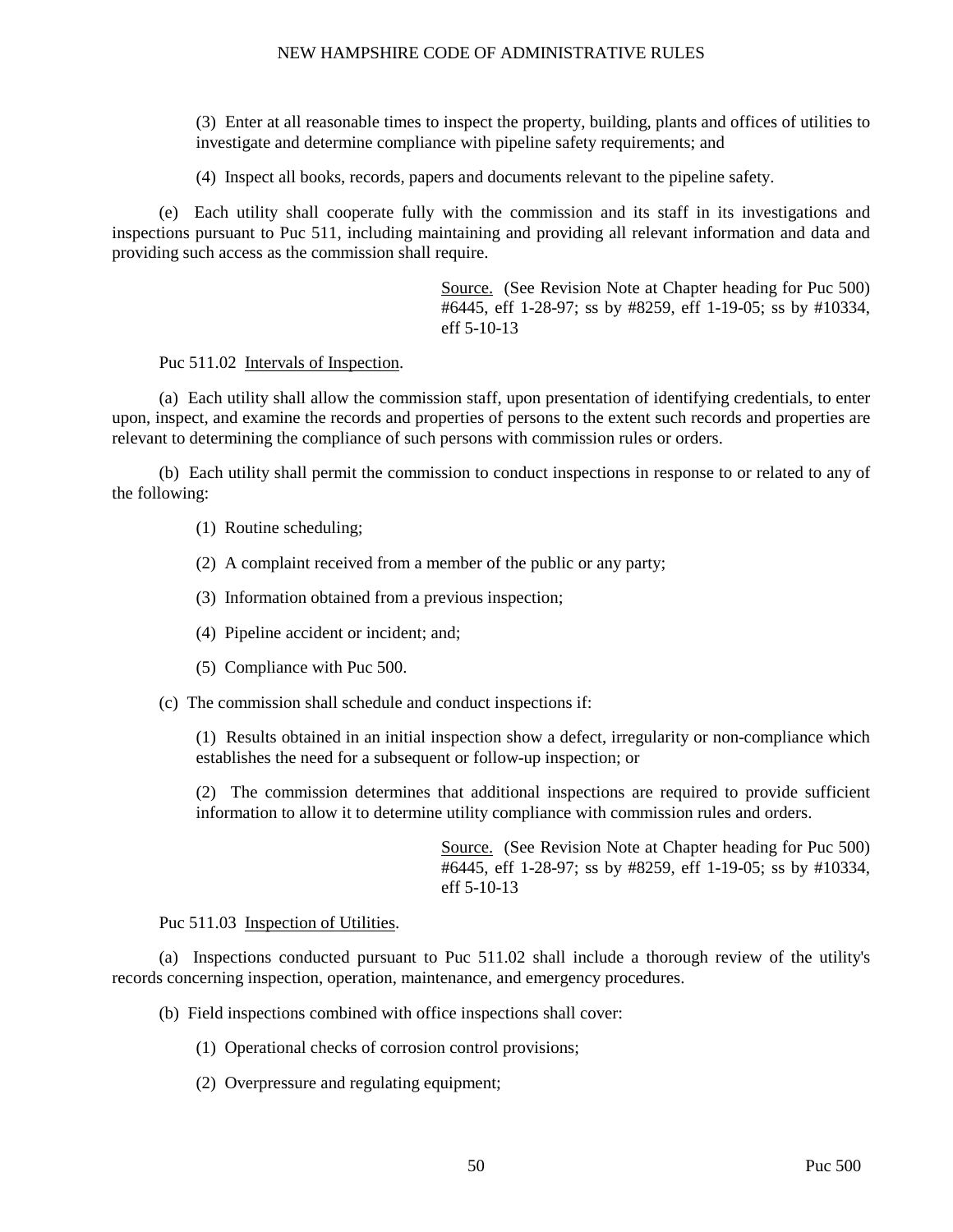- (3) Odorization;
- (4) Repaired leaks;
- (5) Emergency valves;
- (6) New construction;
- (7) Maintenance of facilities;
- (8) Selection of material and design of components;
- (9) Qualifications and training of personnel;

(10) Public awareness programs, emergency response programs, quality assurance programs, underground damage prevention programs, and integrity management programs for transmission and distribution pipeline facilities;

- (11) Control room management; and
- (12) Any other components of the facility.

Source. (See Revision Note at Chapter heading for Puc 500) #6445, eff 1-28-97; ss by #8259, eff 1-19-05; ss by #10334, eff 5-10-13

## Puc 511.04 Verbal Notice to Utility of Probable Violation.

(a) When an evaluation of a utility's records and facilities indicates that the utility is apparently not in compliance with a pipeline safety regulation, the commission investigator shall informally discuss the probable violation or noncompliance with the utility before concluding his inspection.

(b) In situations where an inspection is performed without utility personnel on site, probable violations or potential non-compliance of Puc 500 shall be communicated to the utility upon completion of the inspection.

(c) The utility shall provide any documentation or physical evidence related to the alleged noncompliance which the commission representative shall request during the inspection or by letter.

(d) The utility may notify the commission staff and undertake on-site corrective action of the facility where the probable violation exists, thus correcting any identified deficiency.

> Source. (See Revision Note at Chapter heading for Puc 500) #6445, eff 1-28-97; ss by #8259, eff 1-19-05; ss by #10334, eff 5-10-13

# Puc 511.05 Written Formal Notice of Probable Violation.

(a) After the commission staff receives evidence of a possible violation, the commission shall issue a written notice of probable violation (NOPV) to the party alleged to have committed the violation.

(b) The commission staff shall send information regarding the NOPV by certified mail to the party alleged to have committed the violation.

(c) The NOPV shall include the following: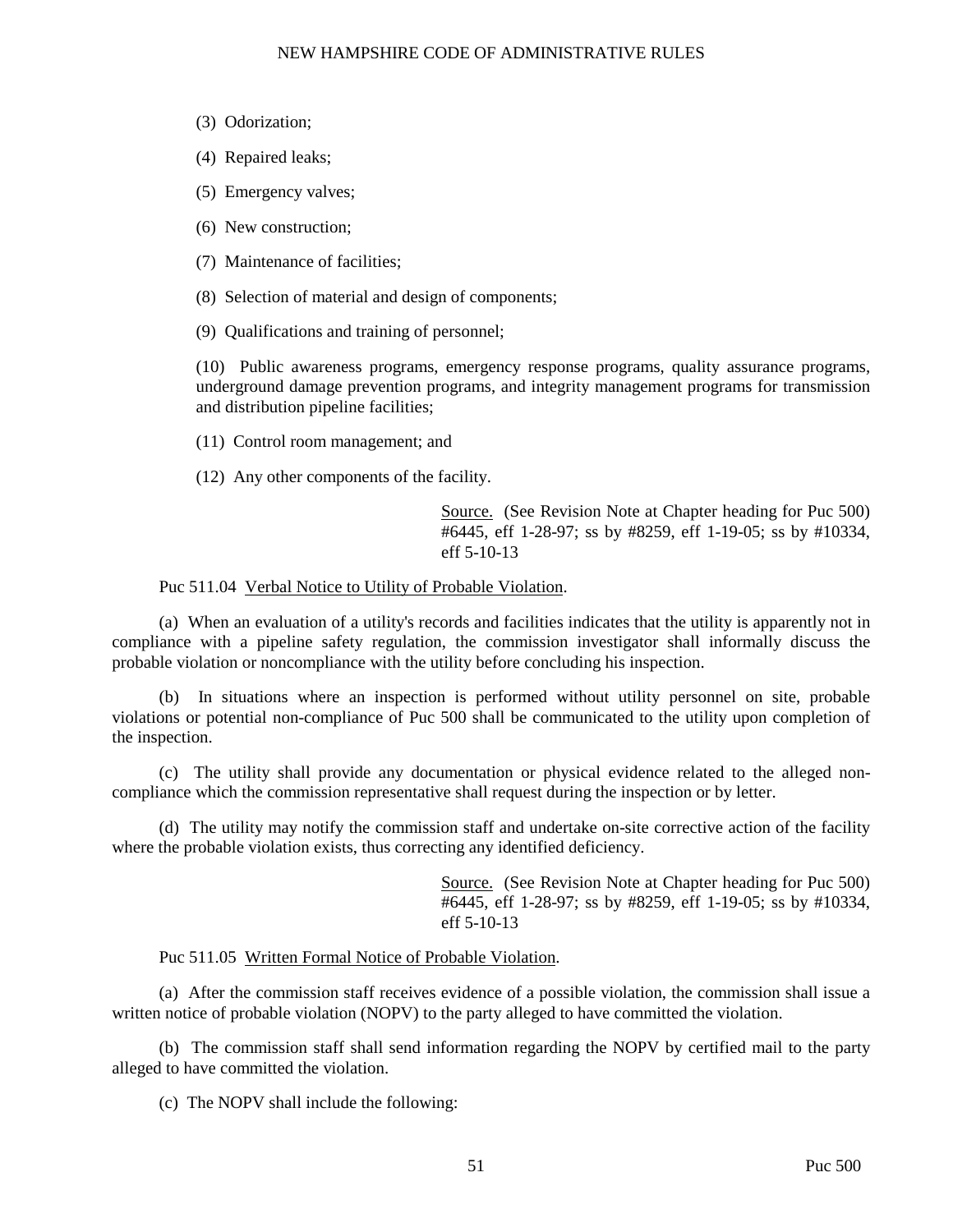(1) A description of the probable violation and reference to the rule or statute regarded as violated;

(2) The date and location of the probable violation;

(3) A statement notifying the party or parties involved that civil penalties might be imposed pursuant to RSA 374:7-a, in the event of unfavorable judgment;

(4) The amount of the civil penalty;

(5) A description of factors relied upon by commission staff in making its determination, such as the size of the business of the utility, gravity of the violation, history of prior violations, degree of culpability of the respondent, how quickly the respondent took action to rectify the situation, cooperativeness of respondent, history of prior violations, effect of penalty on the utility, and any other identifiable factors which would tend to either aggravate or mitigate the violation;

(6) Statutory rights of the respondent as enumerated in RSA 374:7-a; and

(7) Procedures for resolving the complaint.

(d) The operator shall respond in writing to the commission within 30 days of its receipt of the violation notice referred to in (a) above.

> Source. (See Revision Note at Chapter heading for Puc 500) #6445, eff 1-28-97; ss by #8259, eff 1-19-05; ss by #10334, eff 5-10-13

Puc 511.06 Responses to Notice of Probable Violation.

(a) Upon receipt of the NOPV the respondent shall:

(1) Submit to the commission within 30 days, in writing, evidence refuting the probable violation referenced in the NOPV;

(2) Submit to the commission within 30 days a written plan of action outlining action the respondent will take to correct the violations, including a schedule and the date when compliance is anticipated;

(3) Execute a consent agreement with the commission resolving the probable violation and remit the civil penalty; or

(4) Request in writing within 30 days, an informal conference with the commission staff to examine the basis of the probable violation.

(b) Any utility involved in the NOPV shall provide a representative for any informal conference or hearing scheduled relative to that NOPV.

> Source. (See Revision Note at Chapter heading for Puc 500) #6445, eff 1-28-97; ss by #8259, eff 1-19-05; ss by #10334, eff 5-10-13

Puc 511.07 Informal Conferences.

(a) After receiving the request for the informal conference, the commission staff shall: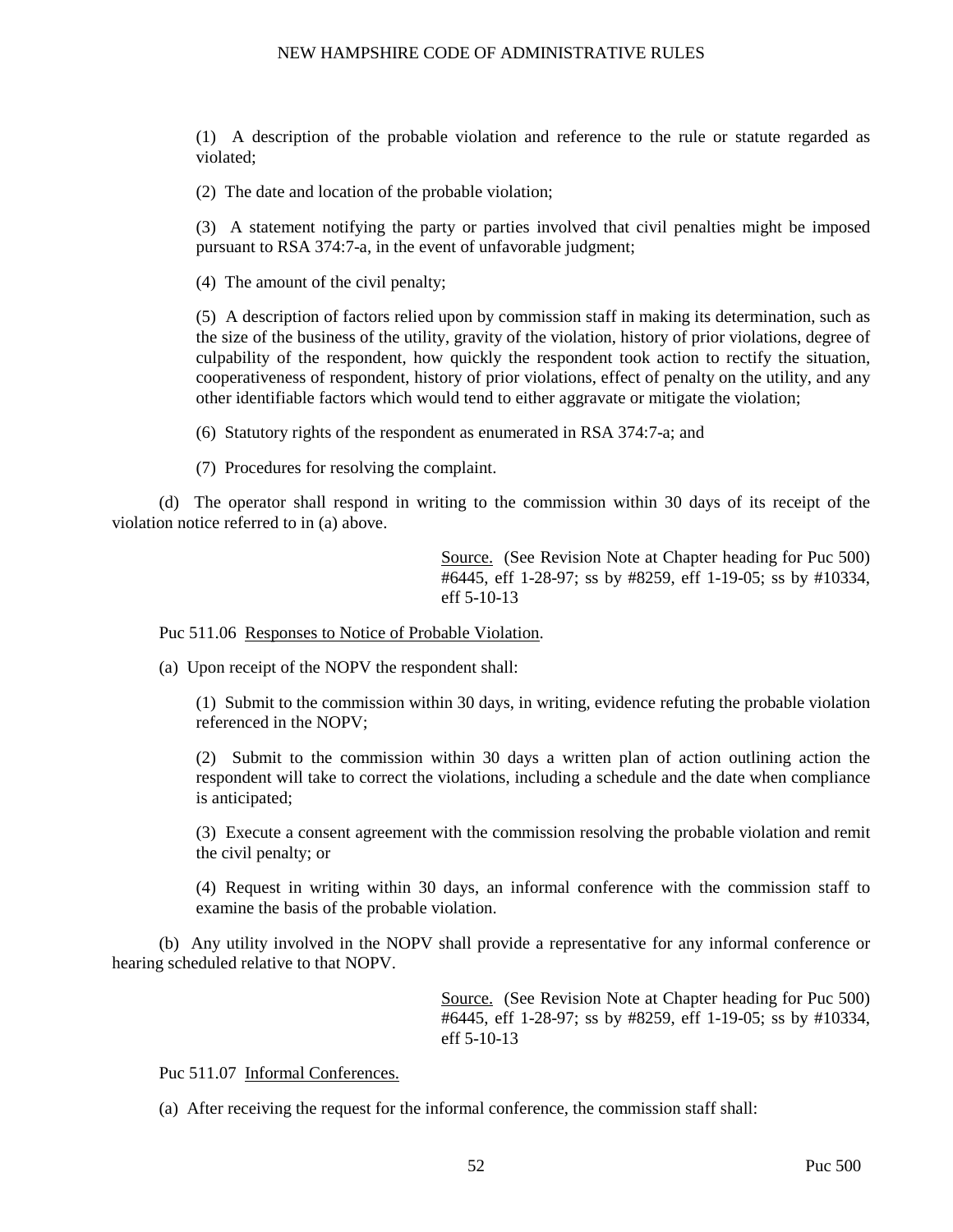(1) Arrange a date, time, and location for the informal conference; and

(2) Notify the respondent by certified mail of the date, time, and location of said informal conference.

(b) At the informal conference, the commission staff shall review the basis for the violation(s). The utility may explain its position and may present alternatives for solution of the problem.

(c) If the utility and the commission staff cannot by agreement resolve the violation at this stage, the enforcement procedure shall continue as described in Puc 511.08.

> Source. (See Revision Note at Chapter heading for Puc 500) #6445, eff 1-28-97; ss by #8259, eff 1-19-05; ss by #10334, eff 5-10-13

Puc 511.08 Notice of Violation.

(a) If the commission staff, after reviewing evidence and testimony obtained in writing or in conferences, determines that a violation of RSA 370:2, RSA 362:4-b, or Puc 500 has occurred, the commission staff shall issue a notice of violation (NOV) to the respondent.

(b) The NOV so issued shall include:

(1) The factual and statutory basis for the unfavorable preliminary determination;

(2) A description of factors relied upon by commission staff in making its determination, such as the size of the business of the utility, gravity of the violation, history of prior violations, degree of culpability of the respondent, how quickly the respondent took action to rectify the situation, cooperativeness of respondent, history of prior violations, effect of penalty on the utility, and any other identifiable factors which would tend to either aggravate or mitigate the violation;

- (3) The civil penalty, if any, proposed to be imposed;
- (4) Procedures for remitting penalty; and
- (5) Statutory rights of the respondent as enumerated in RSA 374:7-a.

Source. (See Revision Note at Chapter heading for Puc 500) #6445, eff 1-28-97; ss by #8259, eff 1-19-05; ss by #10334, eff 5-10-13

Puc 511.09 Response to Notice of Violation. Within 10 days from receipt of the NOV, the respondent shall either:

- (a) Sign a consent agreement and remit the civil penalty; or
- (b) File a request in writing for a hearing before the commission.

Source. (See Revision Note at Chapter heading for Puc 500) #6445, eff 1-28-97; ss by #8259, eff 1-19-05; ss by #10334, eff 5-10-13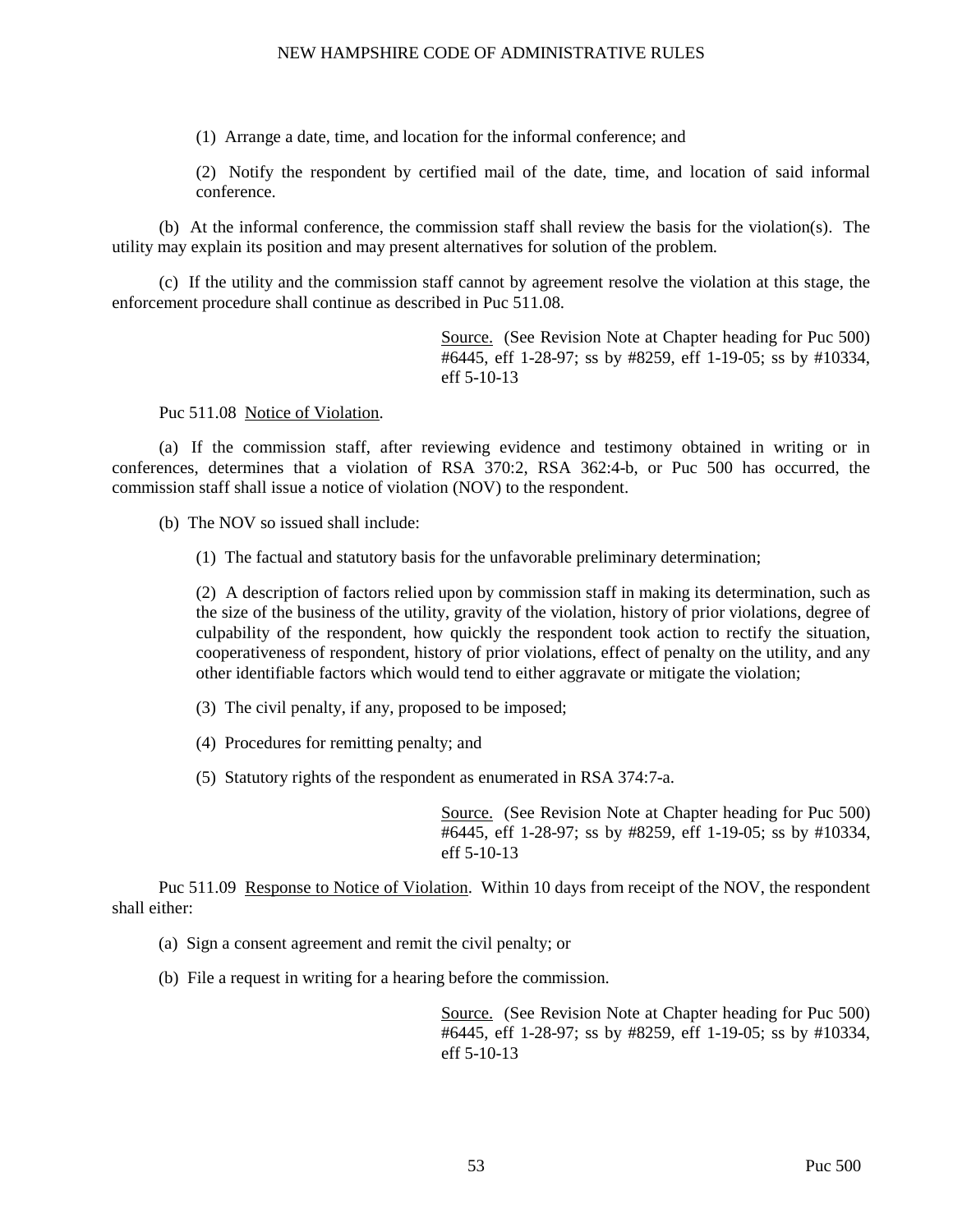Puc 511.10 Commission Action.

(a) The commission shall act upon staff's recommendation unless the respondent requests a hearing pursuant to Puc 511.09.

(b) Hearing requests pursuant to Puc 511.09 shall be treated as a request for an adjudicatory proceeding.

(c) Upon a hearing request pursuant to Puc 511.09, the commission shall provide the respondent with notice and an opportunity for a hearing, held pursuant to Puc 200.

Source. #8259, eff 1-19-05; ss by #10334, eff 5-10-13

#### PART Puc 512 LP AND LANDFILL GAS PIPELINE SAFETY STANDARDS

Puc 512.01 Compliance with Federal Standards Required.

(a) All LPG operators and landfill gas operators shall comply with those pipeline safety regulations established by the United States Department of Transportation as set forth in 49 C.F.R. Parts 191 and 192.

(b) All LPG operators shall comply with the LP Gas Code (NFPA 58) as referenced by 49 C.F.R. §192.7.

(c) LPG operators shall employ the guidelines contained in the *Training Guide for Operators of Small LP Gas Systems*, written by the United States Department of Transportation and the National Association of Regulatory Utility Commissioners, printed April 2001.

Source. #8259, eff 1-19-05; ss by #10334, eff 5-10-13

Puc 512.02 Compliance with Other Standards.

(a) LPG operators shall comply with the edition of the NFPA 54, the National Fuel Gas Code, as referenced in New Hampshire Code Administrative Rules Saf-C 6000.

(b) Nothing in these rules shall prohibit or limit the New Hampshire department of safety adopting a different edition of NFPA 58, the LP Gas Code.

Source. #8259, eff 1-19-05; ss by #10334, eff 5-10-13

#### Puc 512.03 E-27-A Jurisdictional LP Gas Facilities Report.

(a) Each LPG operator shall submit the commission's Form E-27-A "Jurisdictional LP Gas Facilities Report" to the safety division of the commission within 30 days after notice of all newly installed, acquired, transferred or discontinued jurisdictional systems.

(b) The completed form shall include the following:

- (1) Name of the LPG operator and contact person, with telephone number;
- (2) Date of installation, acquisition or transfer of facilities;
- (3) Size of tank;
- (4) Location of the facilities, including street name and number, city or town, and locus map;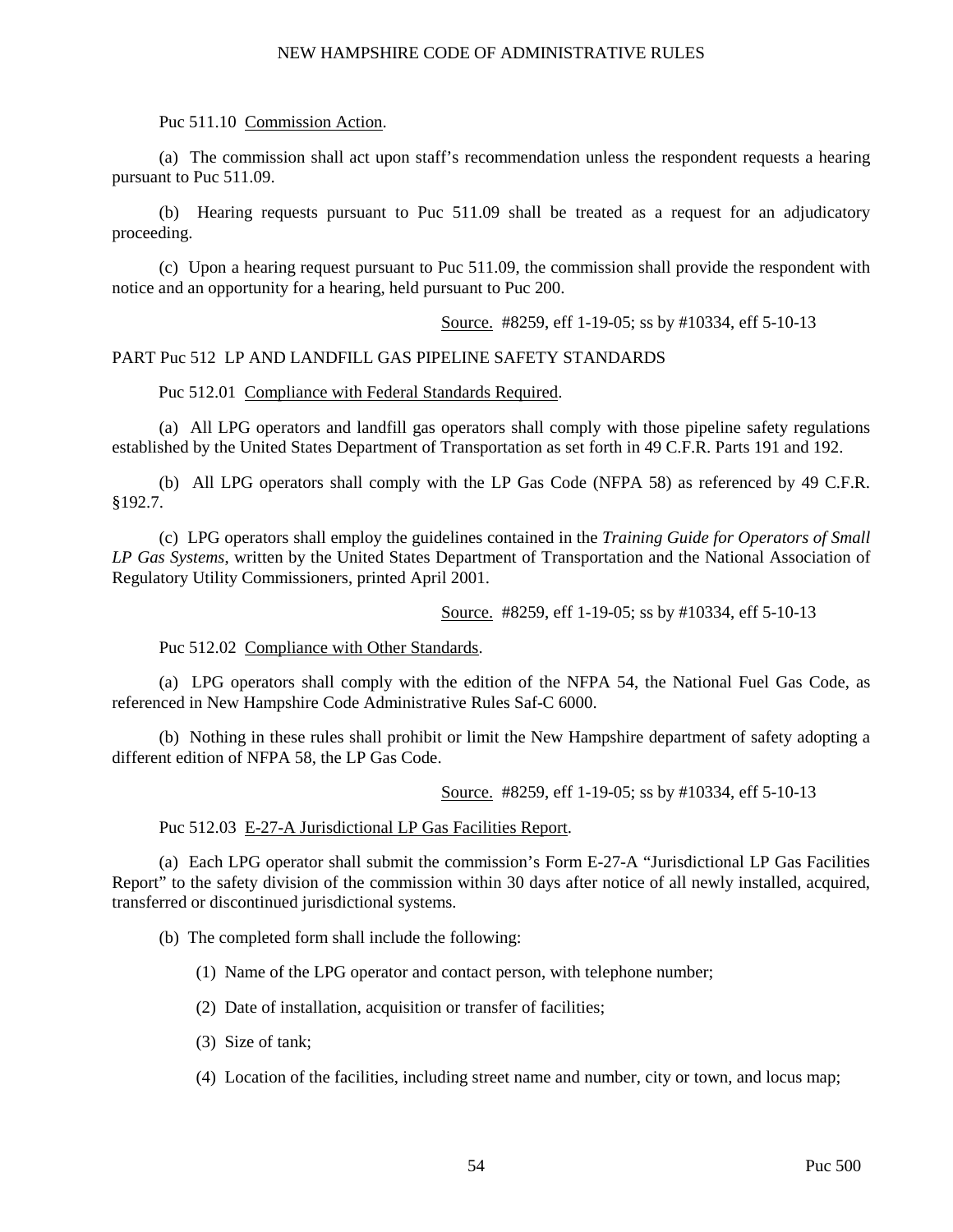- (5) Number of meters and customers; and
- (6) Supervisor's name and signature, with date of signature.

(c) If a LPG operator is providing LPG to a facility that such operator believes to match the criteria of a jurisdictional system, such operator shall notify the owner of the facility and the safety division of the existence of said facility.

Source. #8259, eff 1-19-05; ss by #10334, eff 5-10-13

Puc 512.04 Confidential Records. Consistent with RSA 91-A:5, the commission shall not release to the public reports filed pursuant to Puc 512.03.

Source. #8259, eff 1-19-05; ss by #10334, eff 5-10-13

Puc 512.05 Emergency Notification.

(a) The LPG operator or landfill gas operator shall notify the safety division of the commission by telephone when any of the following occur:

- (1) A release of gas from a LPG system or landfill gas system that results in:
	- a. A death;
	- b. Personal injury necessitating same day professional medical treatment; or
	- c. Estimated property damage of \$5,000 or more;

(2) A fire or an explosion at, or emergency shutdown of, an LPG system, landfill gas system or facility.

(3) An evacuation of a building conducted by a fire department, LPG operator, or landfill gas operator or other emergency personnel because of the presence of gas in the atmosphere or in the immediate vicinity of the building;

(4) An unplanned service interruption or gas outage that is expected to result in 50 or more customer outage hours;

(5) A single unplanned outage occurring at a state, federal, or municipal facility, hospital, school or other facility in which the public could be affected;

(6) A breach of security or other threat that jeopardizes the operation of a jurisdictional facility of aggregate capacity greater than 6,000 gallons; or

(7) An event which is significant in the judgment of the LPG operator or landfill gas operator even though it is not described above.

(b) An LPG operator or landfill gas operator shall not be required to determine or document the presence or involvement of gas in any incident or event before notifying the commission.

(c) The telephone notification shall be made promptly, but no more than one hour following discovery of the incident by the LPG operator or landfill gas operator.

(d) The LPG operator or landfill gas operator shall provide to the commission representative who responds to the call the following information: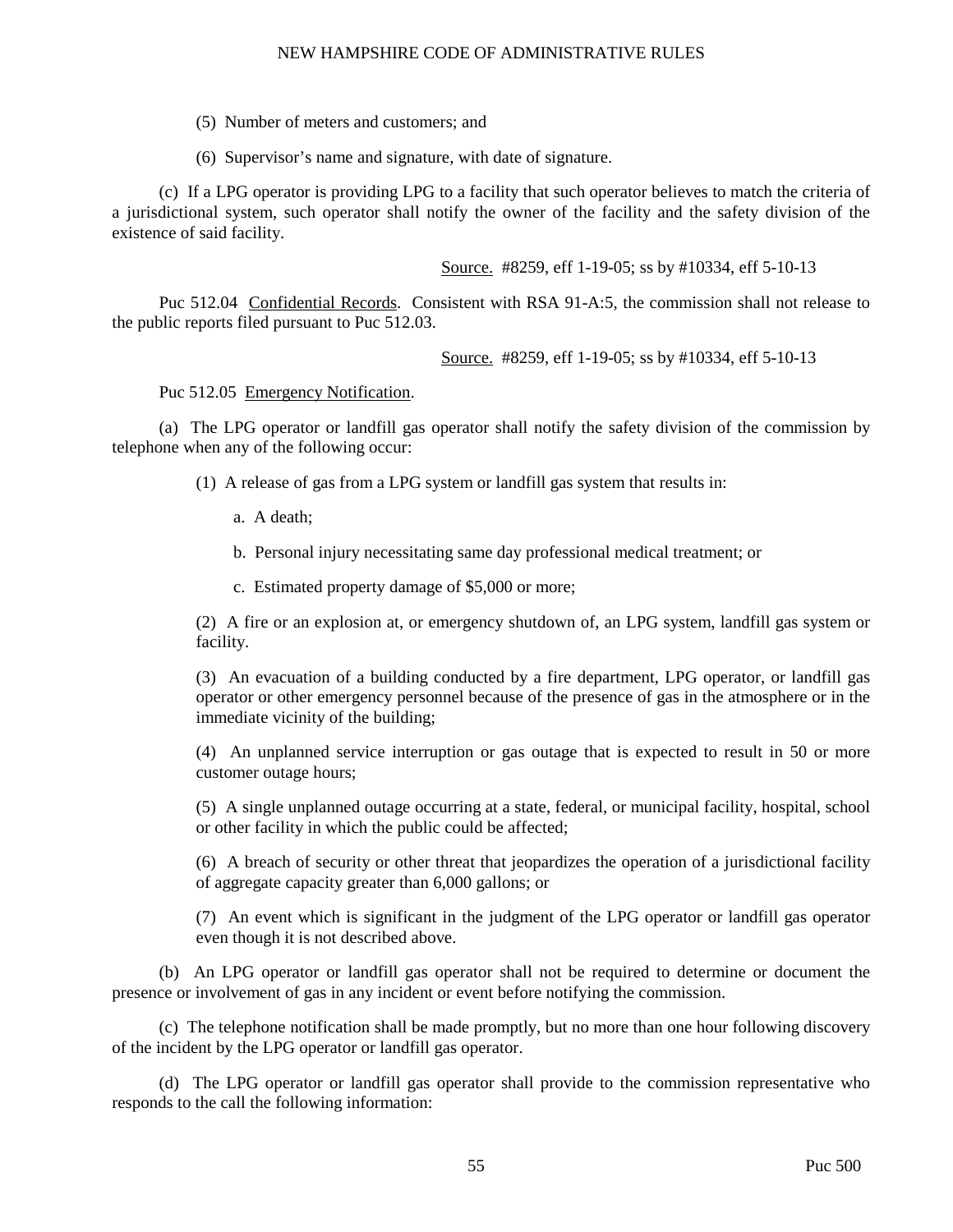(1) Identity of reporting LPG operator or landfill gas operator;

(2) Name, title, and location of the person reporting the incident;

(3) Location of the incident including street, address and city or town;

(4) Number of known or estimated fatalities and personal injuries, if any;

(5) Type and extent of known or estimated property damage;

(6) Description of the incident or event including any significant facts known by the LPG operator or landfill gas operator that relate to the cause and resolution of the problem;

(7) Date and hour the incident occurred and was discovered by the LPG operator or landfill gas operator and, to the extent known, by any other party;

(8) For a service interruption, gas outage, or evacuation of a building, the estimated or known number of people and customers affected and the estimated or actual duration of the outage; and

(9) When the Office of Pipeline Safety of the United States Department of Transportation was, or will be, notified of the incident, if applicable.

Source. #8259, eff 1-19-05; ss by #10334, eff 5-10-13

Puc 512.06 Incident Reporting.

(a) In addition to the emergency notification required in Puc 512.05, LPG operators and landfill gas operators shall report in writing to the commission any event occurring in connection with its facilities and services, as follows:

> (1) An LPG operator or landfill gas operator shall report to the commission within 20 business days following discovery any incident which the LPG operator or landfill gas operator shall be required to report to the federal Office of Pipeline Safety pursuant to 49 C.F.R. §191.9 on federal Department of Transportation Form PHMSA F 7100.1, "Incident Report-Gas Distribution System", a copy of which shall be submitted to the commission;

> (2) Each LPG operator and landfill gas operator shall report twice annually on the status of any ongoing leaks occurring in its gas distribution systems; and

> (3) An LPG operator or landfill gas operator shall report to the commission any accident involving injury to a person or damage to property as provided in Puc 512.07 (b).

(b) An LPG operator or landfill gas operator shall file any report required pursuant to (a)(1) above in addition to any report required pursuant to  $(a)(2)$  or  $(a)(3)$  above.

(c) When additional relevant information is obtained after a report under this section is submitted, the LPG operator or landfill gas operator shall make a supplementary report to the commission conveying this information.

Source. #8259, eff 1-19-05; ss by #10334, eff 5-10-13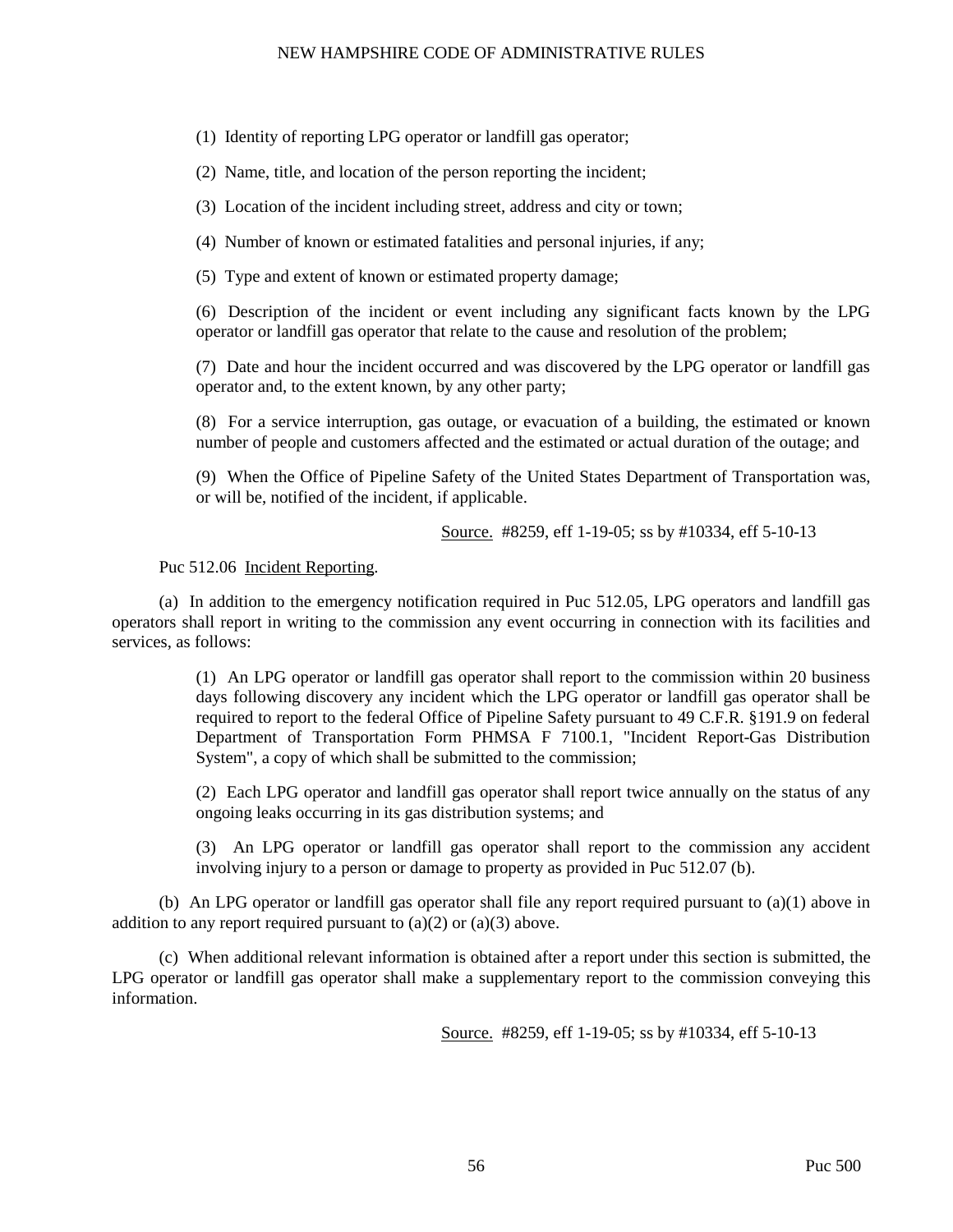#### Puc 512.07 Accidents.

(a) Each LPG operator and landfill gas operator shall notify the commission of any accident, as described in Puc  $512.05(a)(1)$ , pursuant to Puc  $512.04$ .

(b) Each LPG operator and landfill gas operator, as applicable, shall submit a written report to the commission on the commission's Form E-5 "Utility Accident Report", within 10 working days following the occurrence of any accident involving a release of LP gas or landfill gas from a pipeline or facility in which:

(1) A death has occurred;

(2) Any personal injury which requires same day professional medical treatment;

(3) Any person receiving an injury which incapacitates that person from active work for a total of 6 days or more during the 10 days immediately following the accident; or

(4) Any property damage over \$5,000.

(c) If any event later occurs in connection with an accident which renders an accident reportable under this section or results in an additional reportable event under  $(b)(1)-(4)$  above associated with a report previously submitted, such operator shall submit a new or updated report, as appropriate.

Source. #8259, eff 1-19-05; ss by #10334, eff 5-10-13

#### Puc 512.08 Construction and Maintenance.

(a) Except as established herein or by municipal regulations within their jurisdiction which are more stringent than the state or federal requirement, each LPG operator shall construct, inspect, install, operate and maintain its systems, equipment and gas pipe lines in accordance with all applicable federal and state requirements, including but not limited to the requirements of the 49 CFR Part 192, and NFPA 58 LP Gas Code, subject to Puc 512.01(b).

(b) Except as established herein or by applicable municipal regulations that are more stringent than the state or federal requirement, each landfill gas operator shall construct, inspect, install, operate and maintain its systems, equipment and gas pipelines in accordance with all applicable federal and state requirements, including but not limited to the requirements of 49 C.F.R. Part 192.

(c) Pipelines shall be laid at least 12 inches away from any other underground structure, or, if this clearance cannot be attained, the pipeline shall be protected from damage that might result from the proximity of the other structure.

(d) For LPG operators, operating pressures within a building will be limited to the requirements in NFPA 54 National Fuel Gas Code, as incorporated by Puc 512.02(a).

(e) Operating and maintenance procedures shall be documented according to a plan as follows:

(1) Each LPG operator and landfill gas operator shall establish a written operating and maintenance plan pursuant to 49 C.F.R. §192.603 which shall include the criteria set forth in 49 C.F.R. §192.605;

(2) Each LPG operator and landfill gas operator shall file with the commission its plan together with any subsequent amendments to the plan;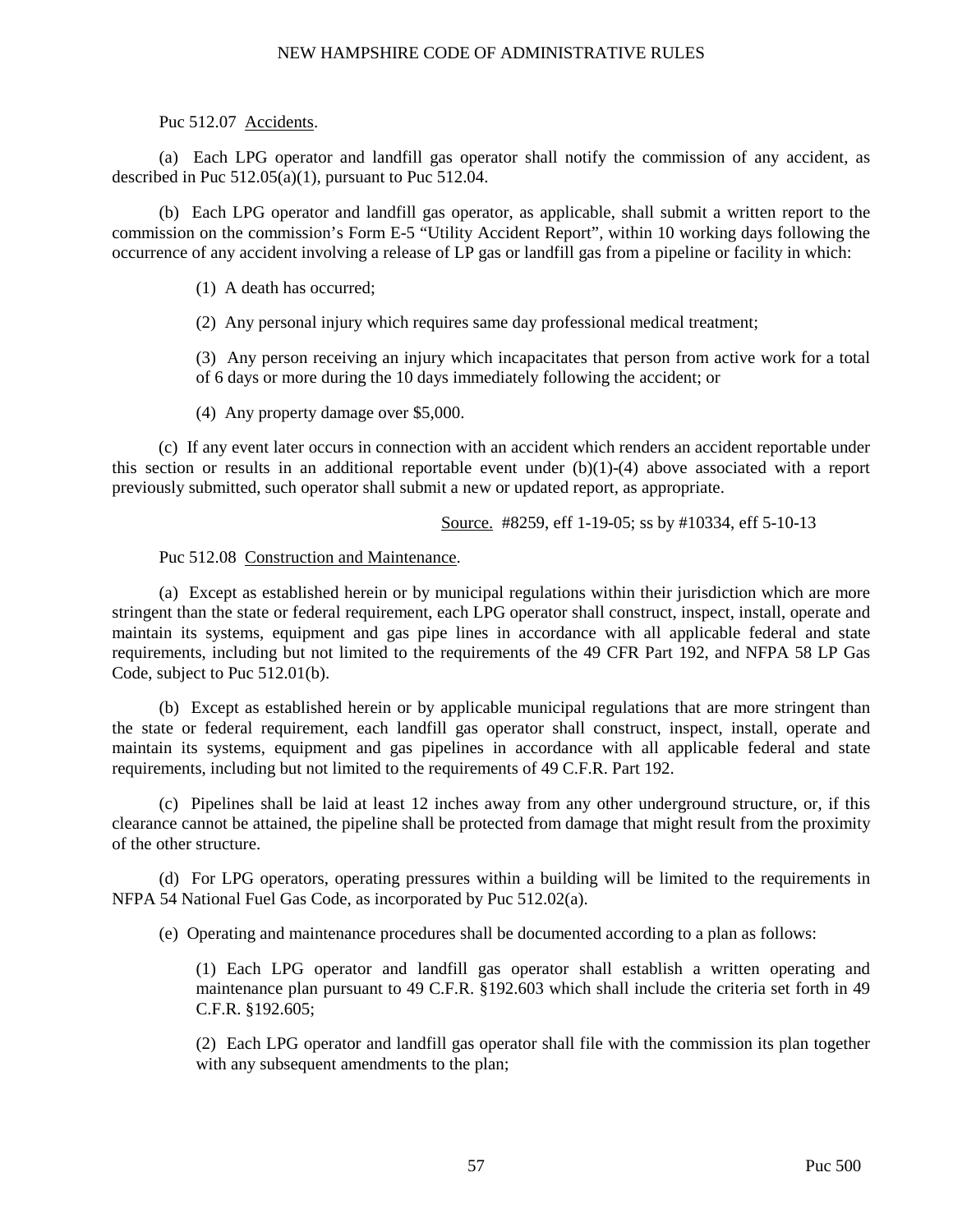(3) Each LPG operator and landfill gas operator shall operate, inspect, maintain and construct its system in accordance with its plan; and

(4) Each LPG operator and landfill gas operator shall inspect new construction.

(f) All combustible gases transported or distributed by a pipeline shall have a distinctive odor of sufficient intensity so that at a concentration in air of one-fifth of the lower explosive limit, the odor is readily perceptible to the normal or average olfactory sense of a person coming from fresh, uncontaminated air into a closed room.

(g) By July 1, 2014, each LPG operator shall test for odorant levels in accordance with (f) above at least quarterly each calendar year, with intervals not exceeding 3 and a half months at the operator bulk plants that supply LPG to an LPG jurisdictional systems. These tests shall be performed with an odorometer or equivalent device capable of determining the percentage of gas in air at which the odor becomes readily detectable by the tester in accordance with 49 C.F.R. §192.625. Records shall be preserved documenting each delivery from the operator bulk plant to an LPG jurisdictional system for a period of not less than 2 years.

(h) Sniff tests to determine that odorant is present shall be performed at each LPG jurisdictional system at least once annually and whenever maintenance is performed on the system.

(i) Each landfill gas operator shall test for odorant levels in accordance with (f) above at least quarterly each calendar year, with intervals not exceeding 3 and a half months at the furthest end point of the system that can be readily accessible. These tests will be performed with an odorometer or equivalent device capable of determining the percentage of gas in air at which the odor becomes readily detectable by the tester.

Source. #8259, eff 1-19-05; ss by #10334, eff 5-10-13

Puc 512.09 Underground Utility Damage Prevention Program. All LPG operators and landfill gas operators shall comply with Puc 800.

Source. #8259, eff 1-19-05; ss by 10334, eff 5-10-13

Puc 512.10 Marking of Containers.

(a) All LPG operator owned containers, above ground or underground, installed at consumer locations shall be marked in a legible manner with the name and telephone number of the owner by decal, tag, stencil, or similar marking.

(b) Containers gained through acquisition shall be marked as soon as possible, but no later than 30 days after acquisition.

Source. #8259, eff 1-19-05; ss by #10334, eff 5-10-13

Puc 512.11 System Maps. Each LPG operator and landfill gas operator shall have on file at its principal office a map(s) or drawings showing:

(a) The size, character, and location of pipeline facilities, including valves, installed after February 1, 2005; and

(b) The size and location of each service line provided that, in lieu of showing service locations on maps, a card record or other suitable means may be used.

Source. #8259, eff 1-19-05; ss by #10334, eff 5-10-13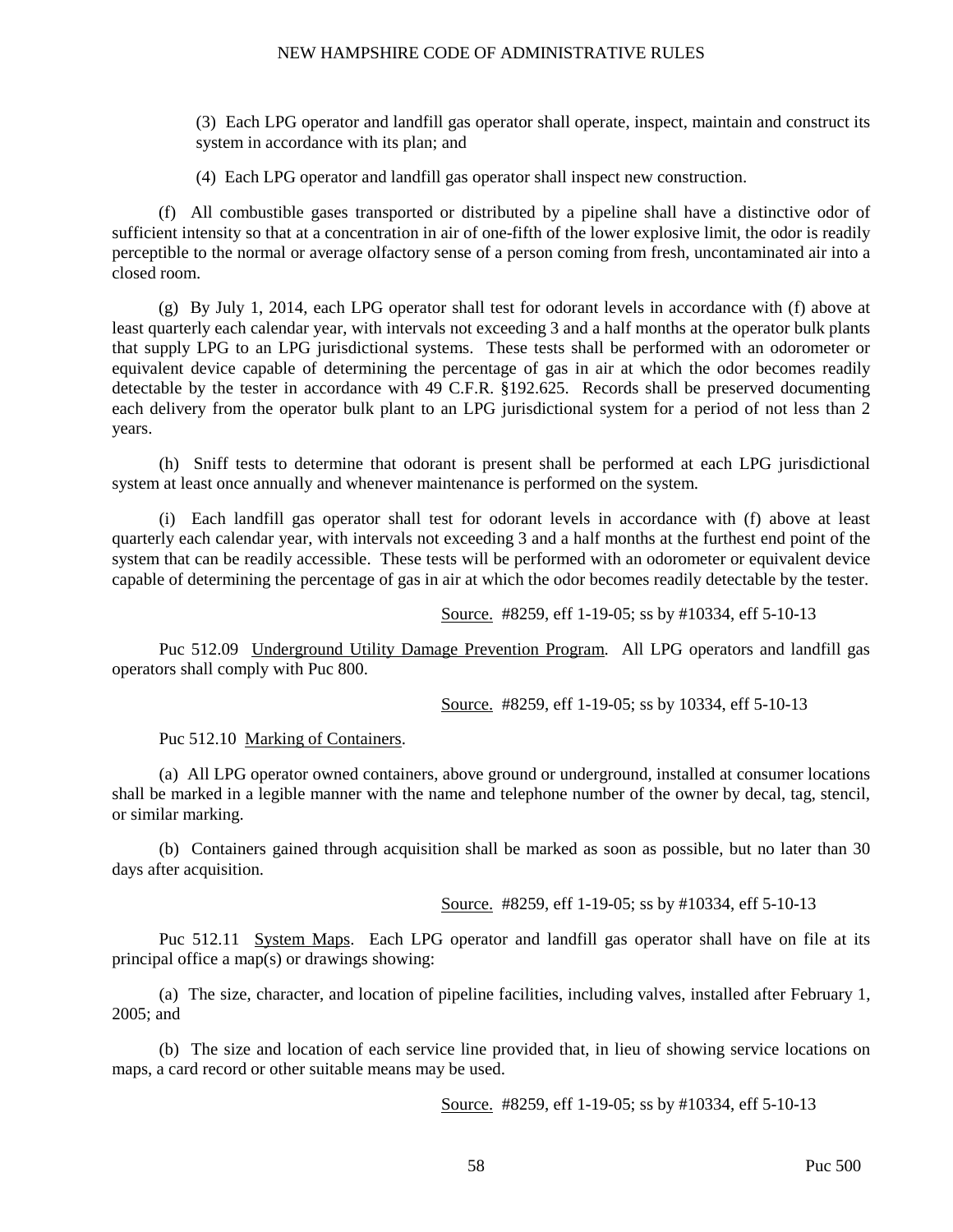#### Puc 512.12 Procedure for Reporting Emergencies.

(a) As used in this section, "regular working hours" means Monday through Friday, 8 a.m. to 5 p.m. except holidays.

(b) Each LPG operator and landfill gas operator of a system shall furnish to each customer of a system a written explanation of the procedure to be used to report gas leaks and other related emergencies including:

(1) A telephone number at which the operator can be contacted during regular working hours;

(2) A telephone number for reporting emergencies during nonworking hours; and

(3) The telephone numbers of emergency response agencies, including, without limitation, the local police and fire departments.

(c) The procedure shall be updated and reissued as often as is necessary, but at least once each calendar year.

Source. #8259, eff 1-19-05; ss by #10334, eff 5-10-13

Puc 512.13 Preservation of Records.

(a) All records required by these rules shall be preserved by the LPG operator and/or landfill gas operator.

(b) The LPG operator or landfill gas operator shall make such records available to the commission or its staff upon request at the LPG operator's office.

(c) All system records required by these rules shall be transferred to the new LPG operator upon the change in the gas supplier.

(d) Upon acquisition of, termination of service by, or conveyance of records to any new LPG operator or person, the relinquishing operator shall, prior to any conveyance or records, copy and retain in a legible paper format, in addition to any electronic format or formats the operator chooses to utilize, any and all records pertaining to the location for a 7-year period from the date of transfer.

Source. #8259, eff 1-19-05; ss by #10334, eff 5-10-13

#### Puc 512.14 Leakage Surveys and Inspections.

(a) For purposes of this section, "business districts" means the principle business areas in the urban portion of a community.

(b) The presence of certain factors shall indicate the presence of a business district, as follows:

(1) The general public regularly congregates in this area for economic, industrial, religious, educational, health or recreational purposes;

(2) The majority of the buildings on either side of the street are utilized for commercial, industrial, religious, educational, health or recreational purposes;

(3) Gas facilities are under continuous paving that extends either from the center line of the thoroughfare to the building wall or from the storage tank to the building wall; or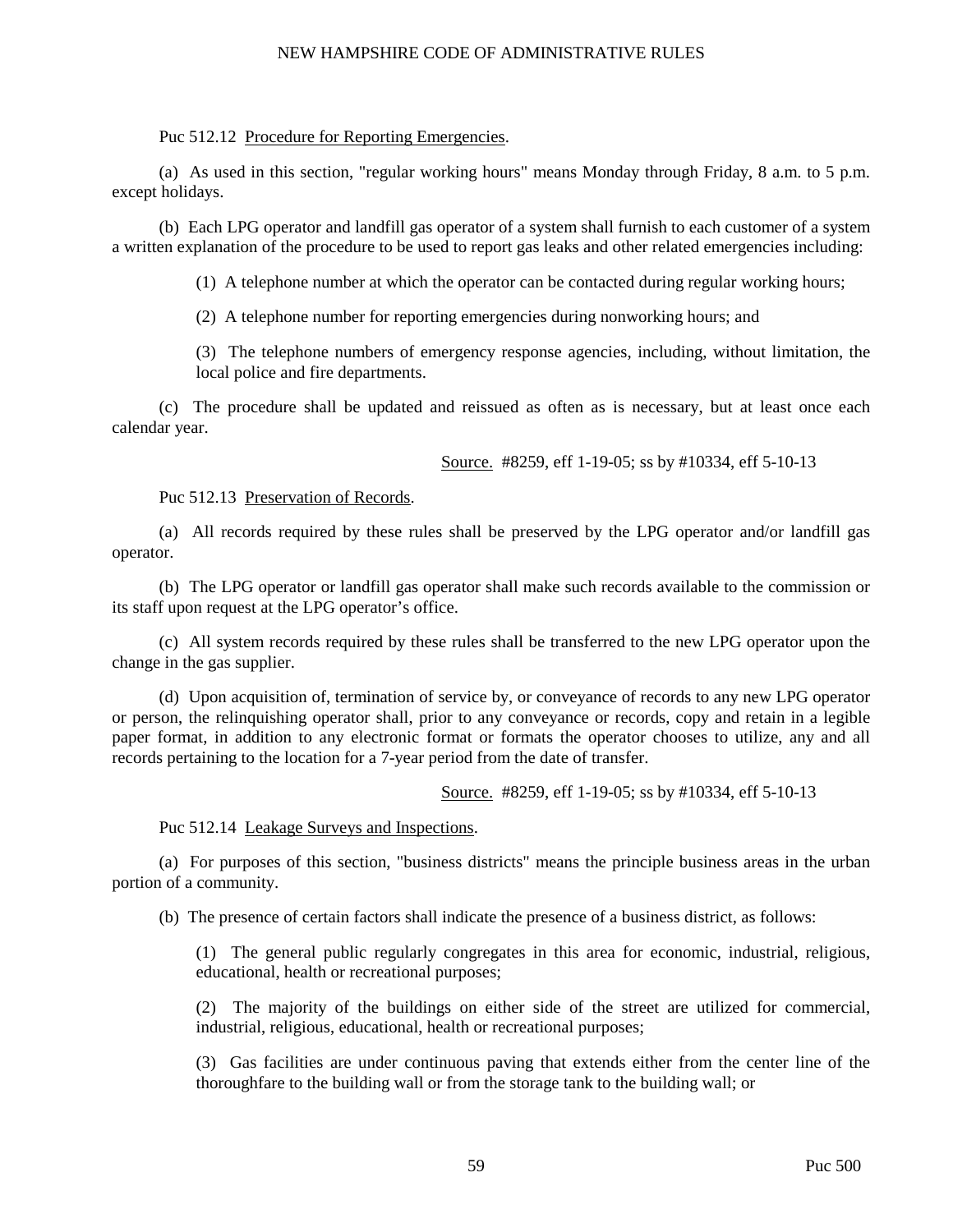(4) Other locations or sites in the urban portion of a community which contain a similar density and/or mix of buildings and services as provided in (1) through (3) above.

(c) Each LPG operator and landfill gas operator shall conduct periodic leakage surveys in accordance with this section.

(d) Each LPG operator and landfill gas operator shall include a plan for periodic leakage surveys in its operating and maintenance plan.

(e) Each LPG operator shall conduct a leakage survey upon a change in gas supplier.

(f) Each LPG operator and landfill gas operator shall conduct periodic leakage surveys in business districts and outside business districts in intervals as required by 49 C.F.R. §192.706 or §192.723.

(g) Each LPG operator shall conduct periodic leakage surveys by:

(1) Performing a pressure drop test according to Appendix D of NFPA 54, as adopted by Puc 512.02(a); or

(2) Utilizing a combustible gas indicator meter or equivalent testing procedures.

(h) Each landfill gas operator shall conduct periodic leakage surveys by utilizing a combustible gas indicator meter or equivalent testing procedures.

(i) The type and scope of the leakage control program shall be determined by the nature of the operations, such as liquid petroleum distribution systems and the local conditions, but it shall meet the minimum requirements set forth in this section.

(j) Each LPG operator and landfill gas operator shall follow procedures for classification and control of flammable gas leaks approved by the safety division.

(k) When investigating a leak, if it is determined that the perimeter of a leak area extends to a building wall, the investigation shall continue into the building unless public safety or identifiable exigent circumstances prohibit entry.

(l) The LPG operator or landfill gas operator shall establish a leak repair priority based on its evaluation of the location and the magnitude of a leak.

(m) Each LPG operator and landfill gas operator shall assign a classification of leaks as follows:

(1) Class I shall be a leak that represents an existing or probable hazard to persons or property, and requires immediate repair within 24 hours or continuous action until the conditions are no longer hazardous;

(2) Class II shall be a leak that is recognized as being non-hazardous at the time of detection, but requires scheduled repair within 6 months or before the end of the calendar year based on probable future hazard; and

(3) Class III shall be a leak that is non-hazardous at the time of detection and can be reasonably expected to remain non-hazardous.

(n) In making a determination as to whether to classify a leak as Class I, II or III, an LPG operator or landfill gas operator shall comply with leak classification and leakage control procedures set forth in the 1983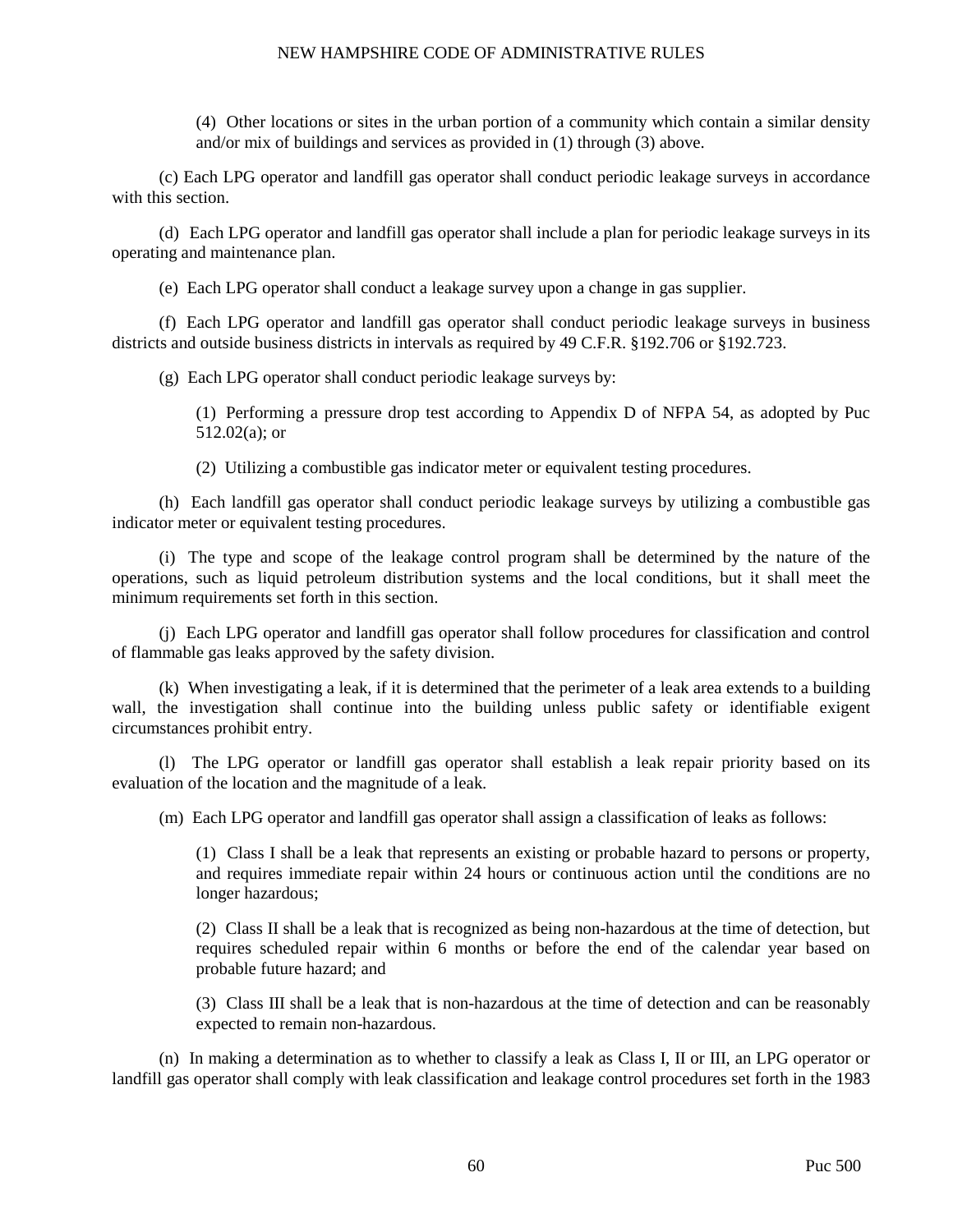ASME Guide for Gas Transmission and Distribution Piping Systems, Guide Material Appendix G-11A, Tables 3a, 3b and 3c, substituting the term "class" for "grade".

(o) Each LPG operator and landfill gas operator shall conduct a follow-up inspection as follows:

(1) The perimeter of the leak area shall be checked with a combustible gas indicator (CGI); and

(2) Where there is residual gas in the ground after the repair of a Class I leak, the LPG operator shall conduct a follow-up inspection as soon as practical after allowing the soil atmosphere to vent and stabilize, but in no case later than one month following the repair.

(p) In the case of leak repairs other than Class I, the need for a follow-up inspection shall be determined by qualified personnel of the LPG operator or landfill gas operator.

Source. #8259, eff 1-19-05; ss by #10334, eff 5-10-13

Puc 512.15 Leakage Record-Keeping and Reporting.

(a) Each LPG operator and landfill gas operator shall maintain records and follow self-audit procedures regarding gas leaks and leakage surveys as follows:

> (1) Each LPG operator and landfill gas operator shall preserve historical gas leak records for no less than 7 years; and

> (2) Each LPG operator and landfill gas operator shall maintain permanent records for leaks which are reported by an outside source or require reporting to a regulatory agency.

(b) The leak records required in (a) above shall not be required to be maintained in any specific format or retained at one location.

(c) The leak records as required in (a) above shall include the following:

- (1) Date discovered, time reported, time dispatched, time investigated and by whom;
- (2) Date repaired, time repaired and by whom;
- (3) If a reportable leak, date and time of telephone report to regulatory authority and by whom;
- (4) Location of leak; and
- (5) Method of leak detection including name and address if reported by an outside party.

(d) Each LPG operator and landfill gas operator shall report to the commission leaks occurring in its gas distribution or transmission system pursuant to Puc 512.05(a)(1).

Source. #8259, eff 1-19-05; ss by #10334, eff 5-10-13

#### Puc 512.16 E-5 LPG Operator or Landfill Gas Operator Accident Report.

(a) Each LPG operator and landfill gas operator shall file commission Form E-5 "Utility Accident Report" within 10 working days of when an LPG operator or landfill gas operator accident, as described in Puc 512.07(b), occurs.

(b) Each LPG operator and landfill gas operator shall include the following on Form E-5: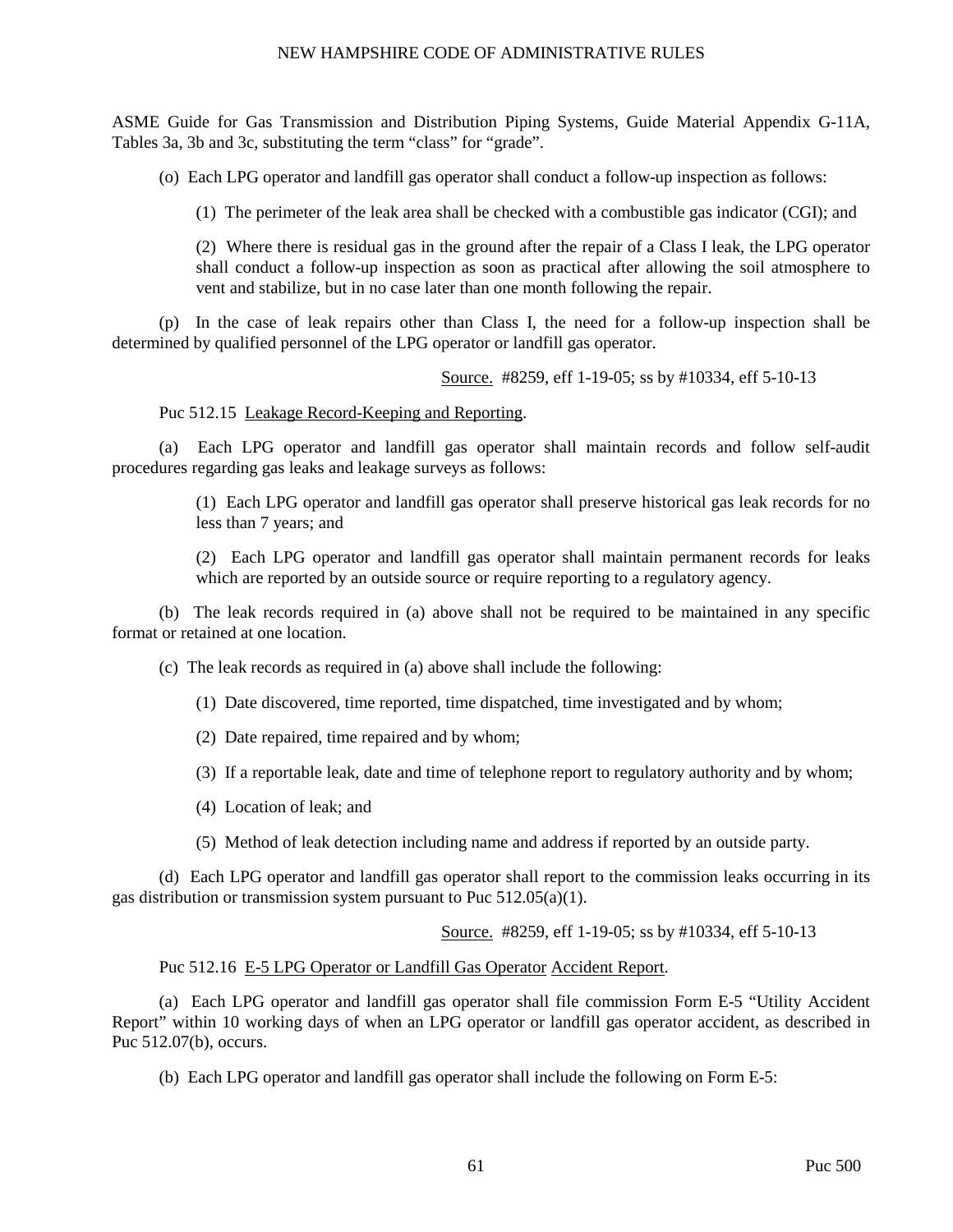- (1) Report number, date and name and address of LPG operator or landfill gas operator;
- (2) Date and location of accident;
- (3) Description of person injured including:
	- a. Name;
	- b. Age;
	- c. Residence;
	- d. Employer; and

e. Status of injured person, whether employee, person under contract, invitee, licensee, trespasser or other;

(4) Description of injury, current condition, duration of disability and, if applicable, anticipated return to work date;

- (5) Description of cause and manner of accident;
- (6) If applicable, cause of death, previous accident report number;
- (7) Designation of federal or state statute violated, if applicable;
- (8) Recommendation for and steps taken to guard against repetition of accident; and
- (9) Signature and title of signatory.

Source. #8259, eff 1-19-05; ss by #10334, eff 5-10-13

#### PART Puc 513 ENFORCEMENT PROCEDURES FOR LP AND LANDFILL GAS OPERATORS

#### Puc 513.01 Jurisdiction Scope and Application of Authority.

(a) Pursuant to RSA 362:4-b, RSA 370:2, and RSA 374:7-a, the commission shall enforce safety standards and practices for LPG and landfill operators, as referred to in Puc 512, and consistent with the Natural Gas Pipeline Safety Act which is set forth at 49 U.S.C. § 60101, et seq.

(b) In enforcing safety standards and practices the commission shall consider:

(1) Pipeline safety data;

(2) The appropriateness and reasonableness of a safety standard applied to a particular incident or circumstances; and

(3) Other relevant information regarding the particular circumstances of an incident.

(c) The commission in exercising and implementing its inspection and enforcement authority shall act by and through the safety division.

(d) Pursuant to RSA 362:4-b and consistent with the Natural Gas Pipeline Safety Act, the commission shall: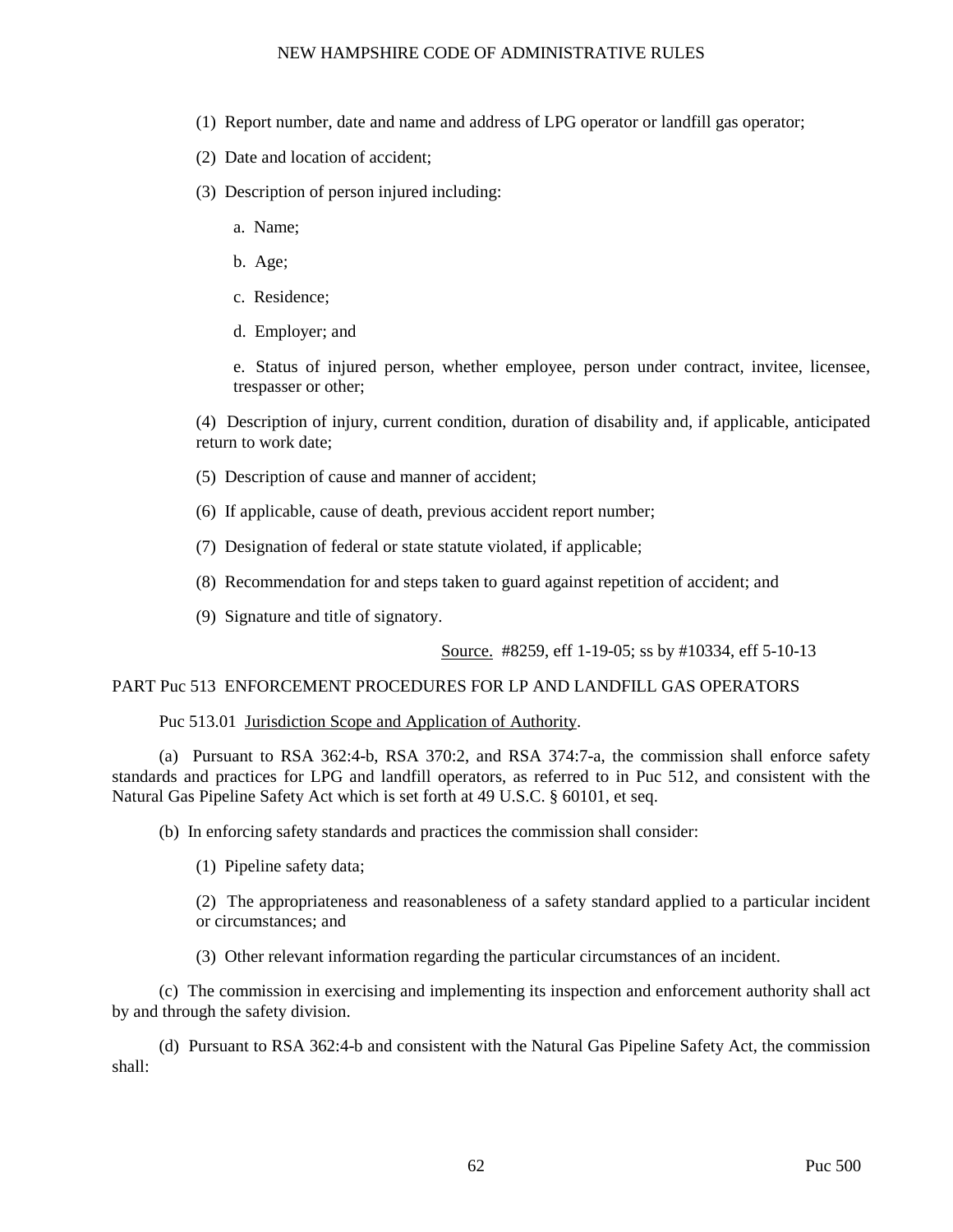(1) Investigate all methods and practices of LPG and landfill gas operators relating to pipeline safety;

(2) Require the maintenance and filing of reports, records and other information relating to pipeline safety;

(3) Enter at all reasonable times to inspect the property, building, plants and offices of LPG and landfill gas operators to investigate and determine compliance with pipeline safety requirements; and

(4) Inspect all books, records, papers and documents relevant to the pipeline safety.

(e) Each LPG operator and landfill gas operator shall cooperate fully with the commission and its staff in investigations and inspections, including maintaining and providing all relevant information and data and providing such access as the commission shall require.

Source. #8259, eff 1-19-05; ss by #10334, eff 5-10-13

Puc 513.02 Intervals of Inspection.

(a) Each LPG operator and landfill gas operator shall allow the commission staff, upon presentation of identifying credentials, to enter upon, inspect and examine the records and properties of persons to the extent such records and properties are relevant to determining the compliance of such persons with commission rules or orders.

(b) Each LPG operator and landfill gas operator shall permit the commission to conduct inspections in response to or related to any of the following:

- (1) Routine scheduling;
- (2) A complaint received from a member of the public or any party;
- (3) Information obtained from a previous inspection;
- (4) A pipeline accident or incident; or
- (5) Ensuring compliance with Puc 500.

(c) In addition to the specialized inspection schedule referred to in (b) above, the commission shall schedule and conduct additional inspections if:

> (1) Results obtained in an initial inspection show a defect, irregularity or non-compliance which establishes the need for a subsequent or follow-up inspection; or

> (2) The commission determines that additional inspections are required to provide sufficient information to allow it to determine the LPG operator's or landfill gas operators' compliance with commission rules and orders.

> > Source. #8259, eff 1-19-05; ss by #10334, eff 5-10-13

Puc 513.03 Inspection of LPG and Landfill Gas Operators.

(a) The commission shall inspect every LPG and landfill gas operator.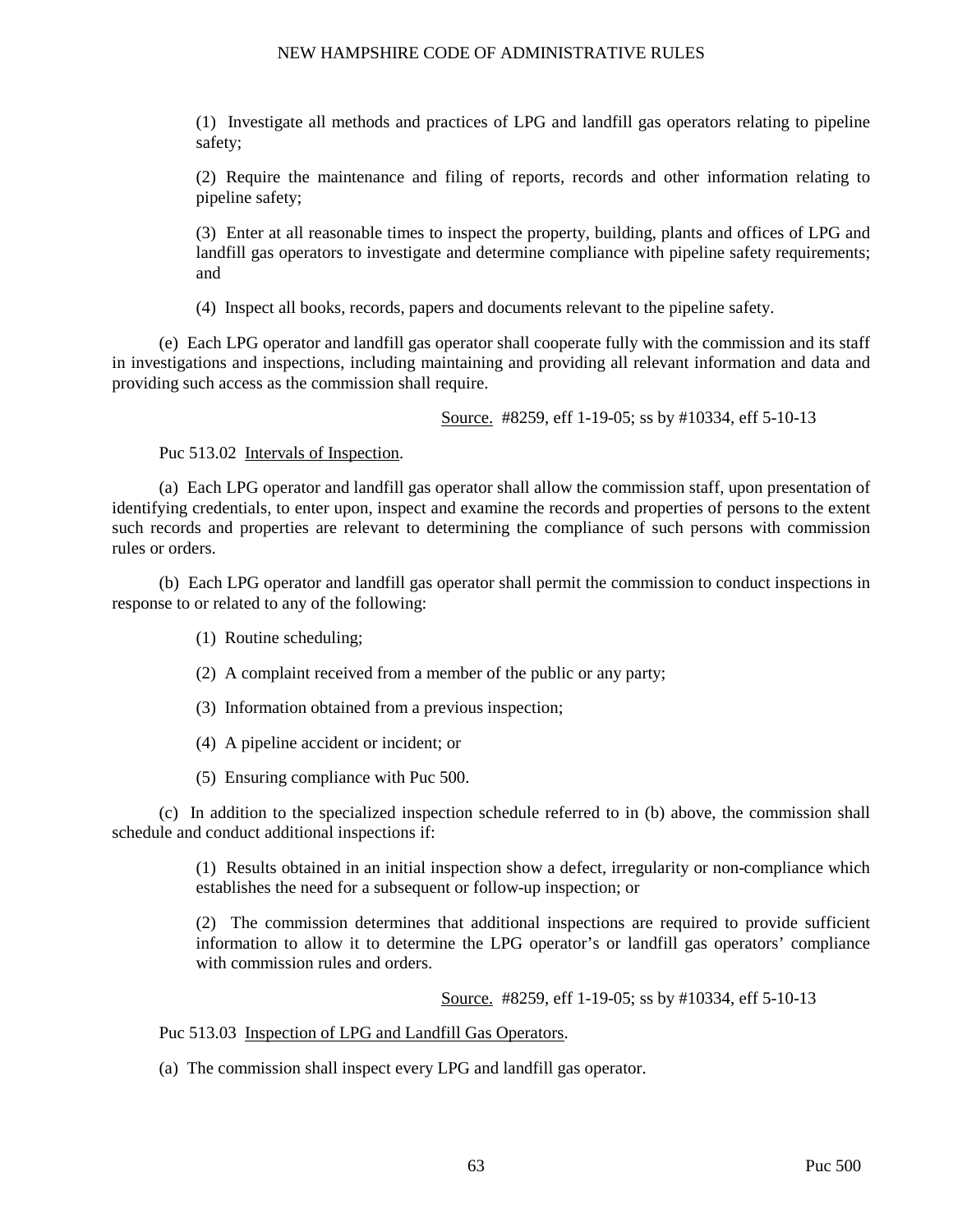(b) The inspection shall include a thorough review of the operator's records concerning inspection, operation, maintenance, construction and emergency procedures.

(c) Field inspections shall include:

- (1) Operational checks of corrosion control provisions;
- (2) Overpressure and regulating equipment;
- (3) Odorization;
- (4) Repaired leaks;
- (5) Emergency valves;
- (6) Maintenance of systems;
- (7) Qualification of personnel;

(8) Public awareness programs, emergency response programs, underground damage prevention programs, and integrity management programs for transmission and distribution systems;

- (9) Any other components of the facility; and
- (10) Compliance with NFPA 58, the LP-Gas Code, as required by Puc 512.01.

Source. #8259, eff 1-19-05; ss by #10334, eff 5-10-13

#### Puc 513.04 Verbal Notice to LPG Operator or Landfill Gas Operator of Probable Violation.

(a) When an evaluation of an LPG operator's or landfill gas operator's records and facilities indicates that the LPG operator or landfill gas operator is apparently not in compliance with a pipeline safety regulation, the commission investigator will informally discuss the probable violation or noncompliance with the LPG operator or landfill gas operator within 10 business days unless immediate corrective action is necessary following the inspection.

(b) The LPG operator or landfill gas operator shall provide any documentation or physical evidence related to the alleged non-compliance which the commission representative shall request during the inspection or by letter.

(c) The LPG operator or landfill gas operator may notify the commission staff and undertake on-site corrective action of the facility where the probable violation exists, thus correcting the identified deficiency.

Source. #8259, eff 1-19-05; ss by #10334, eff 5-10-13

#### Puc 513.05 Written Formal Notice of Probable Violation.

(a) After the commission staff receives evidence of a possible violation, the commission shall issue a written notice of probable violation (NOPV) to the party alleged to have committed the violation.

(b) The commission staff shall send information regarding the NOPV by certified mail to the party alleged to have committed the violation.

(c) The NOPV shall include the following: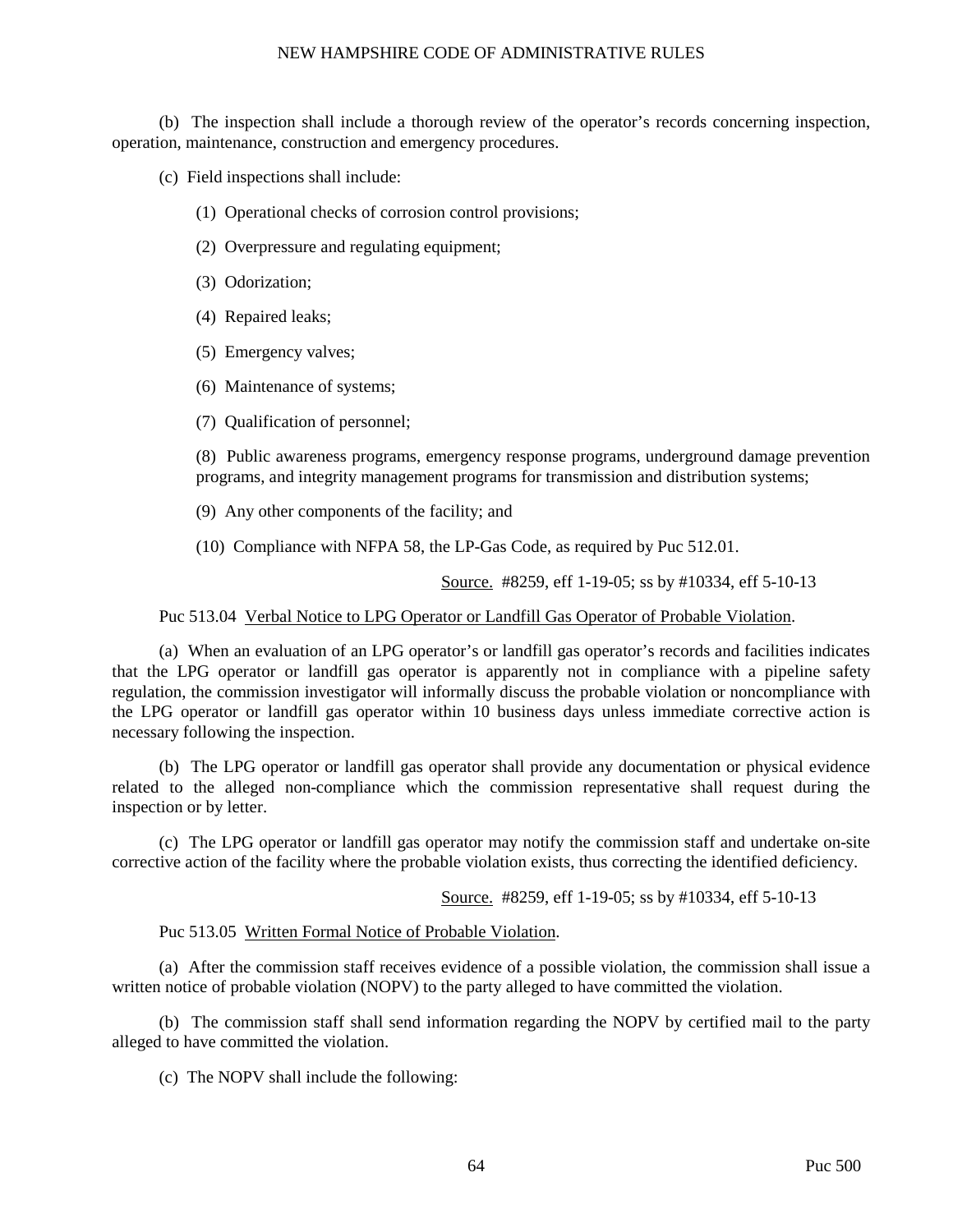(1) A description of the probable violation and reference to the rule or statute regarded as violated;

(2) The date and location of the probable violation;

(3) A statement notifying the party or parties involved that civil penalties might be imposed pursuant to RSA 362:4-b and RSA 374:7-a, in the event of unfavorable judgment;

(4) The amount of the civil penalty;

(5) A description of factors relied upon by commission staff in making its determination, such as the size of the business of the utility, gravity of the violation, history of prior violations, degree of culpability of the respondent, how quickly the respondent took action to rectify the situation, cooperativeness of respondent, history of prior violations, effect of penalty on the LPG or landfill gas operator, and any other identifiable factors which would tend to either aggravate or mitigate the violation;

(6) Statutory rights of the respondent as enumerated in RSA 374:7-a; and

(7) Procedures for resolving the complaint.

(d) The LPG operator or landfill gas operator shall respond in writing to the commission within 30 days of its receipt of the violation notice referred to in (a) above.

Source. #8259, eff 1-19-05; ss by #10334, eff 5-10-13

#### Puc 513.06 Responses to Notice of Probable Violation.

(a) Upon receipt of the NOPV the respondent shall either:

(1) Submit to the commission within 30 days, in writing, evidence refuting the probable violation referenced in the NOPV;

(2) Submit to the commission within 30 days a written plan of action outlining action the respondent will take to correct the violations, including a schedule and the date when compliance is anticipated;

(3) Execute a consent agreement with the commission resolving the probable violation and remit the civil penalty; or

(4) Request in writing within 30 days an informal conference with the commission staff to examine the basis of the probable violation.

(b) Any LPG operator or landfill gas operator involved in the NOPV shall provide a representative for any informal conference or hearing scheduled relative to that NOPV.

Source. #8259, eff 1-19-05; ss by #10334, eff 5-10-13

Puc 513.07 Informal Conferences.

(a) After receiving the request for the informal conference, the commission staff shall:

(1) Arrange a date, time, and location for the informal conference; and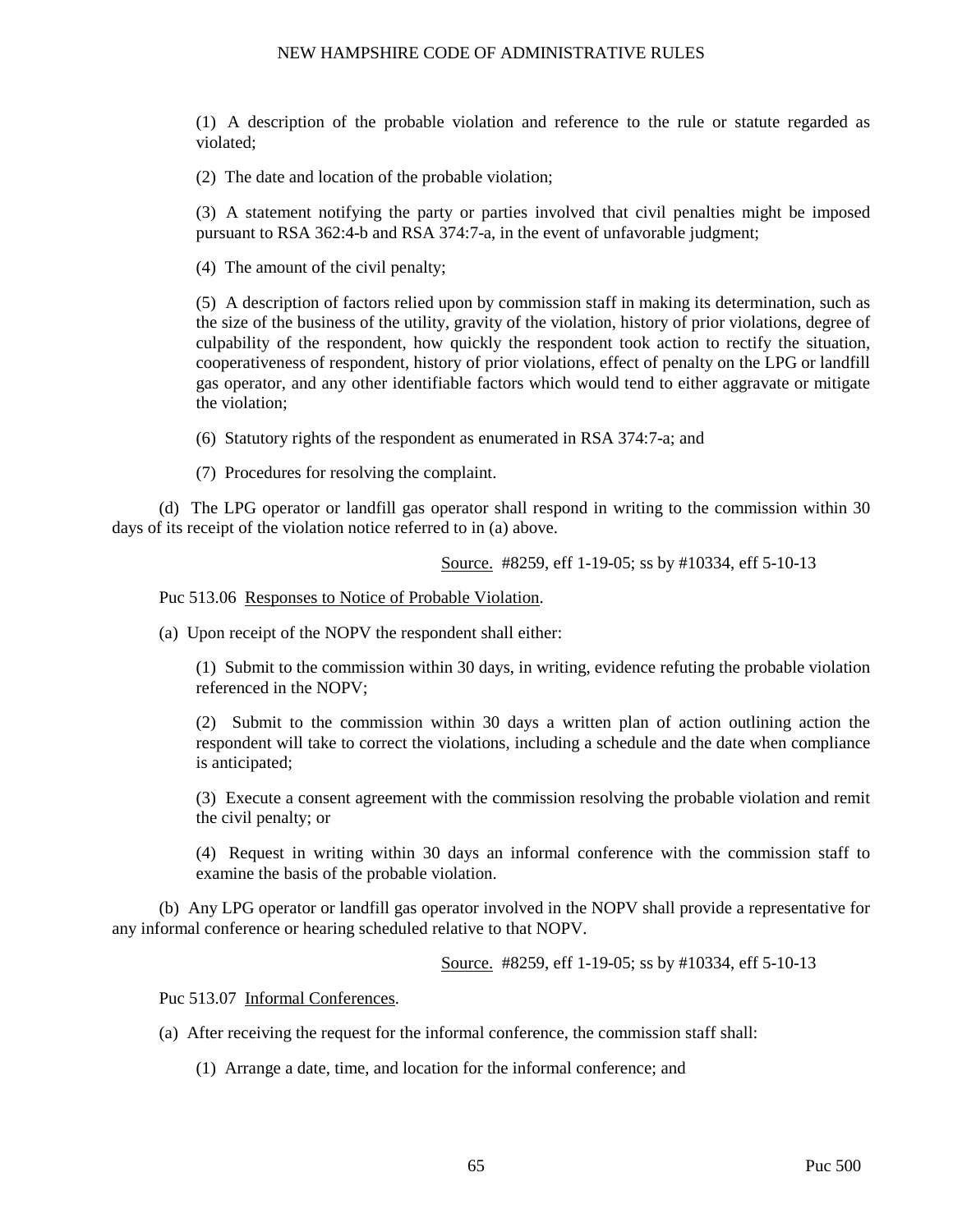(2) Notify the respondent by certified mail of the date, time, and location of said informal conference.

(b) At the informal conference, the commission staff shall review the basis for the violation(s). The LPG operator or landfill gas operator may explain its position and may present alternatives for solution of the problem.

(c) If the LPG operator or landfill gas operator and the commission staff cannot by agreement resolve the violation at this stage, the enforcement procedure shall continue as described in Puc 513.08.

Source. #8259, eff 1-19-05; ss by #10334, eff 5-10-13

Puc 513.08 Notice of Violation.

(a) If the commission staff, after reviewing evidence and testimony obtained in writing or in conferences, determines that a violation of RSA 370:2, RSA 362:4-b, or Puc 500 has occurred, the commission staff shall issue a notice of violation (NOV) to the respondent.

(b) The NOV so issued shall include:

(1) The factual and statutory basis for the unfavorable preliminary determination;

(2) A description of factors relied upon by commission staff in making its determination, such as the size of the business of the LPG operator or landfill gas operator, gravity of the violation, history of prior violations, degree of culpability of the respondent, how quickly the respondent took action to rectify the situation, cooperativeness of respondent, history of prior violations, effect of penalty on the LPG operator or landfill gas operator, and any other identifiable factors which would tend to either aggravate or mitigate the violation;

- (3) The civil penalty, if any, proposed to be imposed;
- (4) Procedures for remitting penalty; and
- (5) Statutory rights of the respondent as enumerated in RSA 374:7-a.

Source. #8259, eff 1-19-05; ss by #10334, eff 5-10-13

Puc 513.09 Response to Notice of Violation. Within 10 days from receipt of the NOV, the respondent shall either:

- (a) Sign a consent agreement and remit the civil penalty; or
- (b) File a request in writing for a hearing before the commission.

Source. #8259, eff 1-19-05; ss by #10334, eff 5-10-13

Puc 513.10 Commission Action. The commission shall act upon staff's recommendation unless the respondent requests a hearing pursuant to Puc 513.09. Hearing requests pursuant to Puc 513.09 shall be treated as a request for an adjudicatory proceeding. Upon such hearing request, the commission shall provide the respondent with notice and an opportunity for a hearing, held pursuant to Puc 200.

Source. #8259, eff 1-19-05; ss by #10334, eff 5-10-13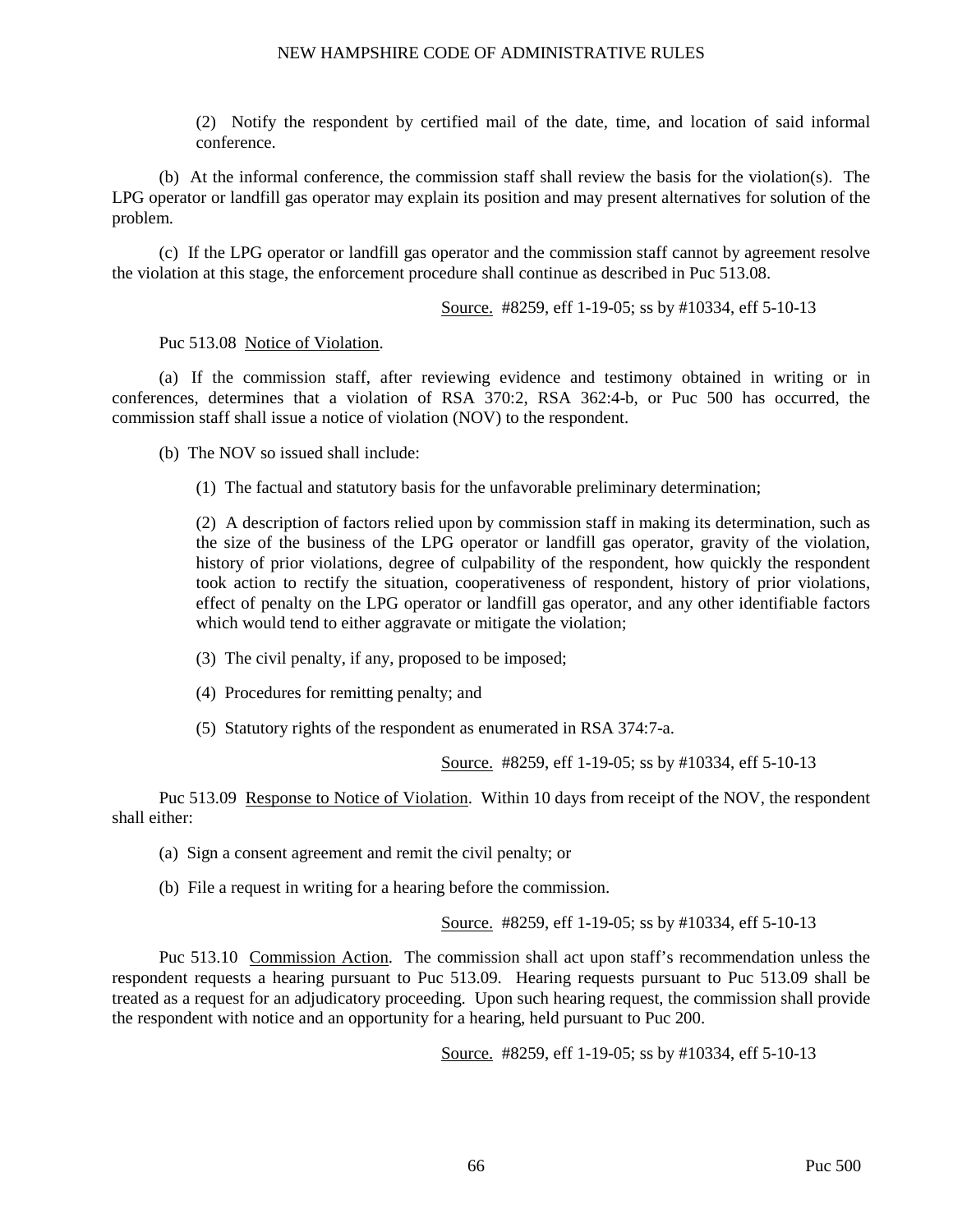# **Appendix A**

| <b>Rule</b>           | <b>Specific State or Federal Statute the Rule Implements</b>                                                                         |
|-----------------------|--------------------------------------------------------------------------------------------------------------------------------------|
|                       |                                                                                                                                      |
| Puc 501.01-501.02     | RSA 362:4-b; 365:8, XII; 40 U.S.C. 60101 et seq.                                                                                     |
| Puc 502               | RSA 365:8, XII                                                                                                                       |
| Puc 503.01            | RSA 365:8, V, XII; 378:1                                                                                                             |
| Puc 503.02 - 503.04   | RSA 365:8, V, XII; 370:1-5                                                                                                           |
| Puc 504.01 - 504.07   | RSA 365:8, V, VII, XII; 374; 374:54; 49 C.F.R. Parts 191 and 192                                                                     |
| Puc 505.01 - 505.07   | RSA 365:8, XII; 370:1-11                                                                                                             |
| Puc $506.01 - 506.03$ | RSA 365:8, XII; 49 C.F.R. Parts 191, 192, 193, 198 and 199; 40<br>U.S.C. 5121, 60102, 60103, 60104, 60117, 60118 & 60126;            |
|                       | 49 C.F.R. 192.615                                                                                                                    |
| Puc 507.01 - 507.09   | RSA 365:8, V, XII; 374:8, 13; 374:15; 369.7; 18 C.F.R. Part 201                                                                      |
| Puc 508.01 - 508.05   | RSA 365:8, V, XII; 370:1-5; 374:48-58                                                                                                |
| Puc 509.01 - 509.22   | RSA 365:8, V, XII; 369:3; 370:1-5; 374:5; 15 U.S.C. § 717 et seq.                                                                    |
| Puc 510.01 - 510.06   | RSA 365:8, V, XII; 378                                                                                                               |
| Puc 511.01 - 511.10   | RSA 362:4-b; 365:8, XII; 370:2; 374:7-a; 49 U.S.C. § 60101                                                                           |
| Puc 512.01 - 512.16   | RSA 91-A:5; 365:8, V, XII; 370:2; 374:4; 49 C.F.R. Parts 191 and 19<br>C.F.R. Part 191.9; 49 C.F.R. Part 192; 49 C.F.R. Part 192.605 |
| Puc 513.01 - 513.10   | RSA 362:4-b; 365:8, XII; 370:2; 374:7-a; 49 U.S.C. § 60101                                                                           |